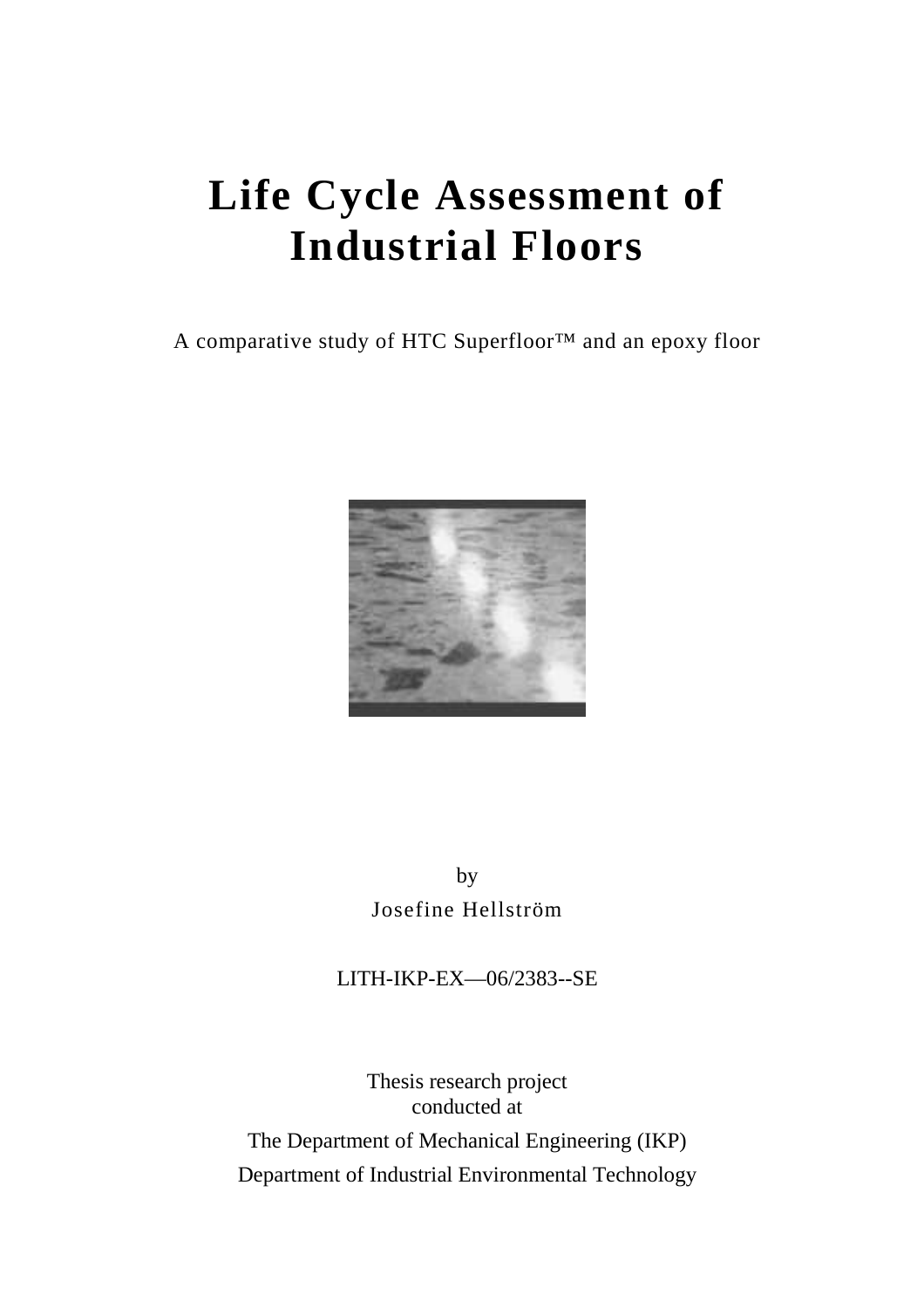## **Linköping University**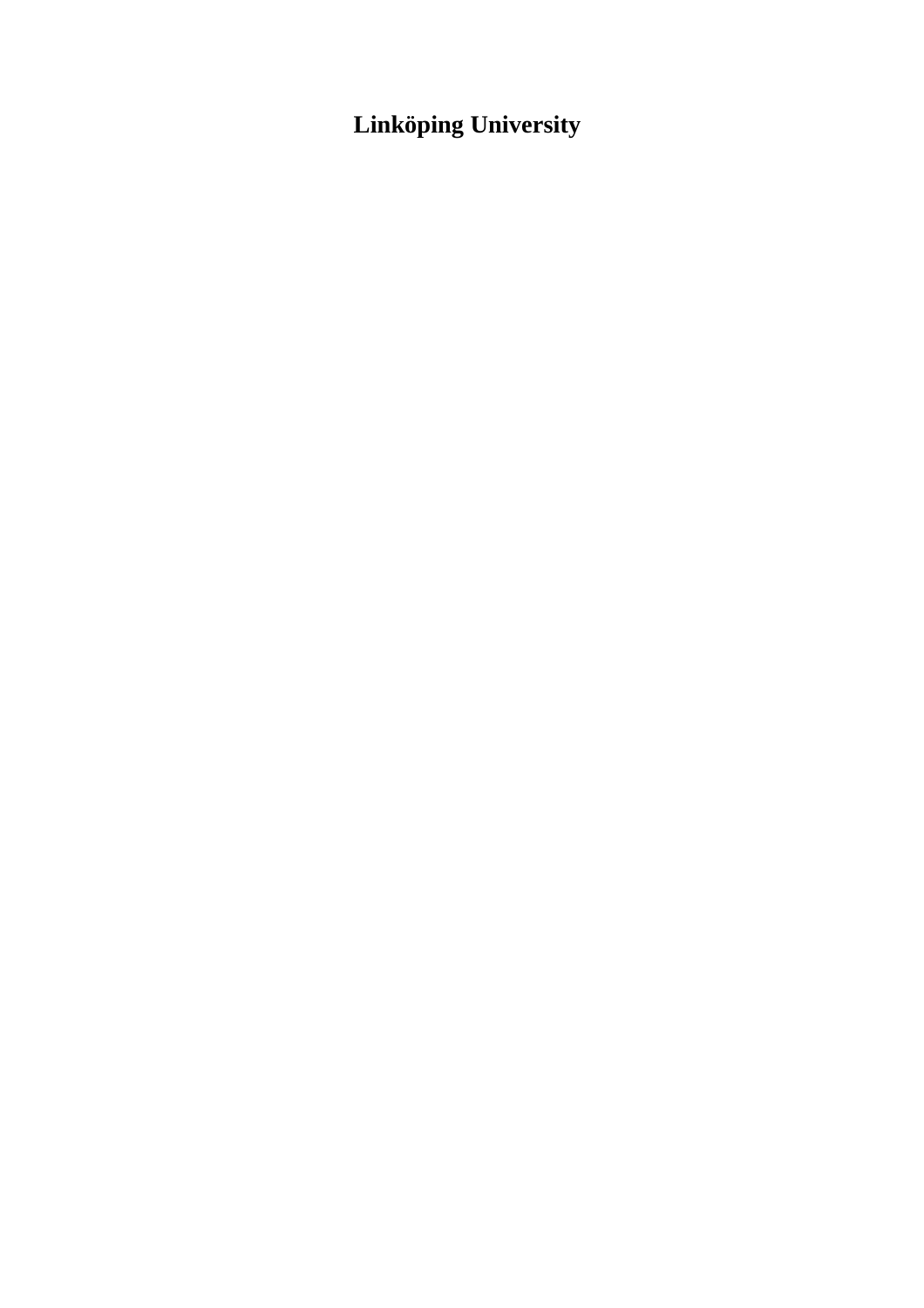## **Summary**

Sustainable development is a central concept for environmental activities and an essential element of these activities is the production and use of products and services with minimal impact on the environment. Environmentally compatible products are becoming increasingly important in product marketing.

This study has been commissioned by HTC Sweden AB to provide an overview of how its HTC Superfloor™ system compares to one type of epoxy flooring. A comparative life cycle assessment was conducted and three categories of environmental effects were studied: potential global warming, acidification and eutrophication. The results were then considered in relation to the floor as a whole, i.e. production of the concrete in the floor, the surface coating method and the waste management.

HTC Superfloor® is a system of diamond-ground, impregnated, polished concrete floors without surface coating. The floor withstands high pressure, is easy-to-clean and can be used in warehouses, workshops and public areas.

A life cycle assessment enables us to examine the environmental impact of a product from the raw material stage through to waste management. In a comparative life cycle assessment, the common areas in the life cycles of the products are excluded and the remaining areas are analysed.

Epoxy floors are very common in industrial premises and the floor used in this comparative study is a 3-mm, Peran SL, self-levelling epoxy floor.

The results of the comparative life cycle assessment of epoxy and HTC Superfloor show a huge difference between the floors. The epoxy floor's contribution to potential global warming is 189 times greater than that of HTC Superfloor™. Equivalency factors indicating the contribution to acidification and eutrophication are 548 and 758 respectively.

The environmental impact of the epoxy floor is also a major part of the floor as a whole. The epoxy coating's contribution to eutrophication and acidification is as much as 50% of the floor as a whole. Corresponding values for HTC Superfloor<sup>™</sup> are 0.19% and 0.12% respectively.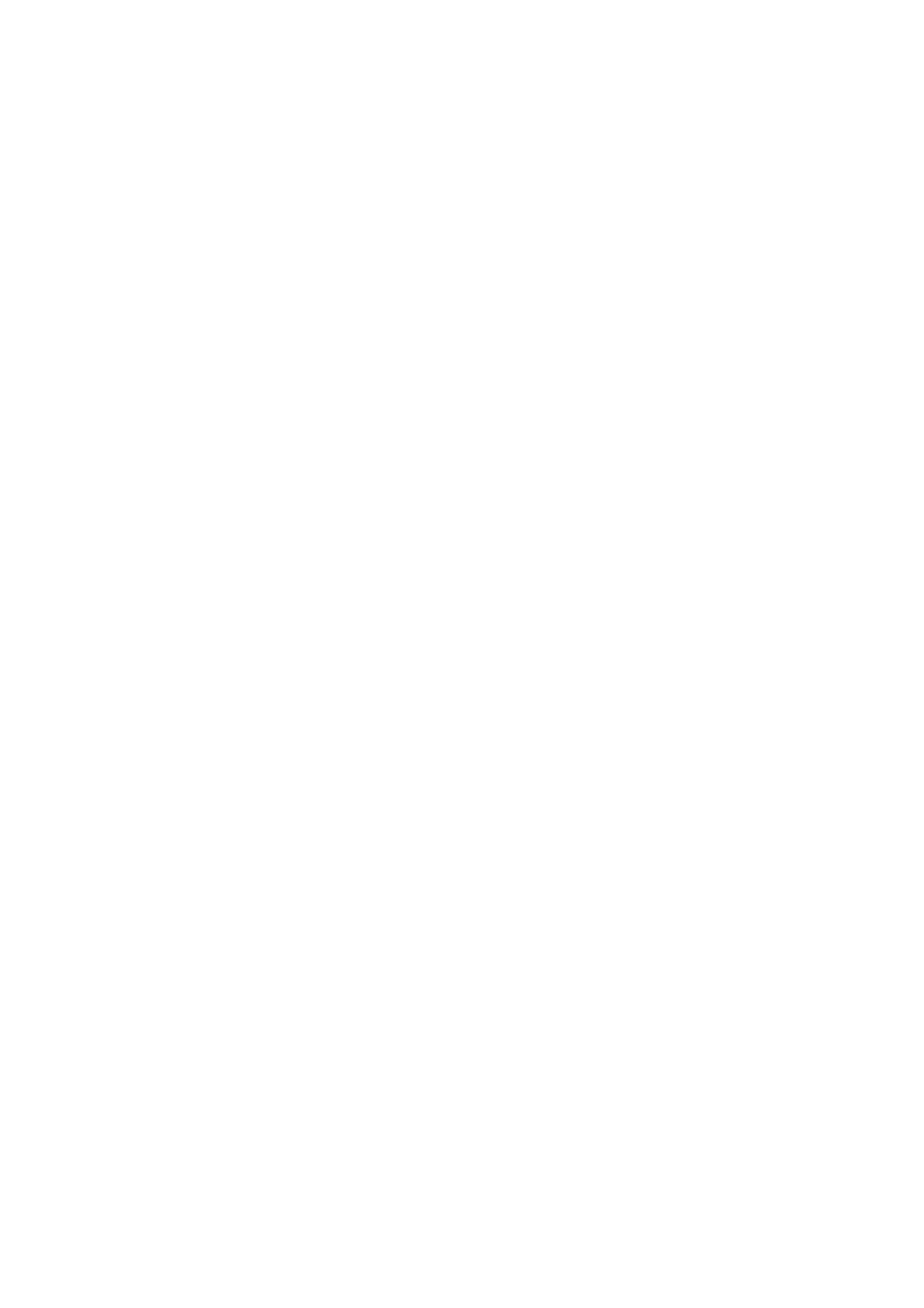## **Abstract**

The goal to achieve sustainable development is central to environmental activities. Using and producing environmentally-friendly products is an important part of this. Emphasising the low environmental impact of a product is becoming increasingly important in a company's marketing of its products.

This study was commissioned by HTC Sweden AB, who wants to compare the environmental impact of its HTC Superfloor™ system to that of an epoxy floor. A comparative life cycle assessment has been performed and three environmental impact categories have been studied: potential global warming, acidification and eutrophication. The results have then been compared to the environmental impact of the floor as a whole, which is the production of the concrete, the surface treatment and final disposal.

HTC Superfloor™ is a grinded, impregnated and polished concrete floor. It is very durable, easy to clean and suitable in stockrooms, workshops and other premises.

Life Cycle Assessment is a method of studying the environmental impacts of products from raw material to final disposal. A comparative LCA excludes any parts of the products' life cycles that are the same.

Epoxy floors are common in industrial premises. In this comparison, a 3-mm self-levelling epoxy floor, Peran SL was chosen to represent the epoxy floor.

The results of the LCA show there is a great difference between the floors. The contribution to potential global warming from the epoxy floor is 189 times greater than from HTC Superfloor™. The corresponding factors for acidification and eutrophication are 548 and 758.

The environmental impact of the epoxy floor is also a substantial part of the floor as a whole. The contribution to acidification and eutrophication is as much as 50 percent of the floor as a whole where the corresponding numbers for HTC Superfloor<sup>™</sup> are 0.19, and 0.12 percent respectively.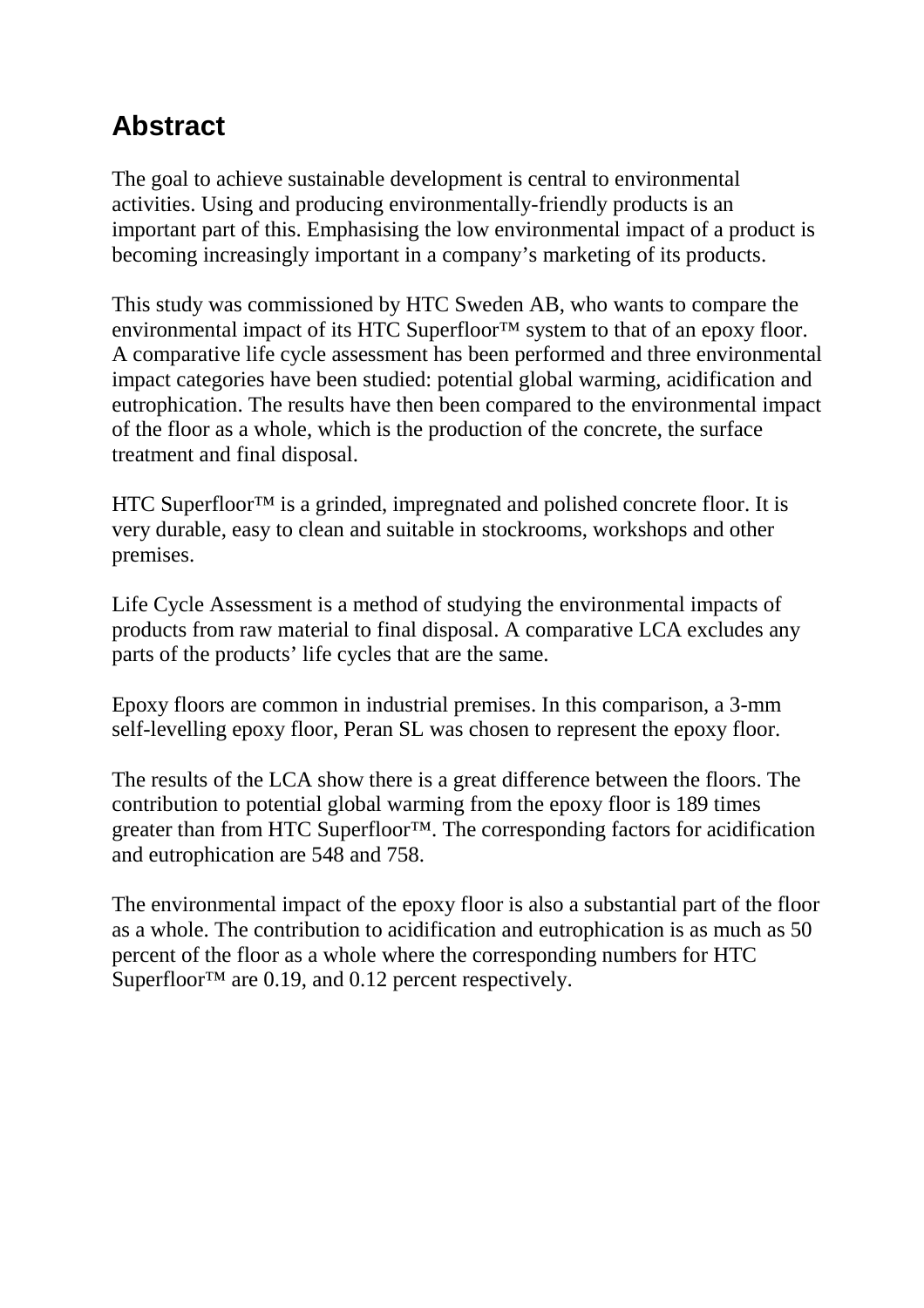## **Preface**

This study has been carried out as a thesis research project at Linköping University as the final phase of my MSc degree in Machine Engineering.

First and foremost, I would like to thank my supervisor at the university, Leif **Thuresson** 

I would also like to thank everyone at HTC for being so obliging and helpful. A particular thank-you is extended to Karl Thysell, Håkan Thysell, Henrik Rosencrantz, Kåre Kilgren and Sten Jeansson.

Thank you to Daniel, Elisabeth and Roland for giving me lifts and your wonderful company on our trips to and from Söderköping!

Thank you Rolf Backe for helping me get started with my project.

I would also like to thank Roine Johansson at Golvteknik AB and Lennart Overmar at PEA Fogfria Golv AB for their time, meetings and answers to all my questions.

Thanks to my mum, Karin, Thomas and Mattias for reading through my report and helping me make it readable. Thanks to Jostein, my opponent, for your excellent advice and suggestions.

Linköping. June 2006

Josefine Hellström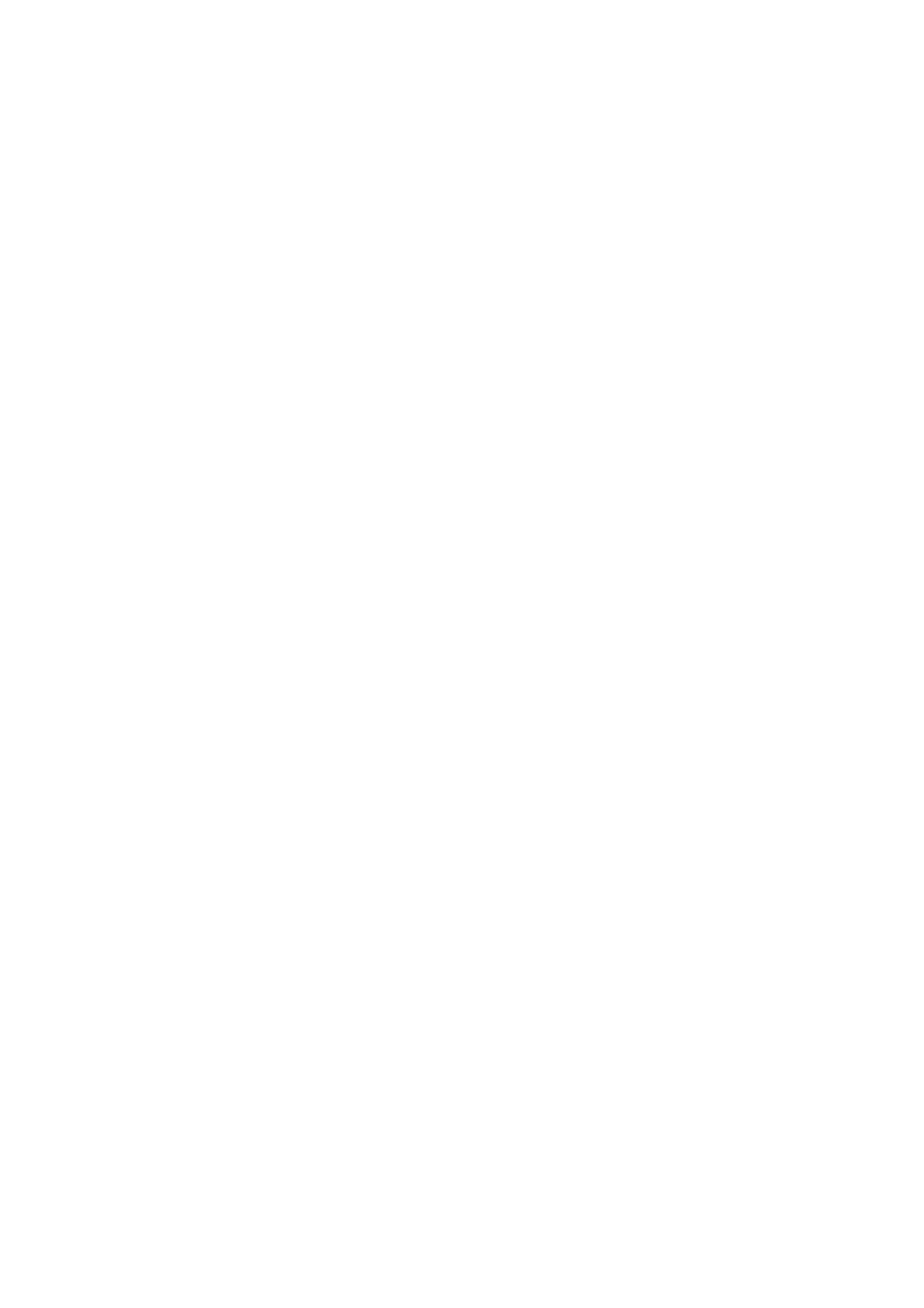## **List of contents**

| 1 |                | <b>INTRODUCTION</b>                                                 | 1              |
|---|----------------|---------------------------------------------------------------------|----------------|
|   | 1.1            | <b>BACKGROUND</b>                                                   | 1              |
|   | 1.2            | <b>PURPOSE &amp; OBJECTIVES</b>                                     | 1              |
| 2 |                | <b>HTC SWEDEN AB</b>                                                | 3              |
| 3 | <b>THEORY</b>  |                                                                     | 5              |
|   |                |                                                                     |                |
|   | 3.1<br>3.2     | INDUSTRIAL FLOORING                                                 | 5              |
|   | 3.2.1          | <b>CONCRETE</b><br>General                                          | 5<br>5         |
|   | 3.2.2          | The environmental impact of concrete                                | 6              |
|   | 3.3            | <b>PLASTICS</b>                                                     | 6              |
|   | 3.4            | <b>EPOXY PLASTIC</b>                                                | $\overline{7}$ |
|   | 3.4.1          | Epoxy plastic in industrial flooring                                | $\overline{7}$ |
|   | 3.5            | THE ENVIRONMENTAL IMPACT OF EPOXY PLASTIC                           | 8              |
|   | 3.6            | HTC SUPERFLOOR <sup>TM</sup>                                        | 8              |
|   | 3.6.1          | Manufacture                                                         | 8              |
|   | 3.6.2          | Cleaning                                                            | 11             |
|   | 3.7            | PERAN SL                                                            | 11             |
|   | 3.7.1<br>3.7.2 | Manufacture                                                         | 12<br>12       |
|   | 3.8            | Maintenance<br><b>CONCRETE RECYCLING</b>                            | 12             |
|   |                |                                                                     |                |
| 4 |                | <b>METHOD - LIFE CYCLE ASSESSMENT</b>                               | 14             |
|   | 4.1            | THE ISO 14040 SERIES                                                | 14             |
|   | 4.2            | <b>OBJECTIVES AND SCOPE</b>                                         | 15             |
|   | 4.2.1          | Functional unit                                                     | 15             |
|   | 4.2.2          | System boundaries                                                   | 16             |
|   | 4.3            | <b>INVENTORY</b>                                                    | 16             |
|   | 4.4            | ENVIRONMENTAL IMPACT ASSESSMENT                                     | 17             |
|   | 4.4.1          | Environmental impact categories                                     | 17             |
|   | 4.4.2<br>4.4.3 | Classification                                                      | 18<br>18       |
|   | 4.4.4          | Categorisation<br>Weighting                                         | 19             |
|   | 4.5            | <b>INTERPRETATION</b>                                               | 20             |
|   | 4.6            | <b>METHODOLOGY REVIEW</b>                                           | 22             |
|   |                |                                                                     |                |
| 5 |                | A COMPARATIVE LIFE CYCLE ASSESSMENT OF HTC SUPERFLOOR™ AND PERAN SL | 24             |
|   | 5.1            | <b>OBJECTIVES AND SCOPE</b>                                         | 24             |
|   | 5.1.1          | Functional unit                                                     | 24             |
|   | 5.1.2          | System boundaries                                                   | 24             |
|   | 5.2            | $INVENTORY - HTC SUPERFLOOR^{TM}$                                   | 26             |
|   | 5.2.1<br>5.2.2 | Manufacture<br>Maintenance                                          | 26<br>29       |
|   | 5.2.3          | Total energy consumption, HTC Superfloor™                           | 29             |
|   | 5.3            | <b>INVENTORY - PERAN SL</b>                                         | 30             |
|   | 5.3.1          | Manufacture                                                         | 30             |
|   | 5.3.2          | Maintenance                                                         | 30             |
|   | 5.3.3          | Total                                                               | 32             |
|   | 5.4            | ENVIRONMENTAL IMPACT ASSESSMENT                                     | 33             |
|   | 5.4.1          | Environmental impact categories                                     | 33             |
|   | 5.4.2          | Classification                                                      | 33             |
|   | 5.4.3          | Categorisation                                                      | 33             |
|   | 5.4.4          | HTC Superfloor™                                                     | 33             |
|   | 5.5            | PERAN SL                                                            | 35             |
| 6 |                | <b>RESULTS</b>                                                      | 37             |
|   | 6.1            | UNCERTAINTY ANALYSIS                                                | 38             |
|   |                |                                                                     |                |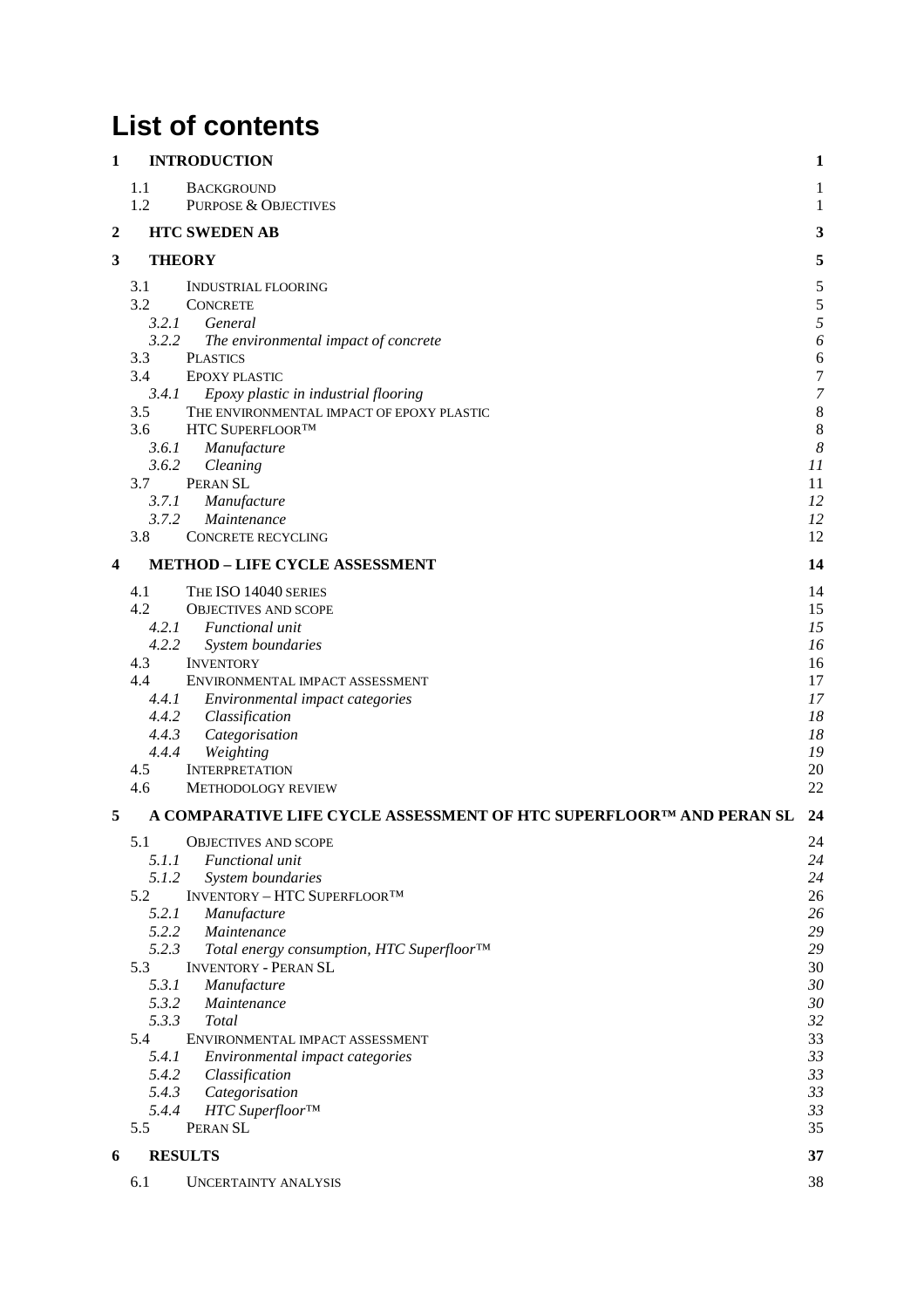6.2 SENSITIVITY ANALYSIS 40

#### **7 EPOXY PAINTING 41**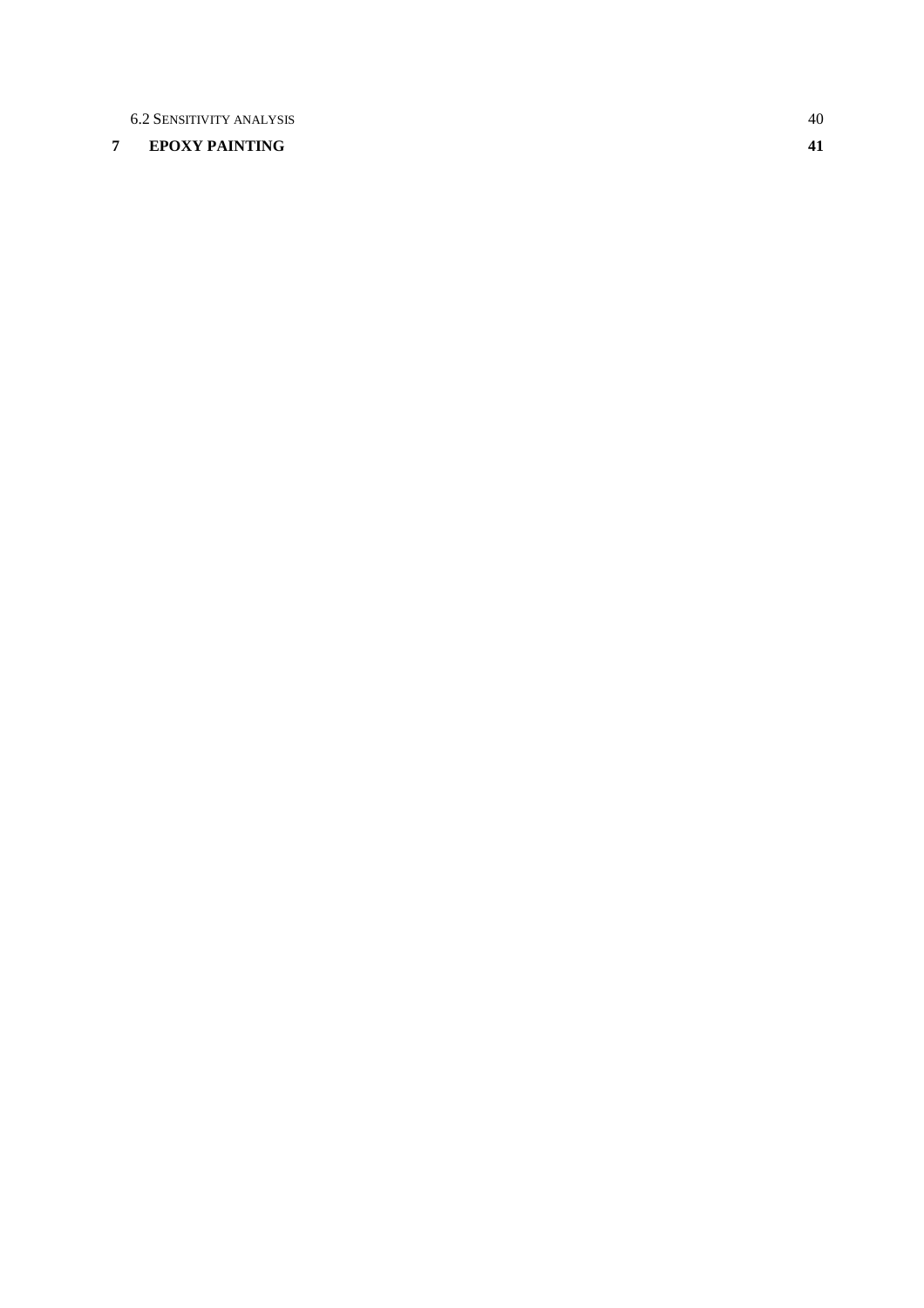## **1 Introduction**

### **1.1 Background**

Sustainable development is a central concept for environmental activities as well as in other areas such as finance and social work. It's about thinking long-term and creating a rational society, both now and in the future. Agenda 21 is the United Nations' action programme for the environment and sustainable development. It is one of five documents agreed at the United Nations' Summit in Rio in 1992. Agenda 21 is founded on the three main areas of sustainability – social, economic and ecological sustainability. All three are equally important to the achievement of sustainable development.

It is necessary to produce low environmental impact products to achieve ecological sustainability. An essential part of this is to see the environmental impact of products from a life-cycle perspective. Environmental compatibility of products is becoming increasingly important, in product marketing as well, because of increasing pressure from the authorities and consumers.

### **1.2 Purpose & Objectives**

This report has been commissioned by HTC Sweden AB who wants to know how its HTC Superfloor™ system compares, from an environmental point of view, to an epoxy-coated industrial floor. The purpose of this study is to describe the environmental impact of a square metre of these two industrial floor coverings over a twenty-year period. It is possible that the results will be used by HTC Sweden AB for marketing HTC Superfloor™.

A comparative life cycle assessment will be carried out to determine the environmental impact of these floor coverings. Three categories of environmental impacts will be examined: potential global warming, acidification and eutrophication. A comparison will be made with the environmental impacts of concrete so that the environmental impacts of the surface coating method can be evaluated in relation to the floor as a whole, i.e. production of the concrete in the floor, surface coating method and waste management.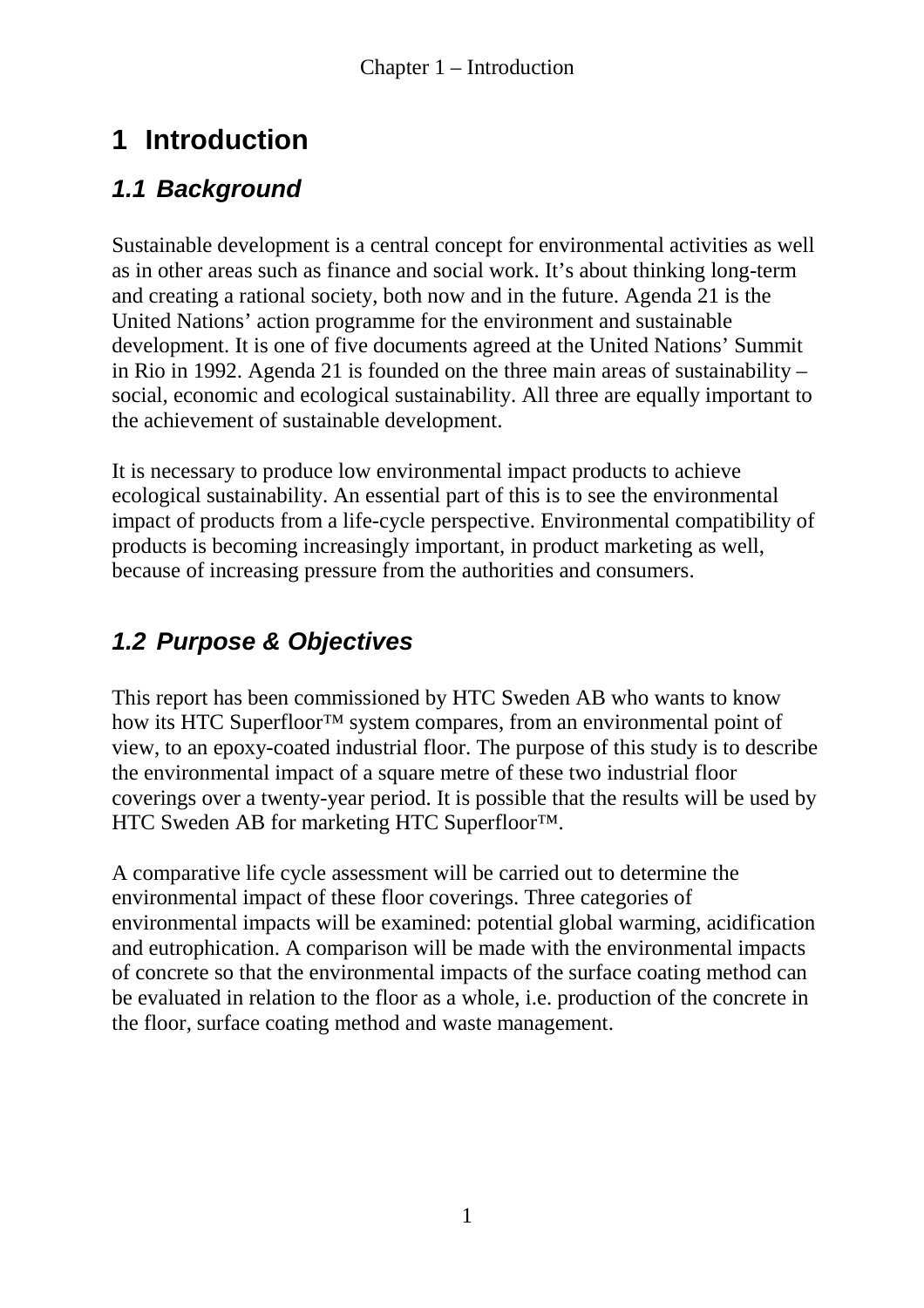### Chapter 1 – Introduction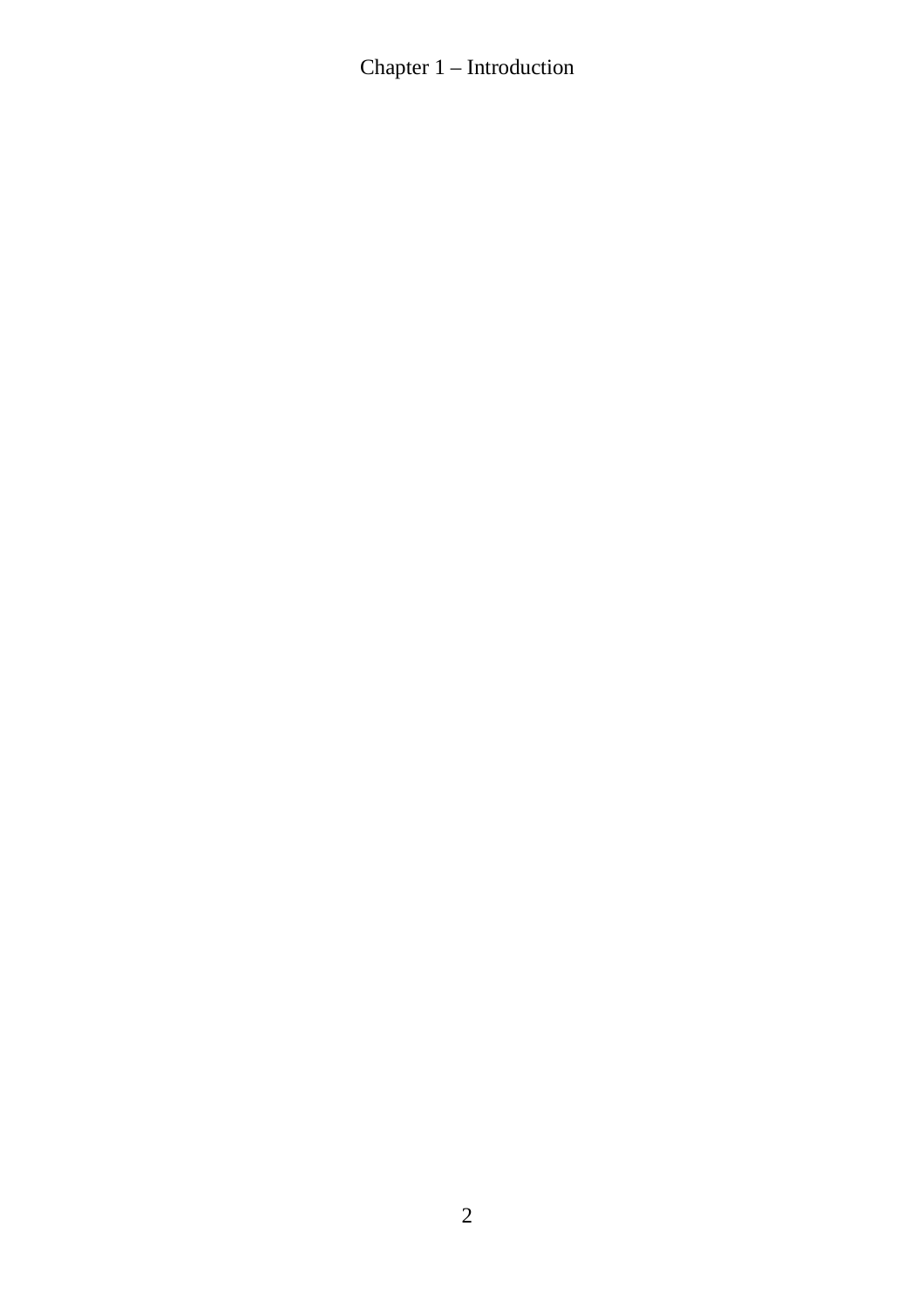## **2 HTC Sweden AB**

HTC Sweden AB was founded in 1987 as a contractor company, working with the machinery and technology that was then available. In 1992, HTC developed its own first grinding system. This patented system was initially designed for grinding natural stone, but it soon proved to be just as effective on concrete. HTC Sweden AB is owned by Håkan and Gunn Thysell who both work in the company. Håkan is the originator of product and process ideas and his son, Karl, is Head of Product Development. HTC Sweden is based in Söderköping (illustration 1) and all divisions are housed in the same building: production, purchasing, sales and construction (information material, HTC).



Illustration 1: HTC in Söderköping (www.HTC-Sweden.se)

HTC develops and produces a full range of grinding machines, grinding tools and dust extractors. The grinders are used to scrub and polish concrete, natural-stone, terrazzo and wooden floors, together with HTC's diamond tools for grinding. (Information material, HTC)

80% of HTC's products are exported and its grinders are used globally. HTC has some 80 employees and is steadily expanding (Information material, HTC).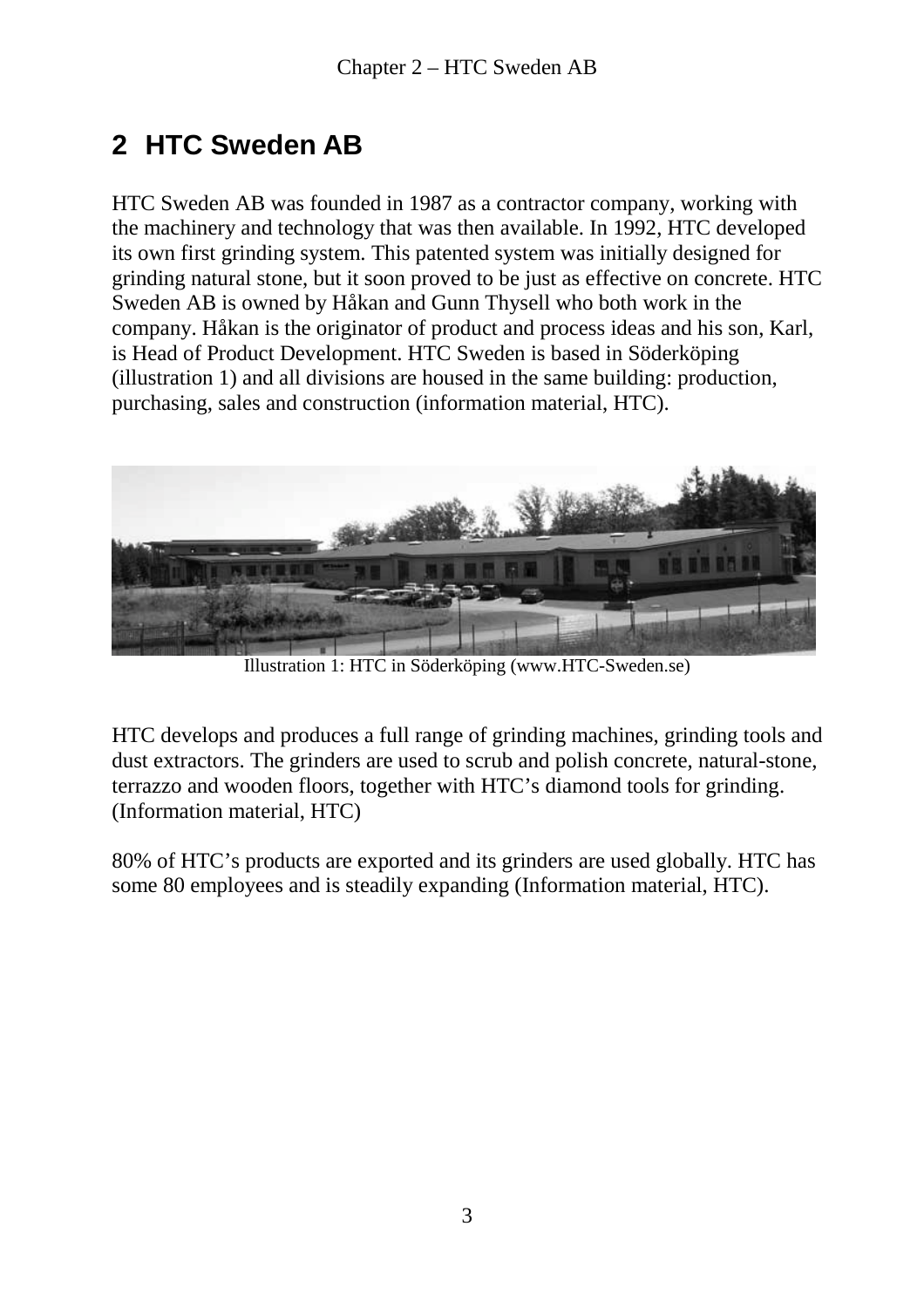### Chapter 2 – HTC Sweden AB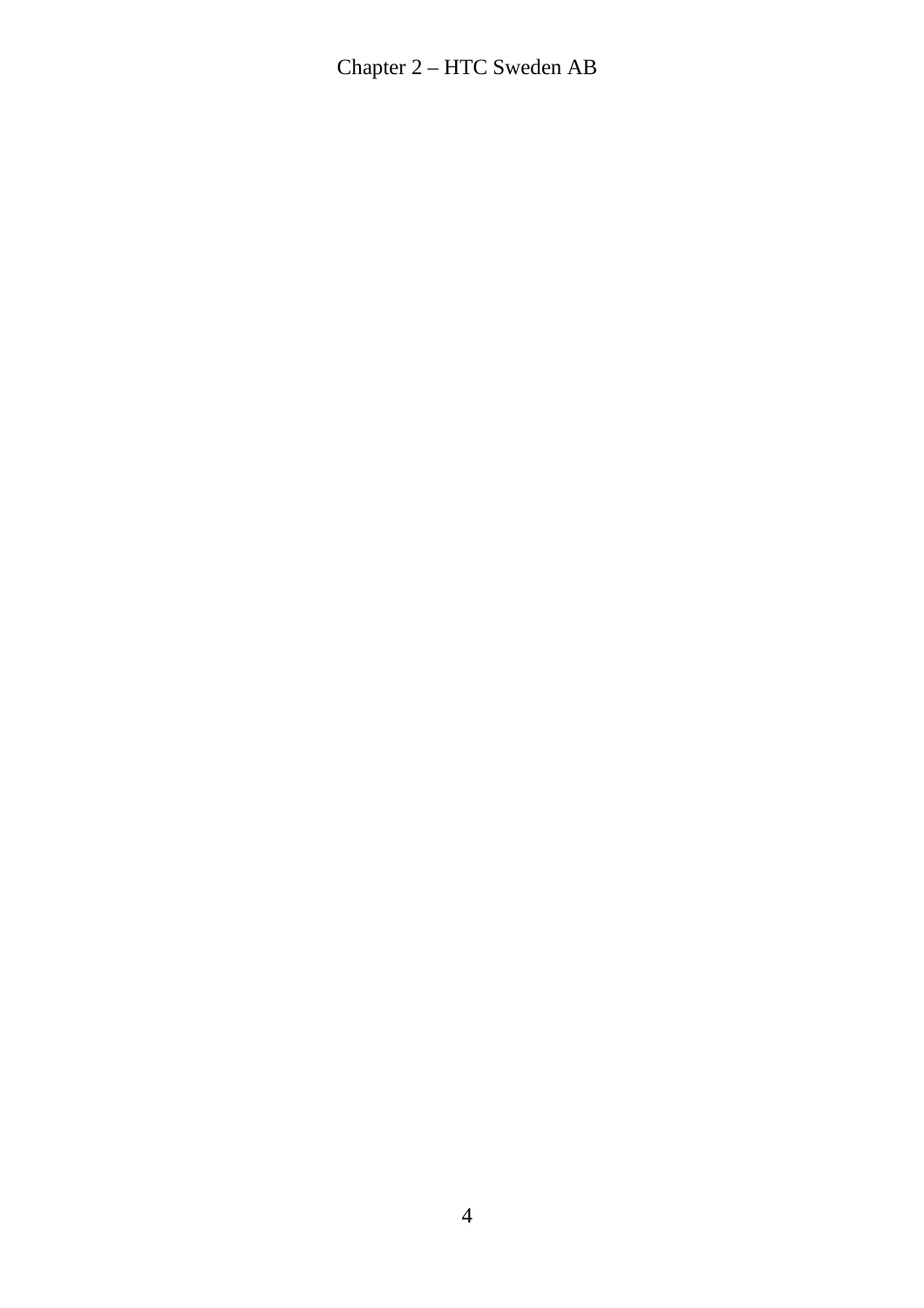## **3 Theory**

### **3.1 Industrial flooring**

The three principal requirements for industrial flooring are that it should be dustfree, heavy-duty and easy-clean. Environmental impact requirements have also become more stringent in recent years. The appearance of the floor is less important in commercial premises where functionality takes precedence over aesthetics. However, it is far better that the floor retains its original appearance for a longer period of time. Virtually all industrial flooring is made of concrete and is treated in different ways to obtain the desired properties (Johansson, 2006).

Of all the surface coating methods, the most common are various kinds of epoxy coatings*.* Some examples of epoxy coatings: epoxy painting, coating flakes, thin layer coating, self-levelling and antistatic (Flowcrete.se). Epoxy-flooring manufacturers include Flowcrete, Eradur, Epirex, Marcopox and Armeca.

Hard concrete is another type of surface coating. Hard concrete is made up of granulated quartz which is trowelled into the surface of the concrete base while it is still damp. The result is a smooth, glossy and extremely durable floor. The only drawback with this is that the hard concrete material can only be applied to newly-laid bases. Research is being carried out to develop methods of making the quartz adhere to old floors. No such method is currently available on the market (Johansson, 2006).

In order to polish the surface, and thereby a great amount of additional material, the concrete floor can be polished and impregnated to obtain a durable, hardwearing floor that is easy to clean. HTC Superfloor™ is just such a floor. Details of how HTC Superfloor™ is made are provided later on in this report.

### **3.2 Concrete**

### **3.2.1 General**

Concrete is a mixture of aggregate (crushed stone) of varying coarseness, cement and water (Elfgren 2006). Cement is crushed limestone, blended with shale or sand. During the cement-production process, calcium oxide reacts with silicon oxide to form calcium silicate, the predominant component that gives concrete its strength and hardness (Hillerborg, 2006).

Various additives can be mixed in to improve the concrete's qualities. The resultant mouldable composition has to be mixed. The calcium silicates in the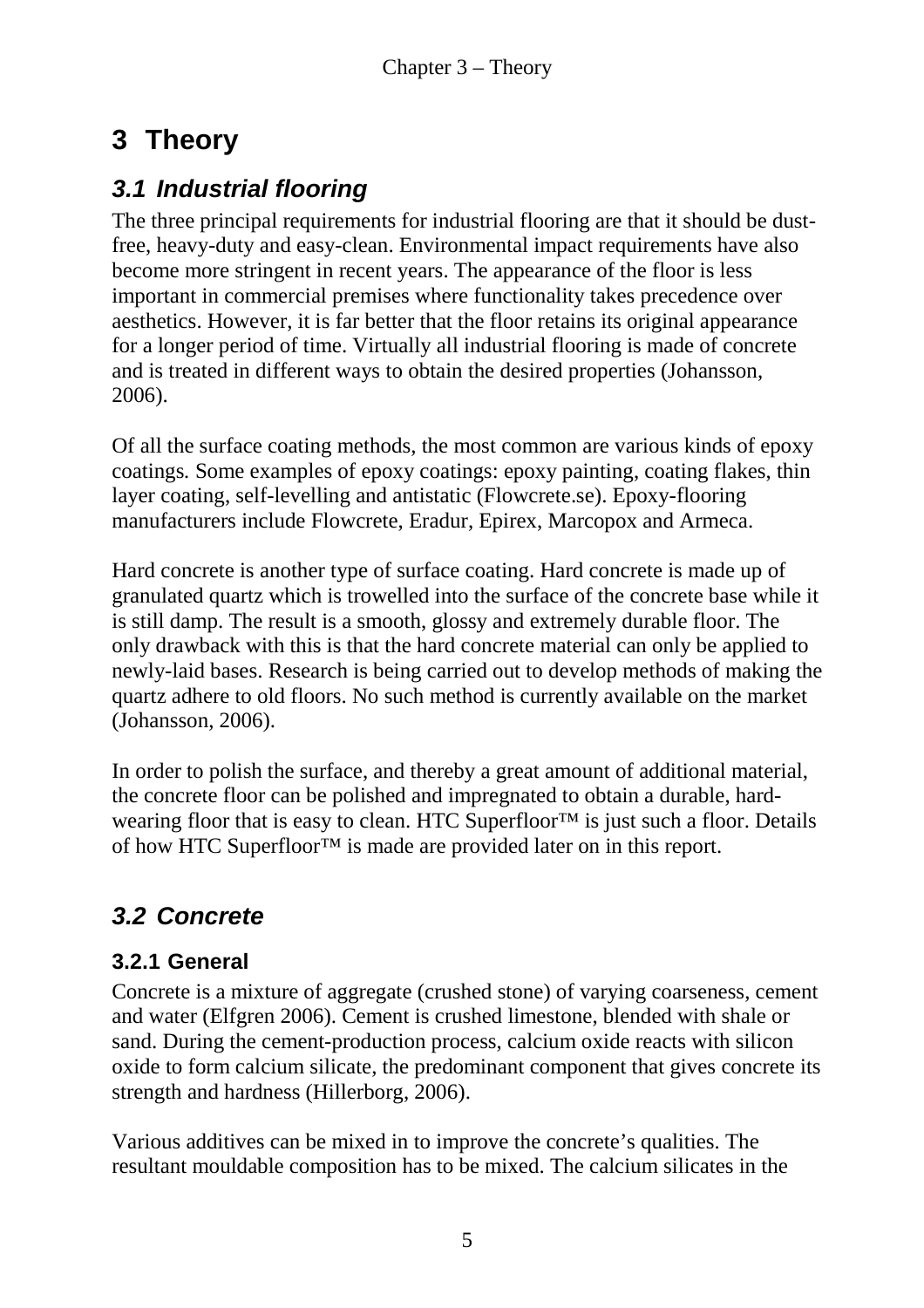cement react with the water and harden the paste by binding the aggregate particles together. It usually takes about a month at normal temperature for the cement to fully dry and harden. To ensure maximum strength, the cement must be kept damp until it is completely set.

Porous concrete (without additives) has a density of about  $2400 \text{ kg/m}^3$ . The compressive strength of porous concrete varies between 25 and 80 Mpa, depending largely on the water ratio. The compressive strength can be improved by adding silicon powder and a wetting agent. Concrete has low tensile strength and is therefore usually reinforced with steel bars or mesh (Elfgren, 2006).

#### **3.2.2 The environmental impact of concrete**

Limestone and aggregate are quarried. This creates vibrations and noise and scars the landscape. This report does not closely examine the effects of quarrying.

A great amount of energy is required to produce cement for concrete. The impact this has on the environment depends on the type of energy used. During the process, nitric oxides, carbon dioxide and particles are emitted into the atmosphere. If the cement contains sulphur, sulphur dioxide is also formed. Purification plant filters remove particles, 90% of the sulphur dioxide and 80% of the nitrogen dioxides (Cementa, 2006).

A life cycle assessment of concrete showed that transportation during the production process is the greatest contributor to emissions. Emissions from production processes and waste management of concrete are presented in Appendix 1 (Sjunnesson, 2005).

### **3.3 Plastics**

Plastic comprises one or more polymers and one or more additives. There are two main types of plastic – thermoplastics and thermosets. Thermoplastics can be melted and reshaped and thus recycled. Thermosets consist of polymers that undergo a chemical cross-linking change during manufacture. This occurs either in the final stage of polymerisation or through the addition of hardeners. Due to the chemical cross-links (which are many more than in rubber), the thermosets cannot be melted down again or dissolved in any solvent. Thermosets are rigid but brittle.

Thermosets have a wide range of uses and are commonly used in the boatbuilding and automobile industries. They are also frequently used as various types of floor coverings (Terselius, 2006).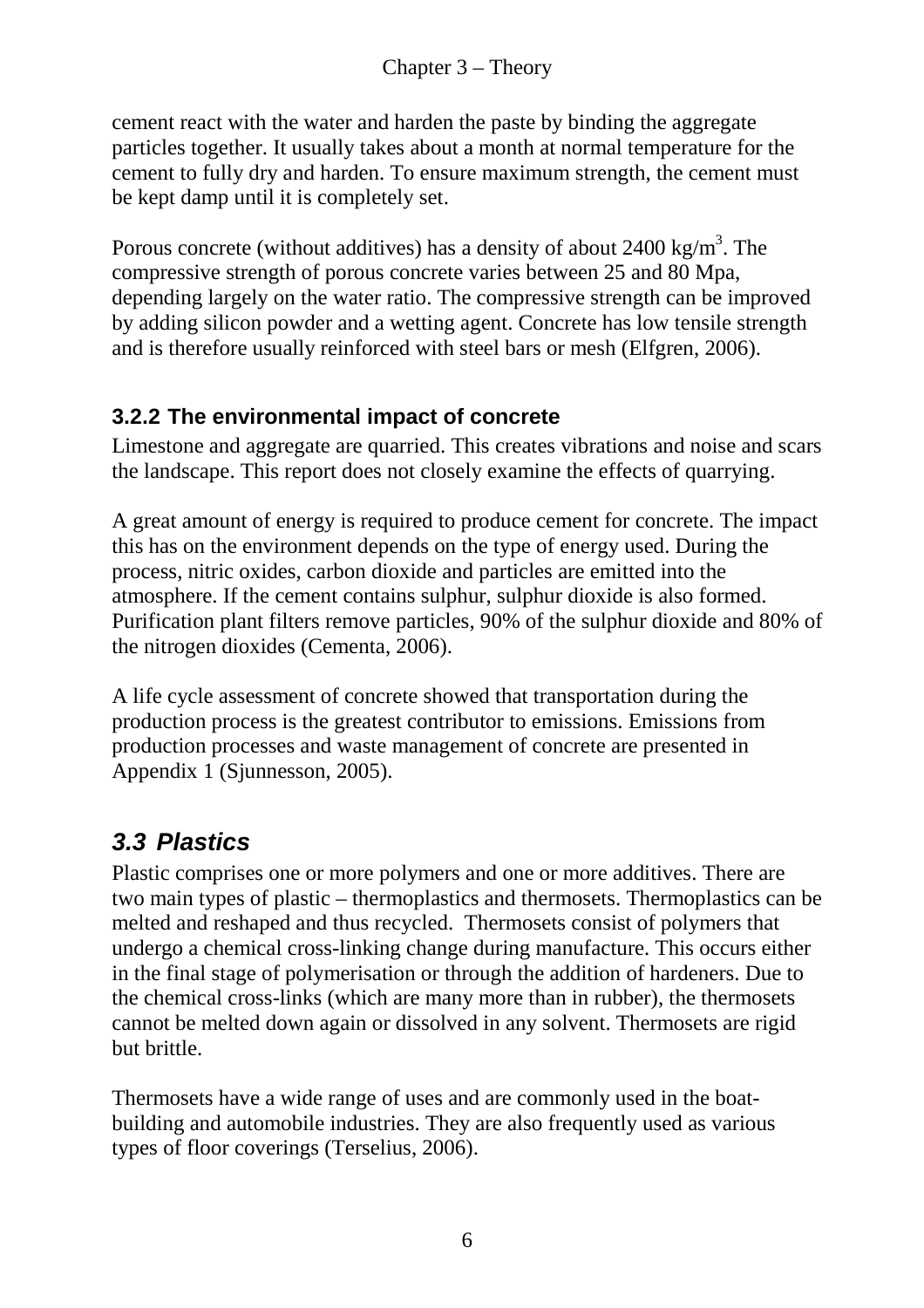### **3.4 Epoxy plastic**

Thermoset floors are mainly manufactured using epoxy plastic. It consists of epoxy resin which is cured through the addition of a hardener. An epoxy resin is a molecule that has several epoxy groups, also known as a glycide group (illustration 2).

 C  $\overline{C}$  $-$  CH  $-$ 

Illustration 2: Epoxy group

Epoxy plastic is the reaction product of bisphenol A and epichlorhydrin. Bisphenol A is formed through the reaction of propane and chlorine, and epichlorhydrin is made from acetone and phenol. When bisphenol A and epichlorhydrin react, diglycidyl ether of bisphenol A (DGEBA) is produced. DGEBA has different molecular weights depending on the ratio of bisphenol to epichlorhydrin. The average molecular weight is often specified since the resin contains epoxy molecules of different lengths. The lowest molecular weight is 340. If the average molecular weight of the epoxy resin is between 340 and 700, it is called low-molecular. If it has a higher average molecular weight, it is called high-molecular. Epoxy resins can sometimes cause allergic reactions and it is the molecular weight that determines how great a risk of an allergic reaction there is. The lower the molecular weight, the greater the risk of an allergic reaction. The molecular weight also determines what the epoxy resin can be used for, as the different resins have different properties. A low-molecular epoxy resin is liquid at room temperature, while a high-molecular resin is hard.

Epoxy resin reacts with a hardener to form epoxy plastic. Different compound groups can be used as hardeners, such as amides, amines, acid anhydrides, phenols and metal oxides (Augustsson, 2004).

### **3.4.1 Epoxy plastic in industrial flooring**

There are many reasons for using epoxy plastic in floor coatings. The plastic has excellent adhesiveness, high mechanical strength, good chemical resistance, good electrical insulation properties, minimal shrinkage, good heat resistance and is diffusion-proof and waterproof.

This is common in coverings made of self-levelling floor screeds. These are applied at a thickness of between 1.5 and 5 mm. Self-levelling floor screeds produce smooth, seamless and non-porous floors. However, one problem is that when exposed to heavy traffic, the concrete underneath the floor covering gets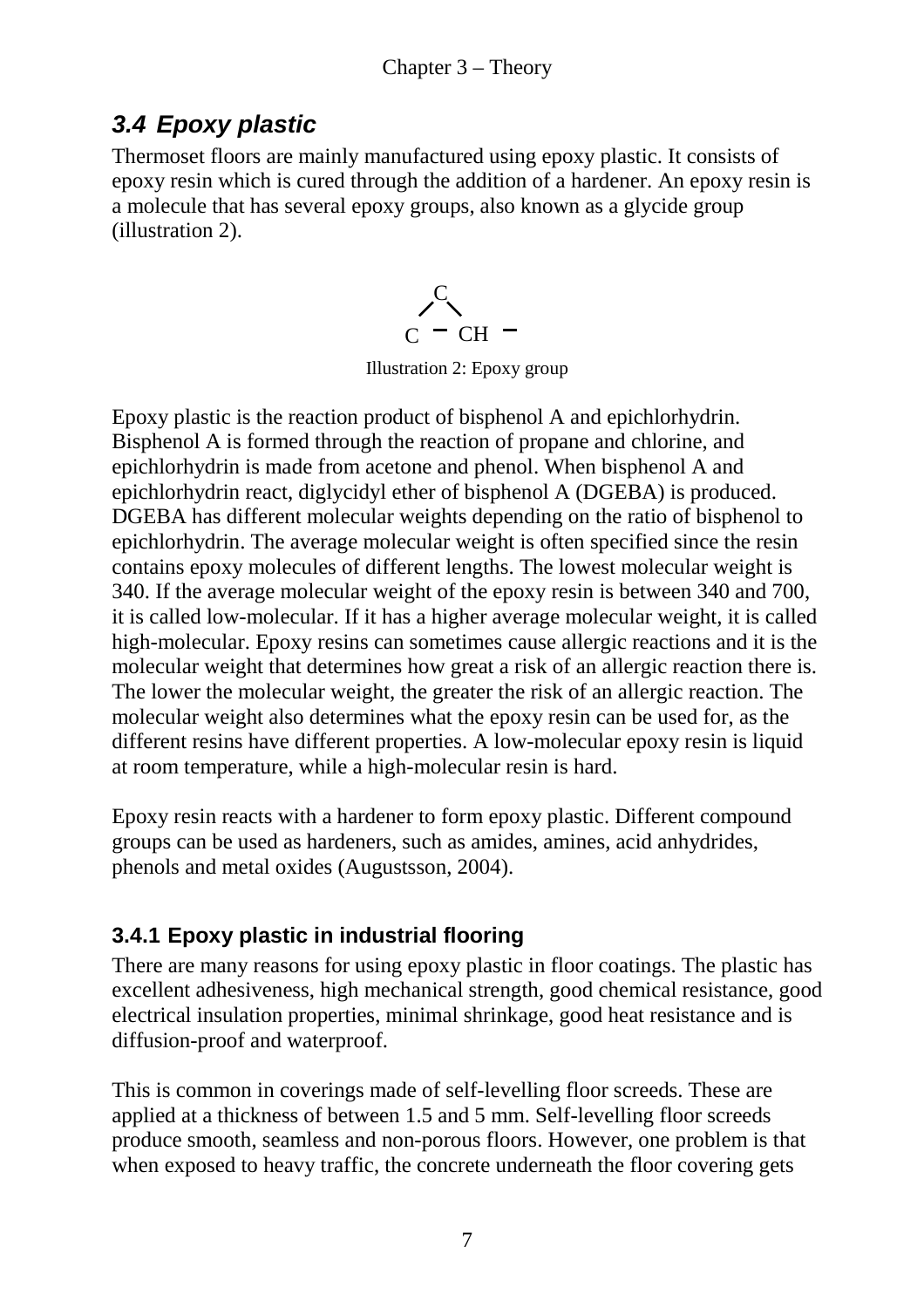worn and broken, causing it to become loose and dislodged. To ensure that it is sufficiently durable, the covering has to be thick enough to disperse the weight over a larger area. The floor should be coated with a thickness of at least 3 mm to ensure sufficient dispersal (Augustsson, 2004).

## **3.5 The environmental impact of epoxy plastic**

Epoxy plastic has the greatest impact on the environment before it cures. After it has cured, it is not considered environmentally-hazardous. In Section 21 of the regulations on thermosetting plastics issued by the National Board of Occupational Safety and Health, it says:

"An epoxy plastic component may not be used at a temporary worksite unless an investigation is carried out and shows the use to be necessary in order to meet the necessary technical requirement of the end product. A low-molecular epoxy plastic component may not be used at a temporary worksite as moisture barrier, alkali barrier or other such emission barrier if there are alternative products, methods or constructions which yield equivalent results."

The term "temporary worksite" refers to "a workplace outside of a permanent operating point or a workplace for alteration, repair or enlargement of equipment at a permanent operating point". This means that if another product can be used instead of epoxy, then the alternative product must be used.

The contents of epoxy resin before it cures are environmentally hazardous, first and foremost, to water organisms (Safety Data Sheet, Peran SL).

Epoxy, like all plastics, is made from oil, which is a natural resource of finite quantity.

## **3.6 HTC Superfloor™**

HTC Superfloor® is a system of diamond-ground, impregnated concrete floors without a surface coating. The floor withstands high pressure, is easy-to-clean and can be used in warehouses, workshops and public areas. It is not advisable to place leaking machines on the concrete floor because it cannot withstand large oil or chemical spills. The final appearance of the floor depends on the concrete. The colour and appearance of a new floor can be modified through the choice of aggregate in the concrete (Thysell, 2005).

### **3.6.1 Manufacture**

HTC Superfloor™ is manufactured by grinding the concrete in several steps. On new installations, the surface paste is first ground away. On old concrete floors, previous coatings and uneven surfaces are removed. Coarse grinding is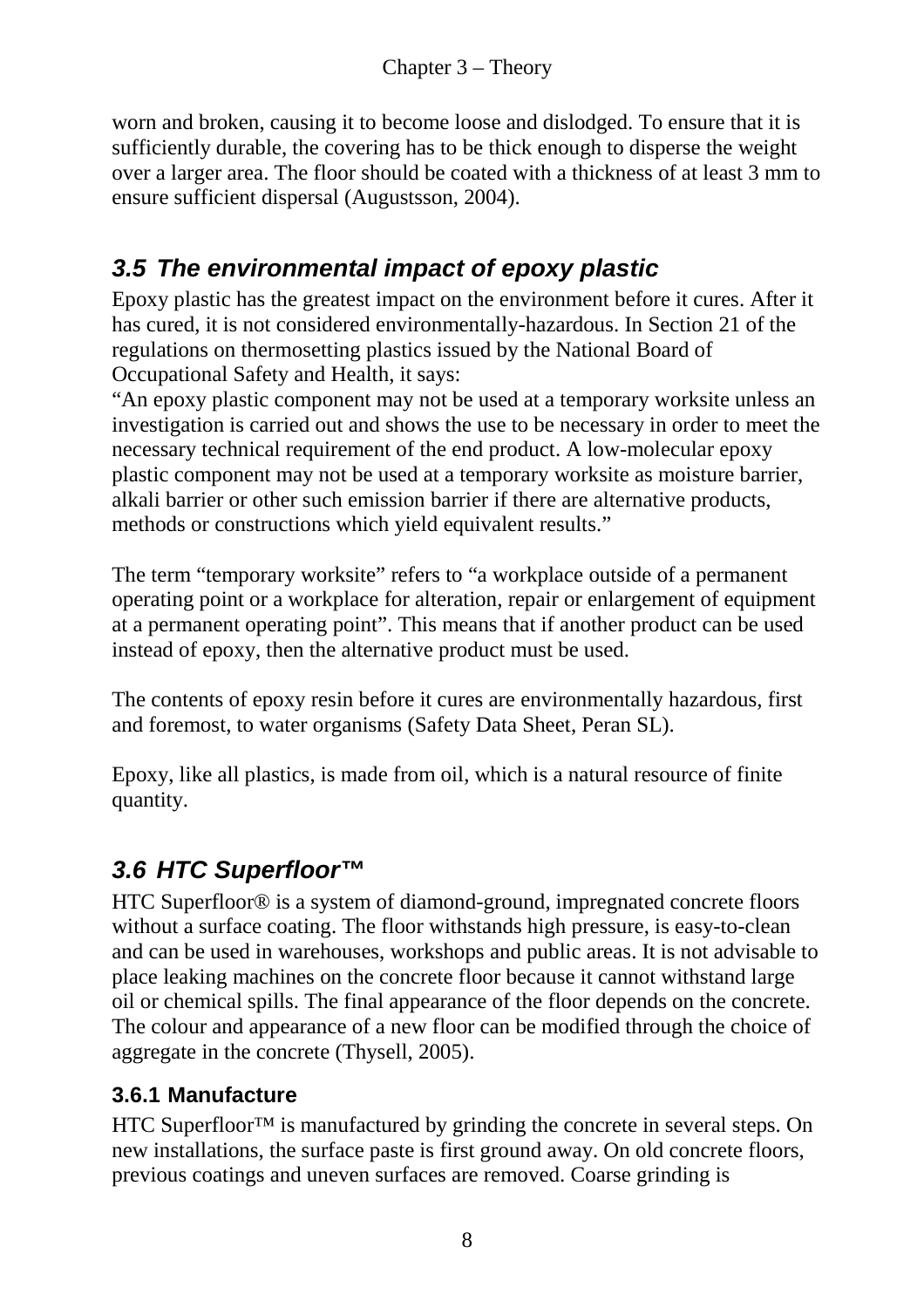performed in two steps using metal-bonded diamond tools and the floor is then treated with HTC Cure to provide protection from water penetration. HTC Cure is water glass impregnation that strengthens concrete and lowers the pH and the relative moisture content in the concrete (Information material, HTC Superfloor<sup>TM</sup>). HTC Cure may be irritating to the skin and eyes, but it contains no known substances categorised as hazardous to the environment (Safety Data Sheet, HTC Cure).

After the impregnation stage, the floor is polished in five steps. The first using a metal-bonded diamond tool and the subsequent four using plastic-bonded diamond tools. In the final step of the HTC Superfloor™ process, HTC Sealer is polished into the floor (Information material, HTC Superfloor™). The product contains no ingredients for which mandatory declaration is required. The recipe for Sealer is a trade secret, but the safety data sheet states that no evidence of negative environmental effects from the product has been found (Safety Data Sheet, HTC Sealer).

#### **3.6.1.1 Grinding machines and dust extractors**

The grinding machine used in the comparative study is the HTC 800 (illustration 3).

The HTC 800 has a power output of 11 kW and it takes one hour to complete all the grinding steps on a  $2$  finished floor surface (Thysell, 2005).



Illustration 3: HTC 800 grinding machine (www.HTC-Sweden.se)

The machine weighs 570 kg and is made of 85% steel, 10% aluminium, 5% polymers, copper and other material (Andersson, 2006).

A machine has a 10-year life, but bearings and belts are replaced after about 400 operating hours. About 15-20 kg of steel bearings are replaced each time (Johansson, 2006).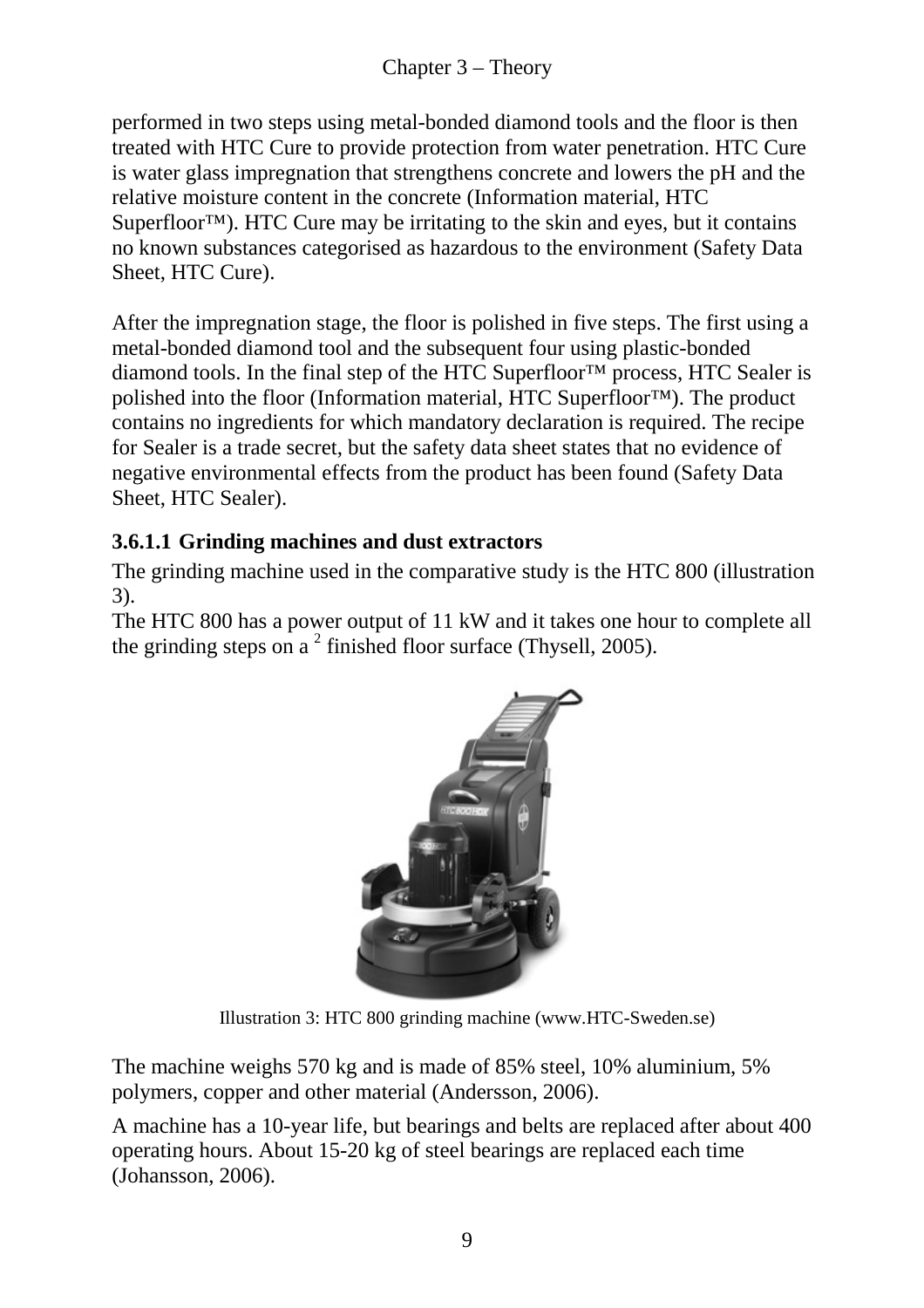A dust extractor is used with the grinding machine and it collects the fine dust in plastic bags which are then sent for landfill disposal. The dust extractor used in the comparative study is the HTC 55D (illustration 4). It has a power output of 5.5 kW (Thysell, 2005).



Illustration 4: HTC 55D dust extractor (www.HTC-Sweden.se)

The extractor weighs 199 kg and is made of 60% steel, 35% aluminium, 5% polymers, copper and other material (Andersson, 2006).

#### **3.6.1.2 Tools**

The three grinding discs under the grinding machine each have three or six tools. Two types of tool are used – metal-bonded (illustration 5) and plastic-bonded (illustration 6). Both have grinding segments with synthetic diamonds. The metal-bonded tool is made of steel alloy with welded grinding segment and the plastic-bonded tool is polyamide (Nilsson, 2005).



Illustration 5: Grinding disc with six metal-bonded tools, used when grinding HTC Superfloor™. Shown here with six tools (www.HTC-Sweden.se)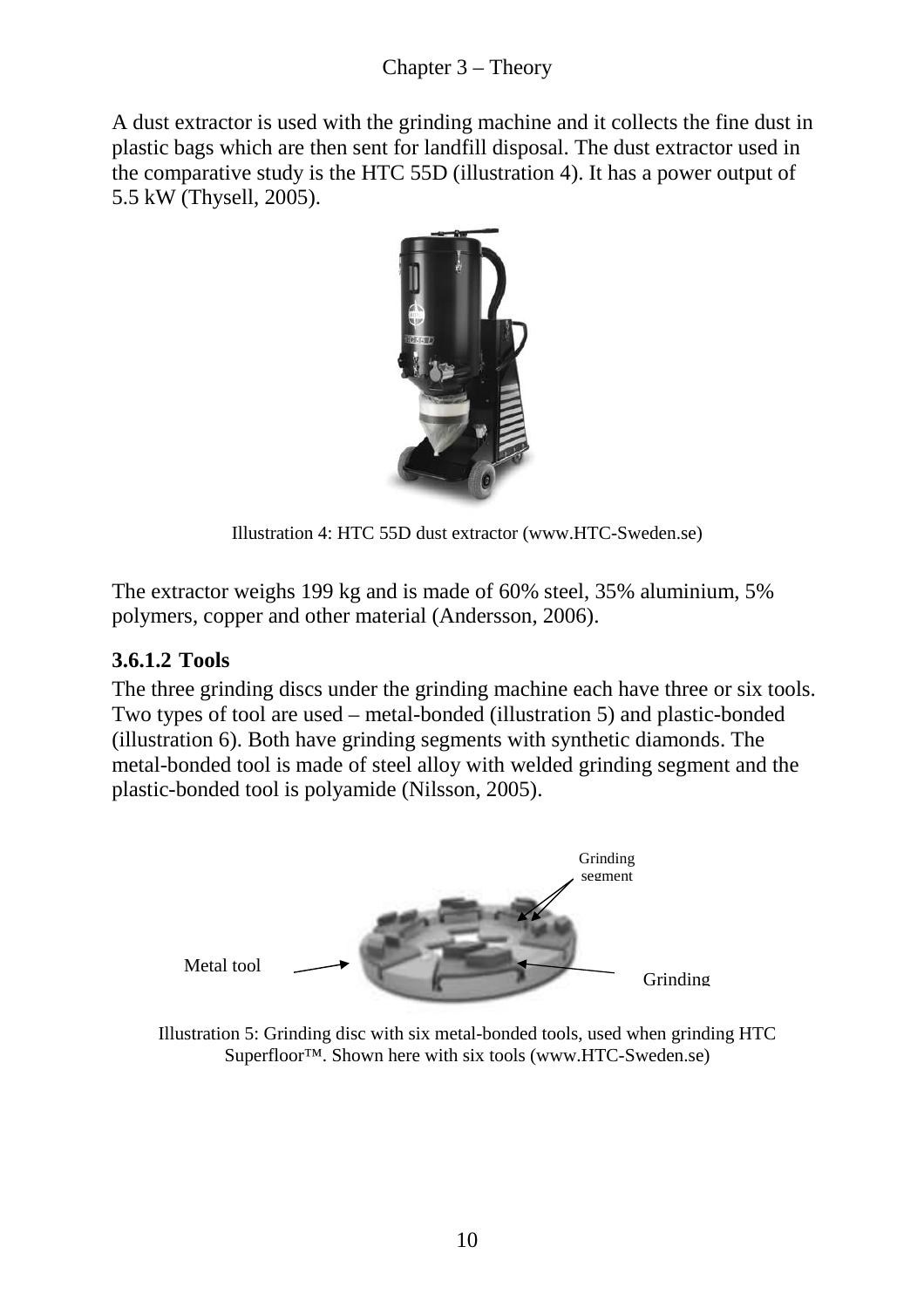#### Chapter 3 – Theory



Illustration 6: Plastic-bonded tools used when grinding HTC Superfloor™ (www.HTC-Sweden.se)

### **3.6.2 Cleaning**

The floor is cleaned using a mop or a floor scrubbing machine together with HTC Cleaner. HTC Cleaner is a soap used with water  $(0.5 - 1$  part Cleaner to 100 parts water). Just like HTC Sealer, the recipe is a trade secret. HTC Cleaner contains no ingredients for which mandatory declaration is required. It is not categorised as hazardous to the environment and human health, or as a fire hazard (Safety Data Sheet, HTC Cleaner). Information from interviews with companies that have HTC Superfloor<sup>™</sup> indicates that the floors are normally cleaned 2 to 5 times a week and all those interviewed said they use scrubbing machines (User Interview, Appendix 2).

### **3.7 Peran SL**

There is an extensive range of different epoxy resin floor finishes available from a number of different manufacturers. As it is a normal industrial floor, a selflevelling, two-component epoxy floor coating with an application thickness of 3 mm has been chosen for the purpose of comparison. The study uses Peran SL from Flowcrete Sweden AB to represent this type of floor. Peran SL has a clear environmental product declaration for its floors. This was also a determining factor in the choice of manufacturer.

Flowcrete Sweden AB is based in Perstorp in southern Sweden. The company was set up in 1968 as part of the Perstorp Group of Companies. Flowcrete manufactures a range of seamless, thermoset-based industrial floors and wall systems. Until 2005, the company's name was Peran AB. In 1997 it launched Peran. In 2005, the company was taken over by the British Flowcrete Group plc and changed its name to Flowcrete Sweden. It markets epoxy, vinyl ester, acrylic and polyurethane floor finishes. Flowcrete Sweden has been awarded ISO 9001 and 14001 management system certification (www.flowcrete.se).

Peran SL is a solvent-free, self-smoothing resin floor finish available in a range of colours (Product Data Sheet, Peran SL, Appendix 10).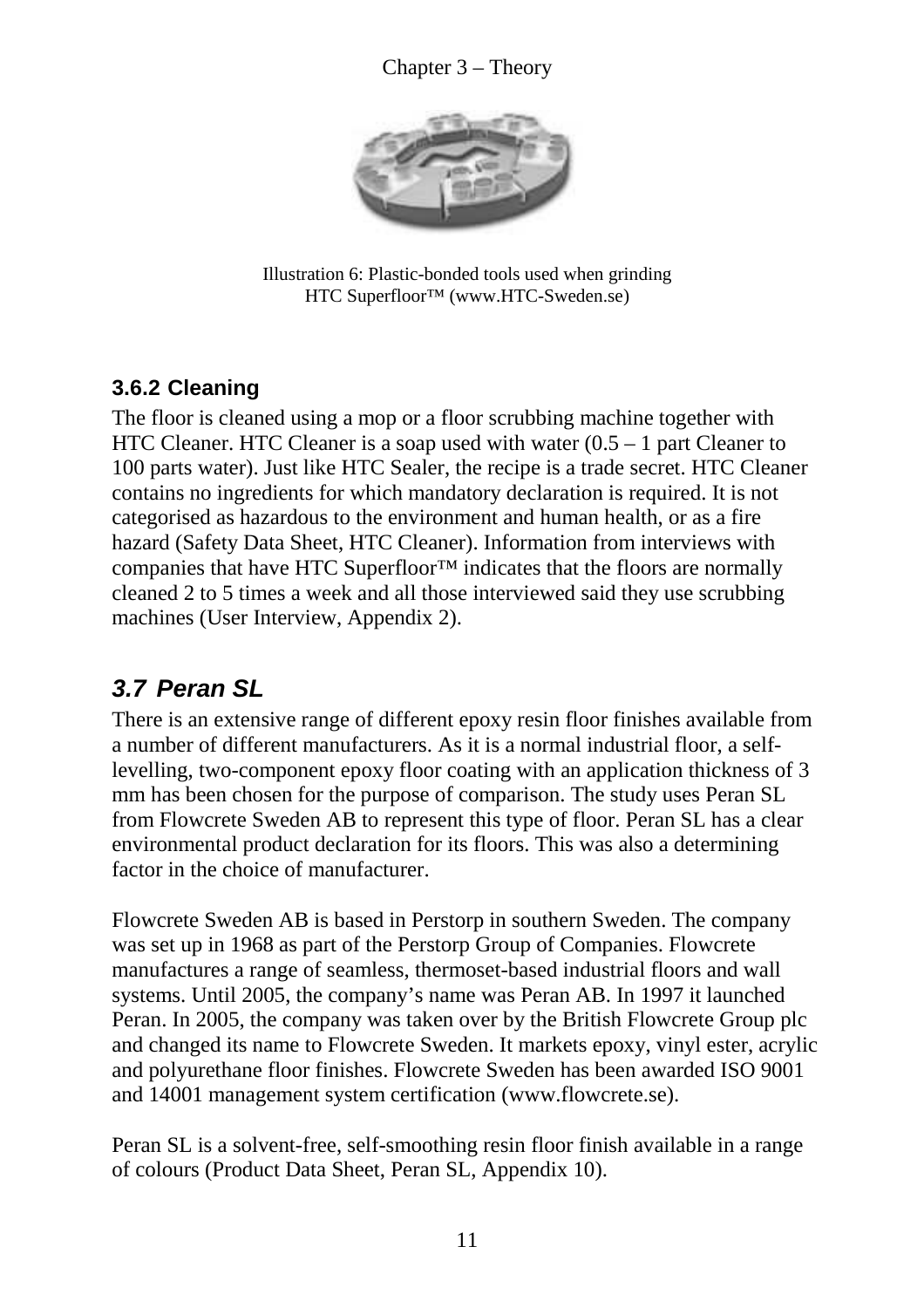### **3.7.1 Manufacture**

On new installations, the surface paste is ground away. On old concrete floors, the surface is washed if necessary and then ground down to a pure concrete surface.

A two-component primer (Peran LVS) is applied. Then the Peran SL epoxy compound is mixed and spread over the floor. The compound consists of components A and B and quartz sand filler. The total amount of material required for Peran SL is 5.88 kg/m<sup>2</sup>, 0.3 kg/m<sup>2</sup> of which is primer (Product Data Sheet, Peran SL, Appendix 10).

#### **3.7.2 Maintenance**

Cleaning is normally carried out using a scrubbing machine and detergent. A whole range of detergents can be used, provided their pH is between 3 and 14. Strong solvents should not be used (Product Data Sheet, Peran SL, Appendix 10). ISS Services (a cleaning company that cleans BT in Mjölby) uses Jontec Forward Free to clean this type of floor (Widberg, 2006). According to the safety data sheet, the detergent is irritating to the respiratory organs and skin. There is also a risk that it may cause serious damage to the eyes. However, the detergent is considered not harmful to the environment (Safety Data Sheet, Jontec Forward Free, Appendix 5).

### **3.8 Concrete recycling**

Every year, 960 000 tonnes of waste concrete are generated from construction and demolition activities. 20% of this is recycled, about 5% is dumped and 75% is dumped in landfill sites. No research is conducted in this area partly because of the low cost of depositing waste products and the ready availability of natural gravel and rock (Grönholm, 1999).

The reason why only a small amount is recycled is that the properties and quality of the concrete vary considerably. It is primarily used as a filling material on roads or as aggregate in new concrete. In the Netherlands, the concrete is heated to a temperature of more than 300 degrees so that the cement paste falls off and the aggregate can be recovered. This reduces the problem of variable quality in the aggregate (Gram, 2005)

Since this study is comparing an epoxy floor and HTC Superfloor<sup>TM</sup> it is interesting to know if the coating has any impact on the potential for recycling. According to Jan-Olof Sundqvist at IVL, an epoxy coating has no effect on what happens to the floor, since the epoxy is not considered harmful to the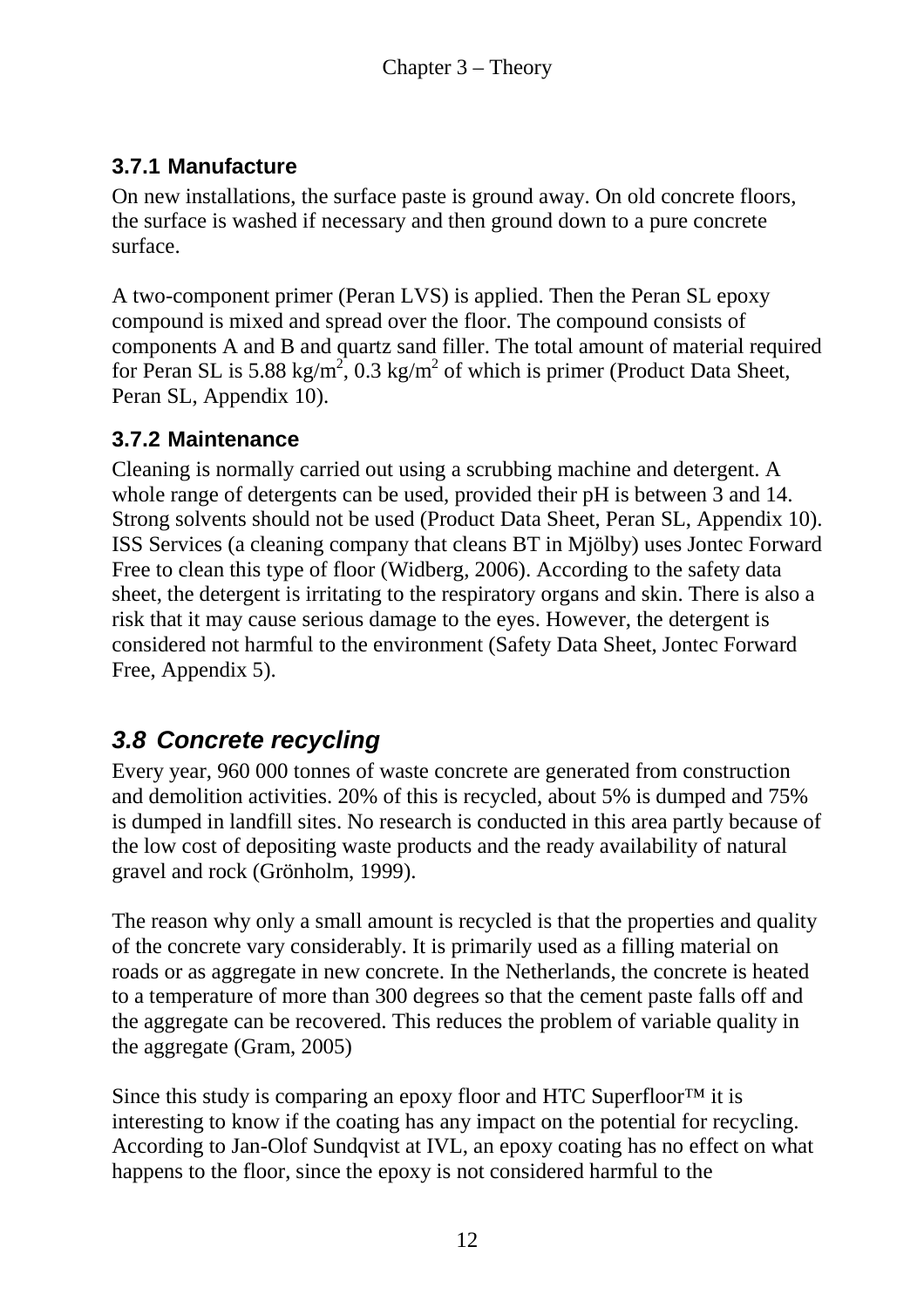environment after it is cured and does not otherwise prevent recycling (Sundqvist, 2005).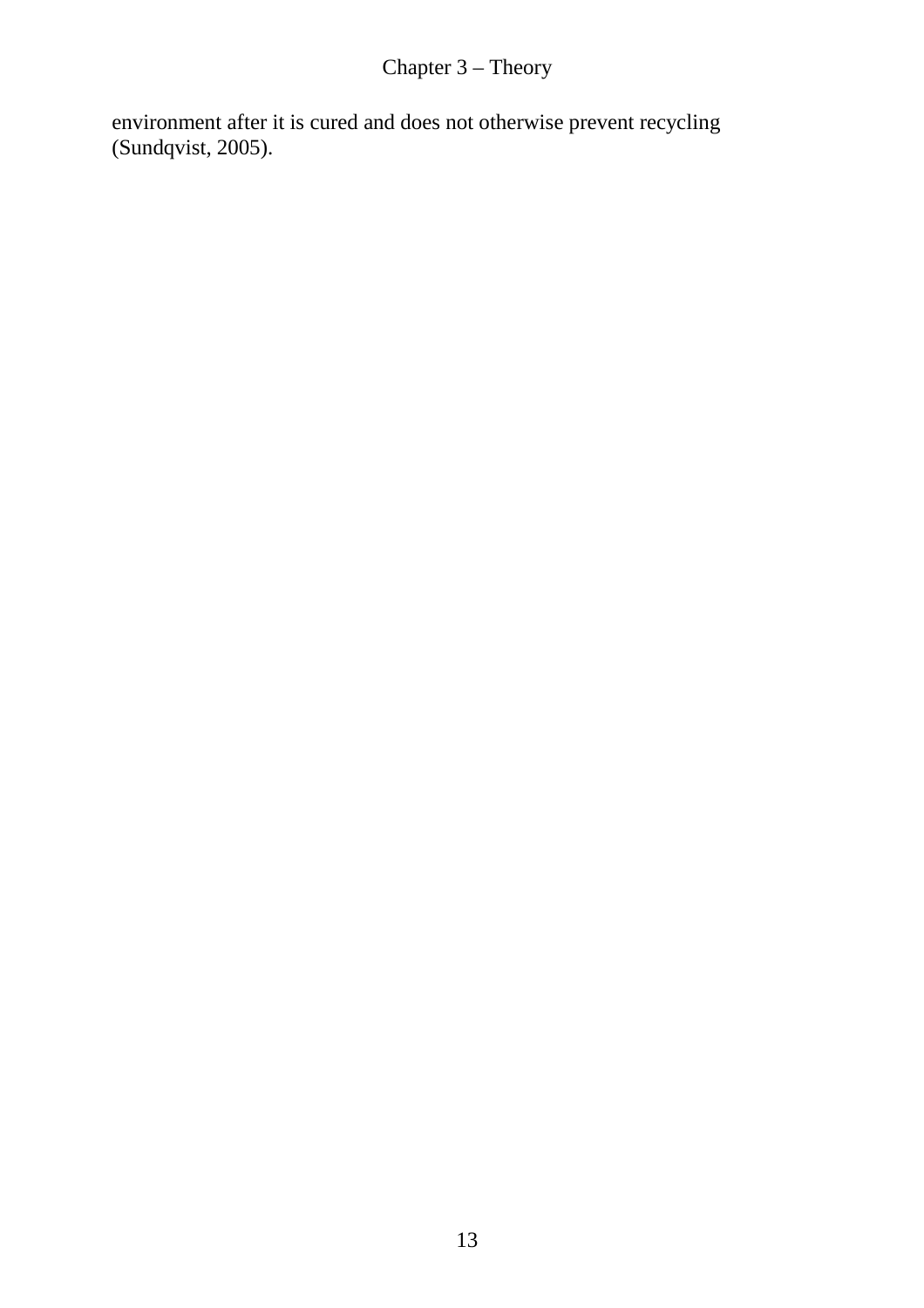## **4 Method – Life Cycle Assessment**

A comparative life cycle assessment will be carried out on HTC Superfloor™ and the thermoset floor to compare their environmental impacts. LCA stands for Life Cycle Assessment. An LCA examines the impact a product has on the environment and its use of resources throughout the entire life of the product – from extraction of raw materials to its end disposal, reuse and recycling (Baumann & Tillman, 2004).

These components are included in an LCA and are examined in more detail in this chapter:

| Objectives and scope               | Objectives and system boundaries for the<br>study are defined                     |
|------------------------------------|-----------------------------------------------------------------------------------|
| Inventory                          | Data is collected for all the stages included<br>in the life cycle                |
| Environmental impact<br>assessment | The collected data is converted into<br>different environmental impact categories |
| Interpretation                     | The results of the environmental impact<br>assessment are interpreted             |

### **4.1 The ISO 14040 series**

ISO 14000 is an international standard for environmental management systems. Like the other ISO standards, it has been developed by the International Organisation for Standardisation (ISO).

The ISO 14000 Series of standards provide guidelines for environmental management systems and audits, environmental performance and LCAs. ISO 14040-49 covers life cycle assessment (Rydh et.al., 2002). Table 1 presents a summary of ISO standards.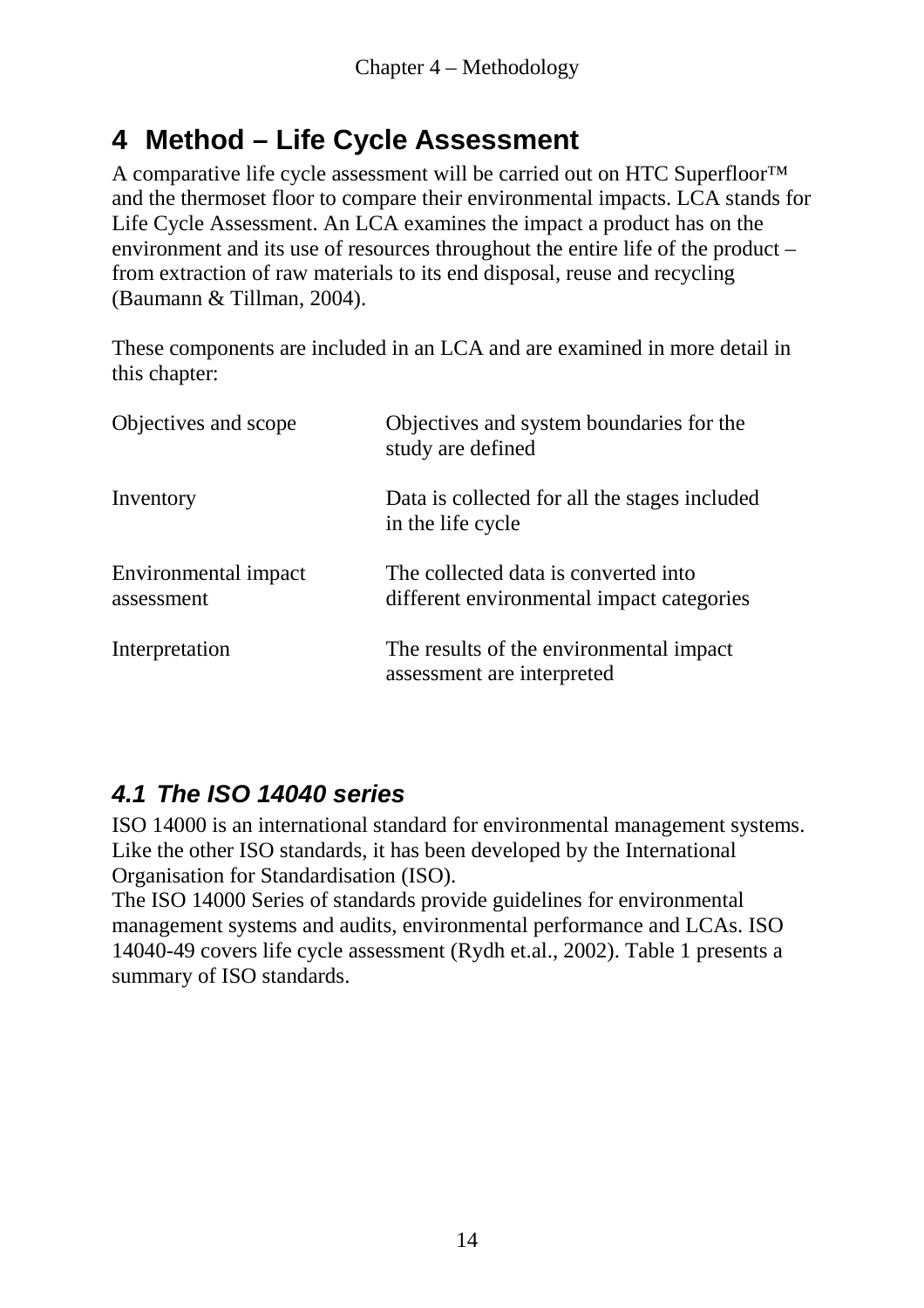#### Chapter 4 – Methodology

| ISO 14040 | Life Cycle Assessment -       | Completed | Review of the      |
|-----------|-------------------------------|-----------|--------------------|
|           | Principles and Framework      | 1997      | four documents     |
| ISO 14041 | Objective and scope           | Completed | 14040-43 began     |
|           | definition and life cycle     | 1999      | in 2004, rewritten |
|           | inventory analysis            |           | as two new         |
| ISO 14042 | Environmental impact          | Completed | documents, now     |
|           | assessment                    | 2000      | FDIS 14040 and     |
| ISO 14043 | Life cycle interpretation     | Completed | <b>FDIS 14044</b>  |
|           |                               | 2000      | (FDIS - Final      |
|           |                               |           | Draft              |
|           |                               |           | International      |
|           |                               |           | Standard)          |
| ISO/TR    | Illustrative Examples on      | Completed |                    |
| 14047     | How to Apply ISO 14042        | 2002      |                    |
| ISO/TR    | <b>LCA Data Documentation</b> | Completed |                    |
| 14048     | Format                        | 2002      |                    |
| ISO/TR    | Illustrative Examples on      | Completed |                    |
| 14049     | How to Apply ISO 14041        | 2000      |                    |
|           |                               |           |                    |

Table 1: ISO 14040 Standards (SIS 2006)

### **4.2 Objectives and scope**

This section of the LCA defines the product being studied and the objectives of the assessment. ISO 14040 requires a report to be included here on why the study is being undertaken and who the target groups are. The target group is often rather general and unclear when the assessment begins but becomes more specific as the study progresses (Baumann & Tillman, 2004).

#### **4.2.1 Functional unit**

In order to compare the environmental impact of the different systems, it is necessary to define a common denominator. This is called a functional unit and describes the function and performance of the system. There are often many different ways to meet a need. Take the storage of liquid as an illustration. The functional unit can then be a "one-litre package of liquid" and thus serves for all kinds of packages. For the comparison to be correct, three different levels of characteristics must be specified for the functional unit: quantity, sustainability and quality.

The quantitative part of the functional unit is used to allow inputs and outputs of material and energy for the system to be measured. As an example, this could be tonne-kilometres if looking at transportation of goods, or a unit of some item if looking at products.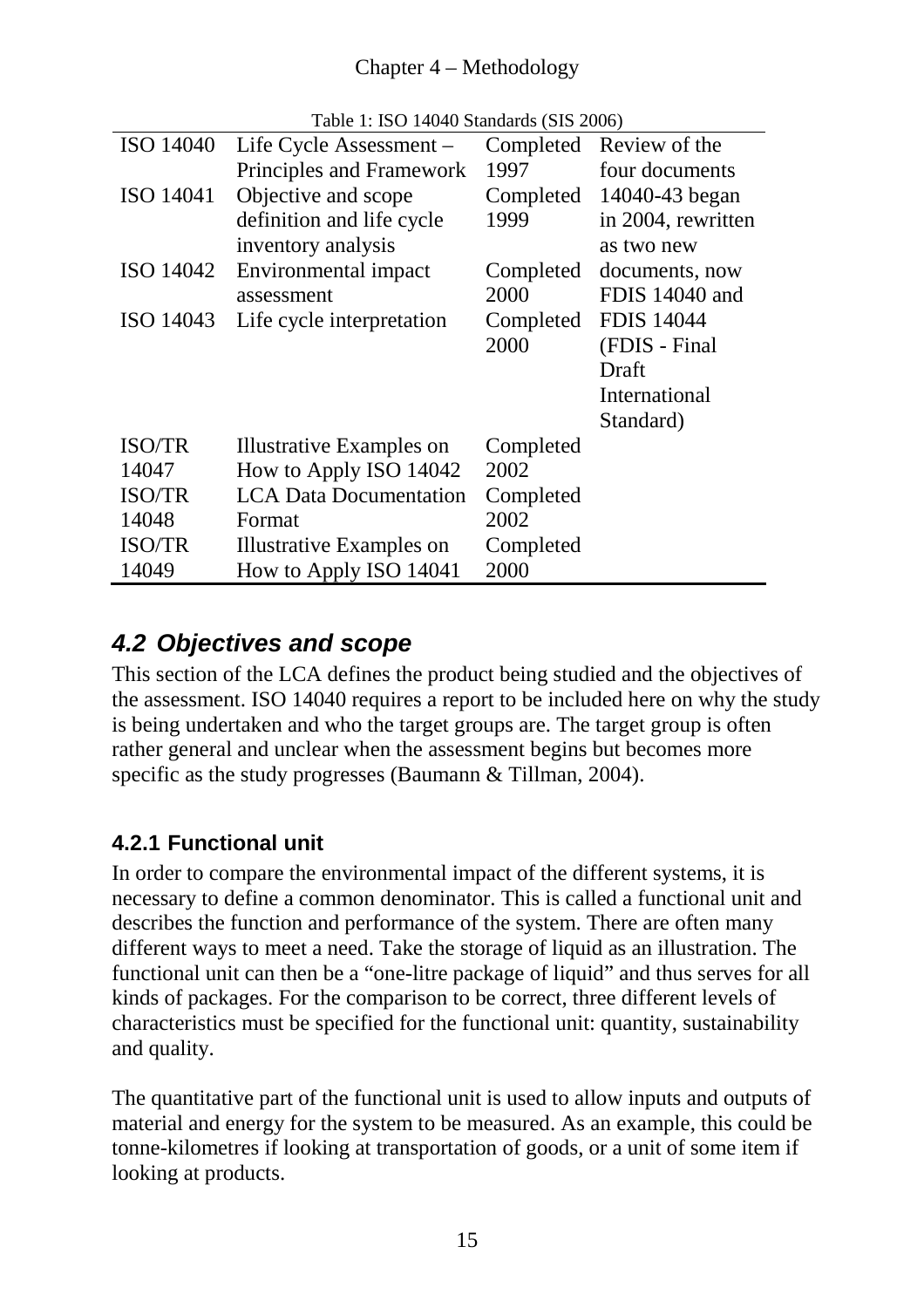It is also important to define sustainability, especially if the greatest environmental impact occurs during the usage phase of the life cycle. It is also vital to consider the technical life and the actual life of the product. Even if a product can last a certain number of years, there is no guarantee that it will remain interesting for that long – it might be considered old-fashioned or technologically outdated.

It is sometimes important to define quality too. One example might be the lighting in a room – light bulbs, fluorescent tubes, candles, etc. It might then be necessary to have a quality requirement for luminance, for example (Rydh et.al., 2002).

### **4.2.2 System boundaries**

When carrying out an LCA, it is essential to decide which parts of the system will be studied and which will be omitted. Boundaries have to be drawn against other systems such as natural systems or other products. This might mean leaving production and maintenance of roads and lorries out of the system, even if transport energy consumption is included (Norrblom, 2000).

It may be necessary to set geographical boundaries because the LCA can look different depending on whereabouts in the world it is. Infrastructure, transport, energy production and waste management can vary considerably in different regions. Different kinds of environments also have different levels of tolerance to adverse environmental conditions. For example, in areas with lots of limestone in the bedrock, acidification is not as great a problem as in granite bedrock areas. Wind and weather conditions also affect emissions to the atmosphere (Rydh et.al., 2002).

## **4.3 Inventory**

The next stage of the LCA is an inventory. This is called Life Cycle Inventory or LCI and involves presenting the materials and energy flows for every phase of the system's life cycle. This includes materials, chemicals and energy that enter the system and emissions to the atmosphere and water, and waste leaving the system (Norrblom, 2000).

The system is presented as a flow chart according to the chosen system boundaries. Data about all the activities in the system is then collected and documented. This data is then converted so that it corresponds to the functional unit. The flow chart is not complete because only relevant flows and flows with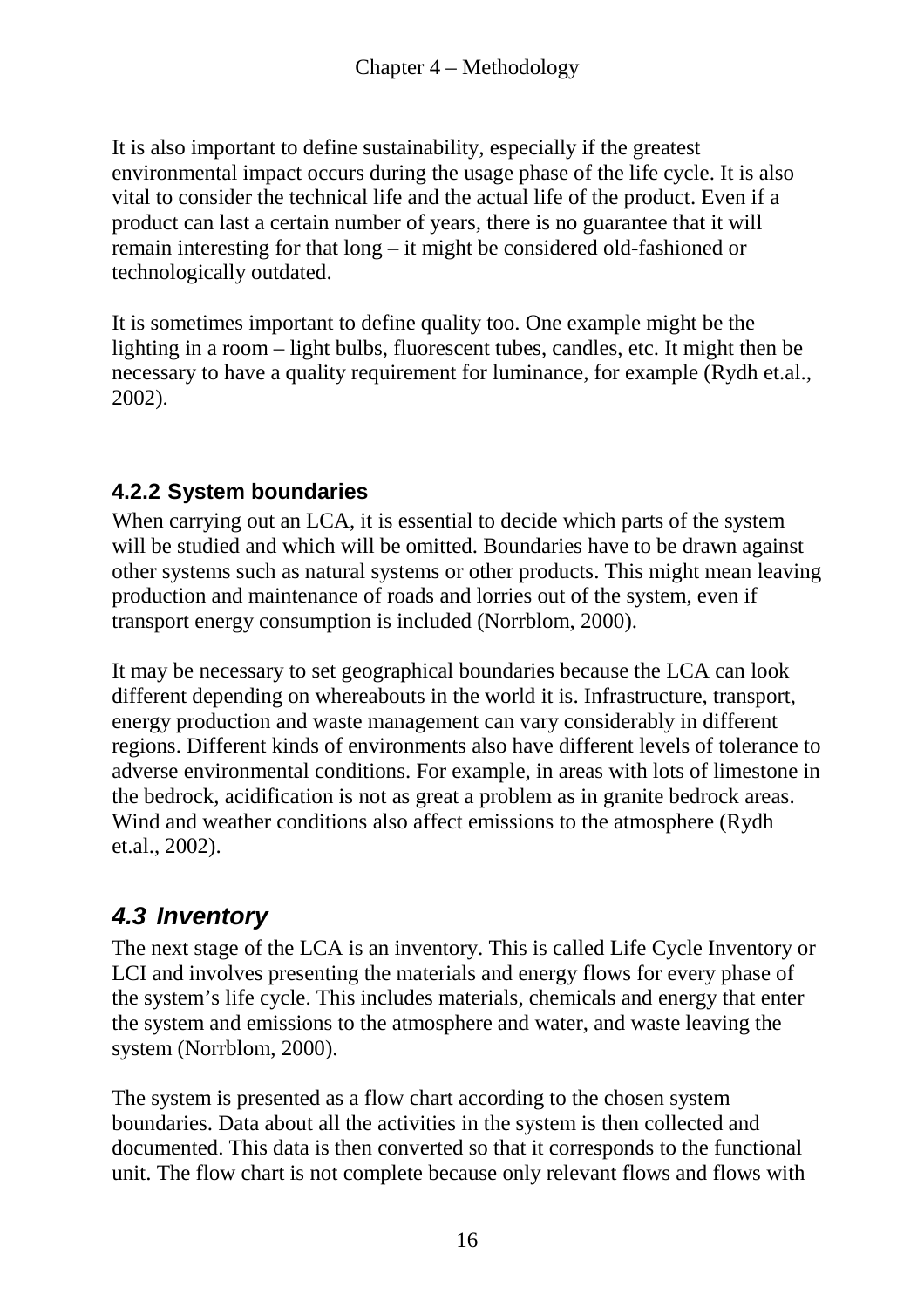environmental impacts of one kind or another are included. During the inventory process, more information is gathered about the system and it can sometimes be necessary to go back and adjust the objectives or modify the system boundaries (Rydh et.al., 2002).

Normally, a product has more than just one single input and one output. The raw materials are converted into other products and the life cycle often includes some kind of recycling or reuse of materials. The consumption of resources and the impacts on the environment sometimes have to be spread across several products to ensure they are correct for one product. There is no problem if recycled material is channelled straight back to the same process. It reduces the amount of new material in the process. However, the material is often recycled in new products. The consumption of resources for the product must then also apply to the new product, to a certain extent, and the consumption of resources must be spread across several products. This is called allocation (Rydh et.al., 2002).

### **4.4 Environmental impact assessment**

The next stage of the life cycle assessment is to use the information from the inventory and produce a Life Cycle Impact Assessment or LCIA. The aim of the environmental impact assessment is to try and describe the consequences on the environment. This is done by aggregating and translating the environmental data from the inventory into environmental problem categories, such as acidification, ozone depletion, effects on biological diversity and so on.

Aggregation is performed for a number of reasons, the main one being to make the information from the inventory more readily accessible. It might be easier to relate the environmental impact to the concept of acidification than to  $SO<sub>2</sub>$ emission figures. It makes the information more environmentally relevant and intelligible. Another reason is to make the information more manageable. The results of the inventory can be extensive and difficult to visualise or understand. This also facilitates the comparison between the environmental impacts of different products (Rydh et.al., 2002, Baumann & Tillman, 2004).

### **4.4.1 Environmental impact categories**

The initial stage in an environmental impact assessment is to define the environmental impact categories that will be used. The decision for this is sometimes based on the objectives set in the beginning of the assessment and sometimes on the information obtained from the inventory.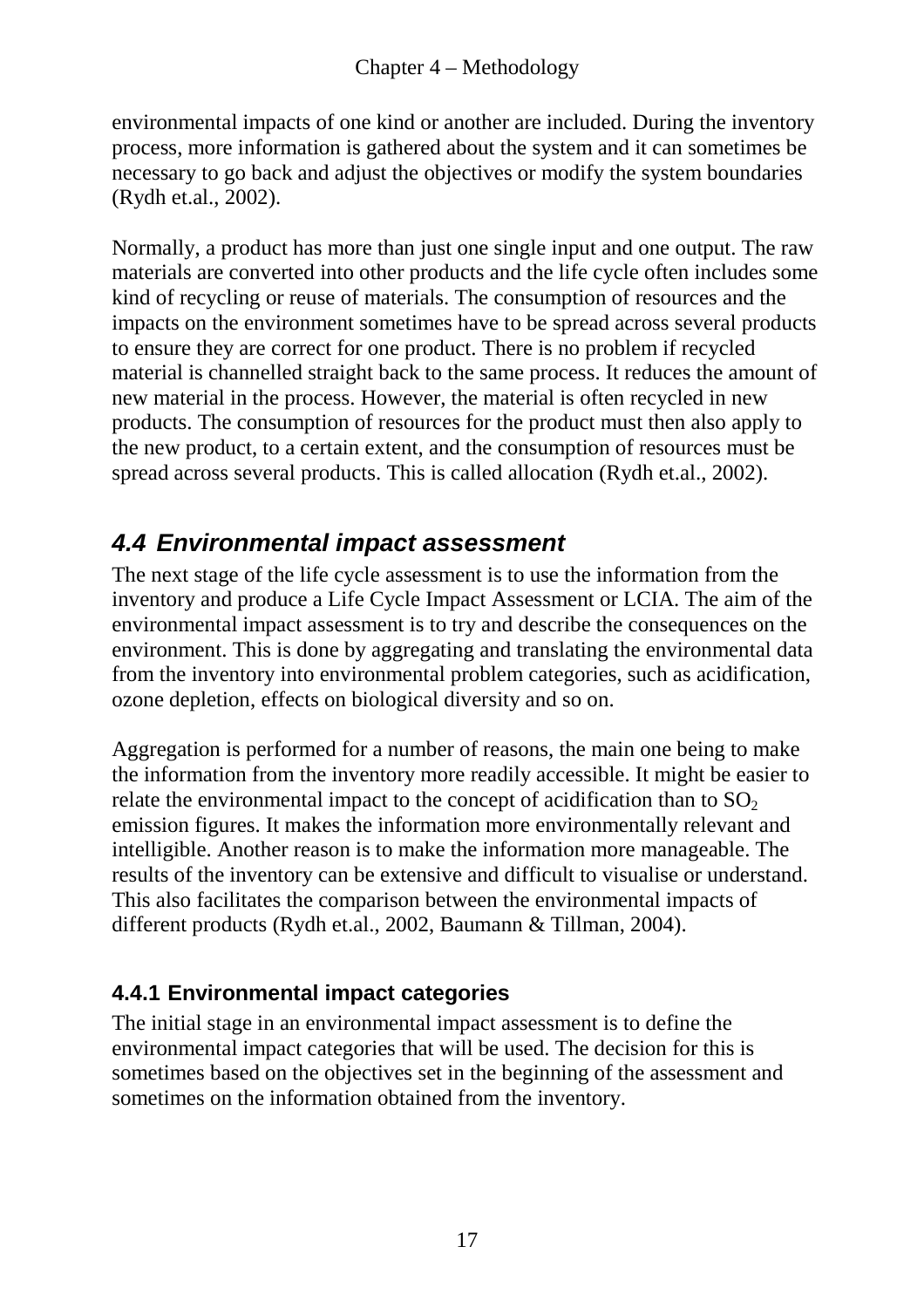The environmental impact categories can be divided into three main groups:

- Use of natural resources, e.g. water and land
- Health effects, e.g. toxic effects inside and outside the work environment
- Ecologic effects, e.g. global warming and acidification.

A category for "other flows" is often added. This includes the flows for which no data is available or which have not been followed from the cradle to the grave because of system boundaries. This is done to ensure that no flow is omitted (Rydh et.al., 2002, Baumann & Tillman, 2004).

### **4.4.2 Classification**

The next stage of the environmental impact assessment is to make a classification. Classification involves sorting the parameters obtained from the inventory into the chosen environmental impact categories, i.e. saying which environmental problems they contribute to. Tables showing the environmental impacts of the various substances facilitate this stage (Rydh et.al., 2002, Baumann & Tillman, 2004).

### **4.4.3 Categorisation**

.

Once all the substances have been sorted into environmental impact categories, an index is created for each category. This is done by multiplying the contribution of each substance by an equivalence factor and then adding them up to create an indicator, e.g. one for acidification, one for global warming and so on. The equivalence factors are specific to substances and categories and are based on the potential environmental impact of the substance. The acidifying effect of substances is affected by their capacity to release hydrogen ions,  $H^{\dagger}$ . One molecule of HCl can release one hydrogen ion, while one SO<sub>2</sub> molecule can release two hydrogen ions. Their molar equivalence factors are thus 1 and 2. However, the tables show the factor according to weight and there the equivalence factor for  $SO_2$  is defined as 1 and the factor is given the unit "g  $SO_2$ eq/g". Thus the equivalence factor for HCL is 0.88 g SO<sub>2</sub> eq/g. The calculations are performed using science-based models for cause-effect relations in natural systems. However, these models are often highly simplified (Rydh et.al., 2002, Baumann & Tillman, 2004).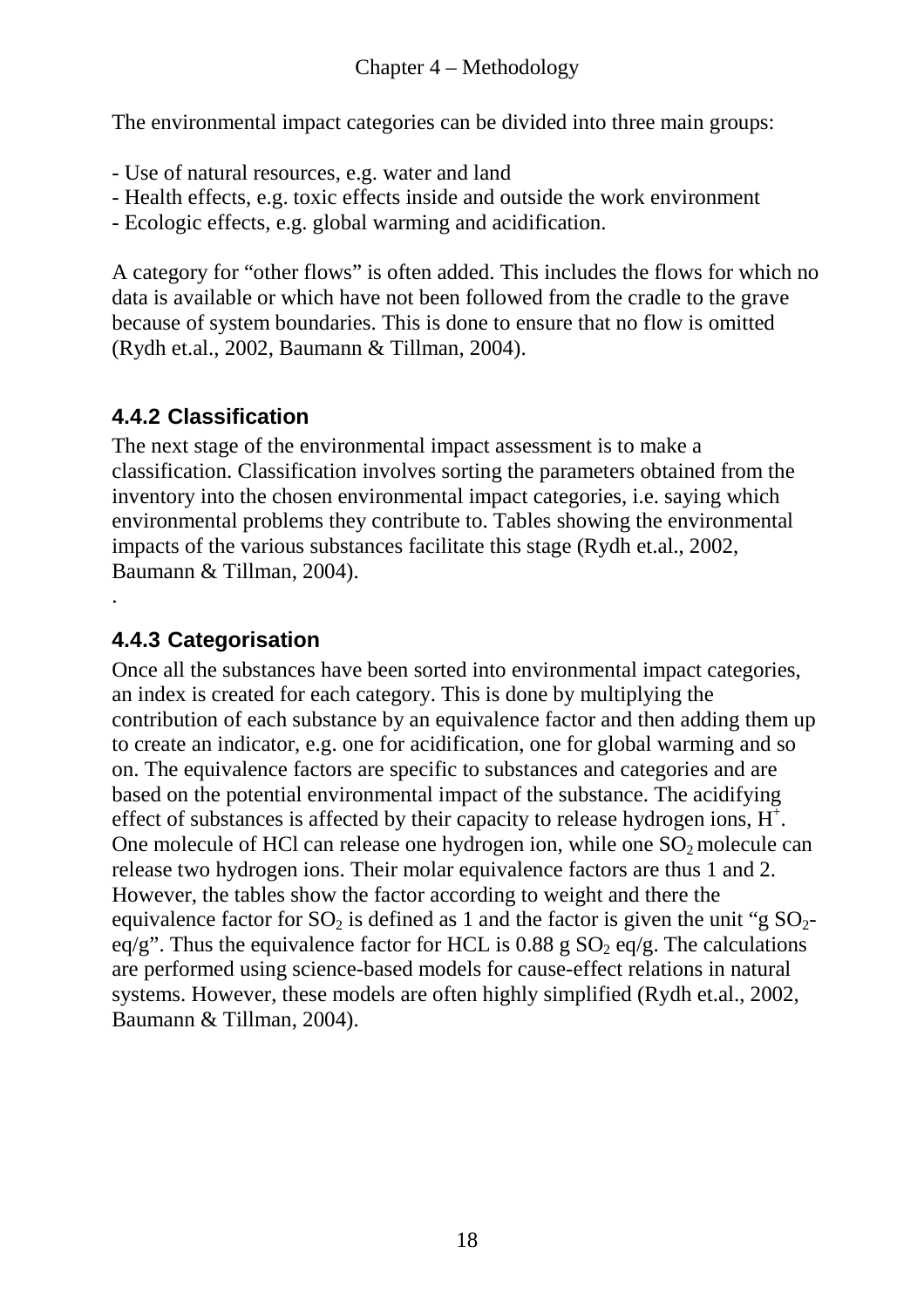Some environmental impact categories and equivalence factors are listed below (Table 2).

| Table 2: Environmental impact categories (Rydh et.al. 2002) |                     |                                                       |  |
|-------------------------------------------------------------|---------------------|-------------------------------------------------------|--|
| <b>Environmental</b>                                        | <b>Abbreviation</b> | <b>Equivalence factor</b>                             |  |
| <b>impact category</b>                                      |                     | and unit                                              |  |
| Global warming<br>potential                                 | <b>GWP</b>          | kg CO <sub>2</sub> (carbon dioxide)<br>equivalents/kg |  |
| Stratospheric ozone<br>depletion potential                  | <b>ODP</b>          | $kg$ CFC11(freon)<br>equivalents/kg                   |  |
| Acidification<br>potential                                  | AP                  | $kg SO2$ (sulphur<br>dioxide) equivalents/kg          |  |
| Eutrophication<br>potential                                 | EP                  | $kg PO43$ (phosphate)<br>equivalents/kg               |  |

**4.4.4 Weighting** 

The final stage of the environmental impact assessment is the weighting. This is when all categories are added up to give one single environmental impact figure. The weighting can be qualitative or quantitative, with the various environmental impact categories weighted against one another. Each environmental impact category is multiplied by a weighting index that reflects the relative weight for that category. There are different methods of establishing a weighting index and they are based on various social or individual values. For example, political goals or economic and natural conditions. A weighting index is based on distances to goals, monetary values or panel methods and can be found in weighting index tables for the various methods.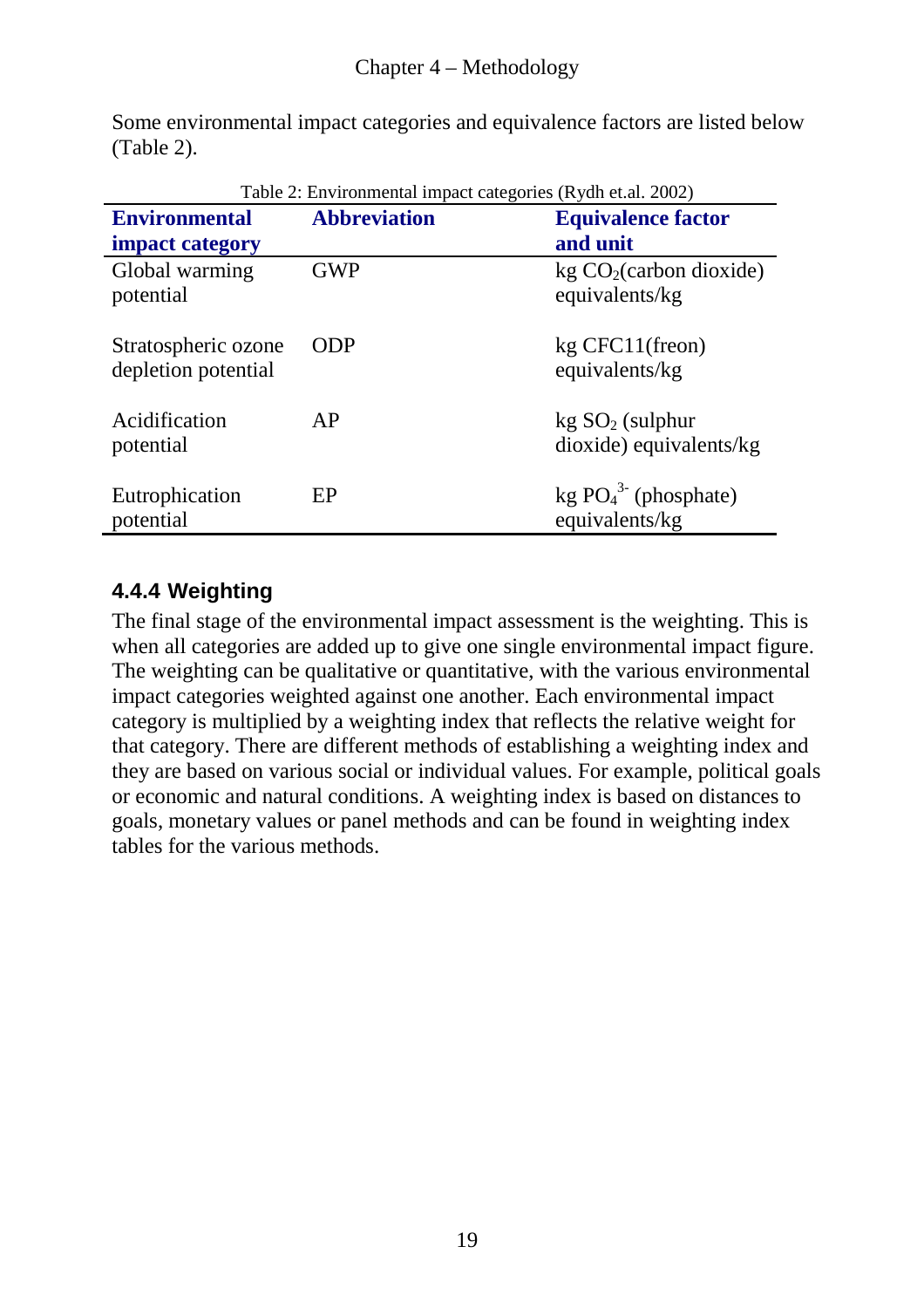| Table 3: Examples of weighting methods (Rydh et.al. 2002) |                                           |                                                  |  |
|-----------------------------------------------------------|-------------------------------------------|--------------------------------------------------|--|
| <b>Method</b>                                             | <b>Environmental goal</b><br>or reference | <b>Weighting principle</b>                       |  |
| Eco-indicator 99                                          | Current state                             | Panel weighting                                  |  |
| Ecological scarcity                                       | National emissions                        | Relative reduction of<br>distance to goal        |  |
| <b>EPS 2000</b>                                           | Current state                             | Willingness to pay                               |  |
| <b>Tellus</b>                                             | Zero emissions                            | Willingness to pay for<br>purification equipment |  |

Some examples of weighting methods are listed below.

The weighting can never be entirely objective since it is based on values. It is therefore advisable to use several evaluation methods when comparing the results.

A life cycle impact assessment (LCIA) is thus a gradual aggregation of data identified during the life cycle inventory stage. ISO 14042 2000 states that classification and characterisation are mandatory steps in an LCA, while weighting is optional. The ISO Standard states that the weighting may not be published if two products are compared, as no internationally approved method of weighting exists. If the study comprises an inventory but no LCIA, it is termed an LCI (life cycle inventory) (Rydh et.al., 2002, Baumann & Tillman, 2004).

### **4.5 Interpretation**

When the results of the environmental impact assessment are ready, it is time for what is perhaps the most important phase of the LCA – the interpretation of the results in order to reach conclusions and provide recommendations based on the findings of the study. If only an LCI has been conducted, the results of the inventory are interpreted. The interpretation can result in changes to production processes or materials.

One of the greatest difficulties with the interpretation is that there is usually a considerable number of parameters. Conclusions drawn from the interpretation and analysis of the data should be presented clearly and comprehensively. The environmental impact assessment aggregates inventory data and makes the information more manageable. These values can be analysed to identify which phase of the product's life cycle has the greatest impact on the environment.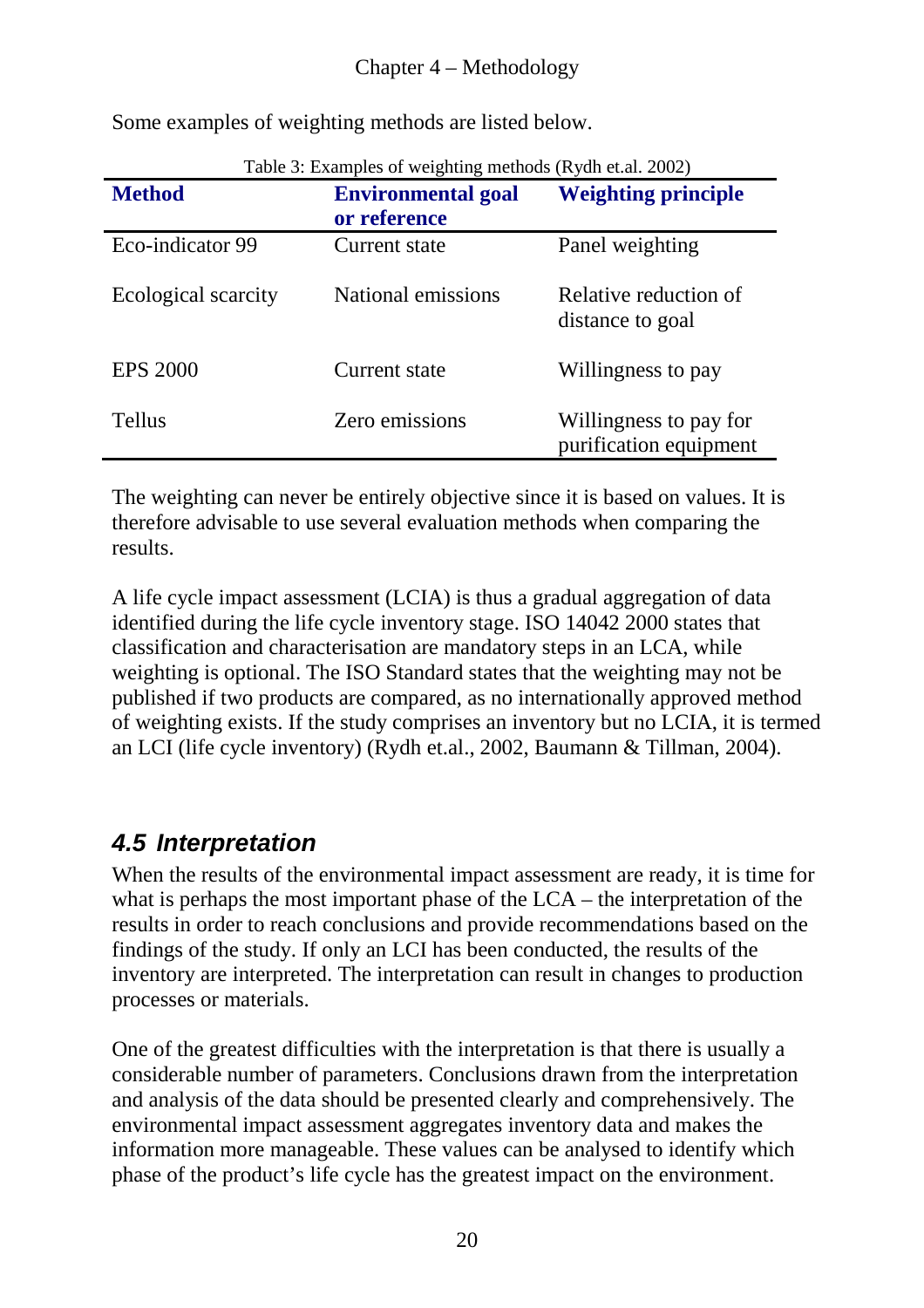The quality of the final data determines which conclusions can be drawn from the study and the sensitivity of the system when different parameters are changed. In a comparison of two different systems, it can be difficult to see if any significant difference exists between the two. There may be some uncertainty such as missing data or variations in the measurement data. Since reality is constantly changing, some of the inventory data may not correspond well to the actual conditions.

An uncertainty and sensitivity analysis can be conducted on the life cycle. An uncertainty analysis is performed to determine how great the difference is in the results due to the various uncertainties in the inventory data. A sensitivity analysis is performed to determine how the results are effected if different key parameters in the life cycle are varied, for example, the system boundary (Rydh et.al., 2002, Baumann & Tillman, 2004).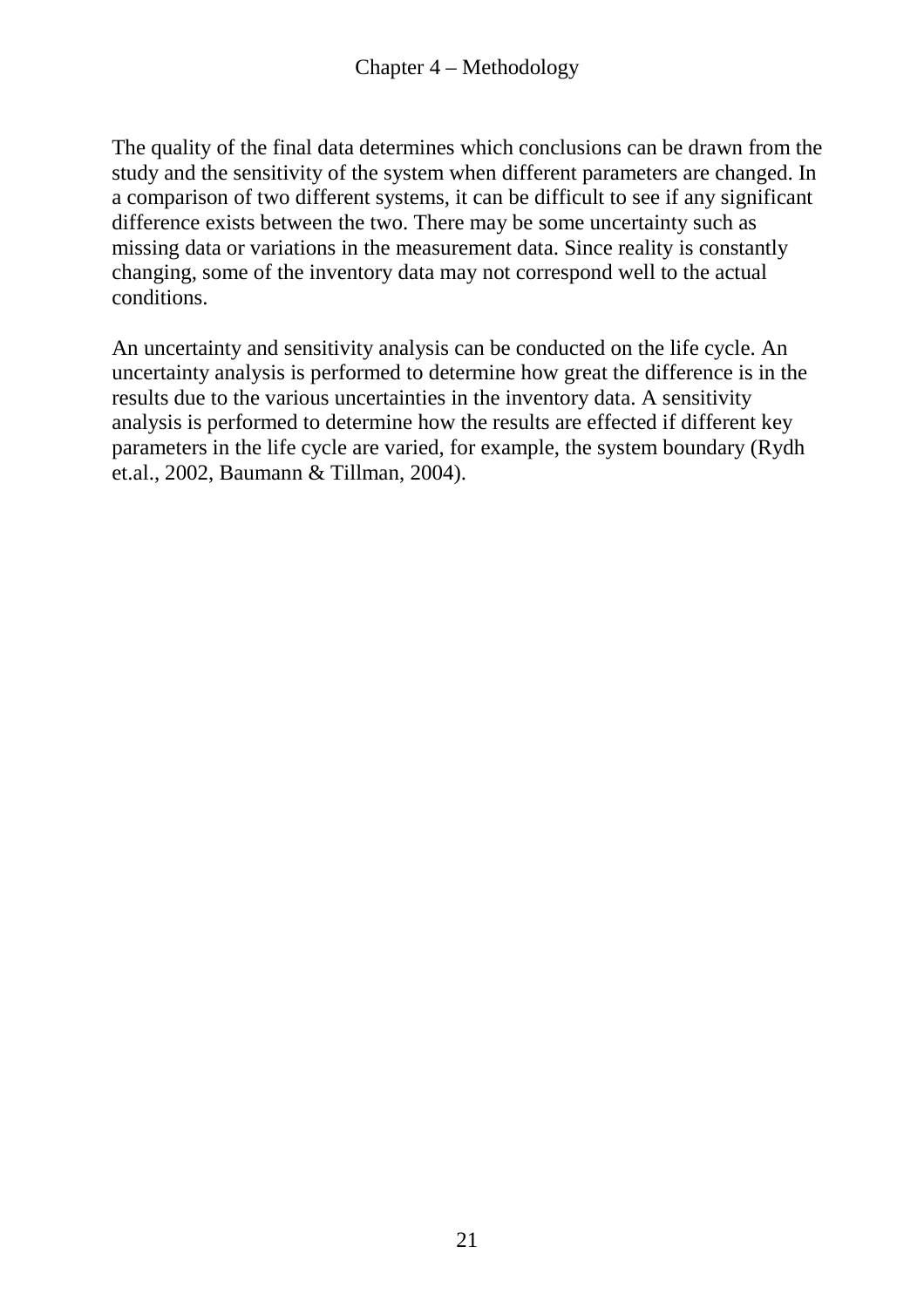### **4.6 Methodology review**

Just as with all methods, it is important to be aware of the positive and negative features of the method used. The LCA method naturally has its advantages and disadvantages.

| <b>Advantages</b>                                                                                                                                            | <b>Disadvantages</b>                                                                                                                                                            |
|--------------------------------------------------------------------------------------------------------------------------------------------------------------|---------------------------------------------------------------------------------------------------------------------------------------------------------------------------------|
| (Luftropp, 1997)                                                                                                                                             | (Lave et al., 1995, Portney, 1994,                                                                                                                                              |
|                                                                                                                                                              | Fiksel, 1996, Hendrickson et. al.,                                                                                                                                              |
|                                                                                                                                                              | 1997)                                                                                                                                                                           |
| Reveals upstream and downstream                                                                                                                              | Data is often missing and the                                                                                                                                                   |
| material and energy flows that                                                                                                                               | method has to be based on                                                                                                                                                       |
| might otherwise have remained                                                                                                                                | theoretical estimates or short                                                                                                                                                  |
| hidden                                                                                                                                                       | measurement series                                                                                                                                                              |
| Provides information for decision-<br>making in order to generate new<br>ideas that deliver the same<br>functionality with less impact on<br>the environment | The collection of data for a life<br>cycle assessment is a very time and<br>resource consuming process,<br>making it difficult to use in the<br>product development process     |
| The results can shed light on<br>environmental disputes                                                                                                      | Requires extensive training in order<br>to use it correctly                                                                                                                     |
| The results can provide the<br>information required for producing<br>guidelines on the environmentally<br>compatible development of<br>products              | It is difficult to conduct a life cycle<br>assessment for a new<br>product/process and relatively costly<br>in relation to the results obtained.                                |
| Greater knowledge about the<br>company's own product/production<br>process during discussions with<br>clients and other stakeholders                         | The quality of the available data is<br>not always satisfactory, which<br>means that a small change of input<br>data can give rise to considerable<br>variations in the results |
|                                                                                                                                                              | There is a lack of reliable and<br>comparable LCA/LCI-data                                                                                                                      |
|                                                                                                                                                              | There is no internationally approved<br>method of weighting                                                                                                                     |

Table 4. Advantages and disadvantages of LCA (Rydh et.al. 2002).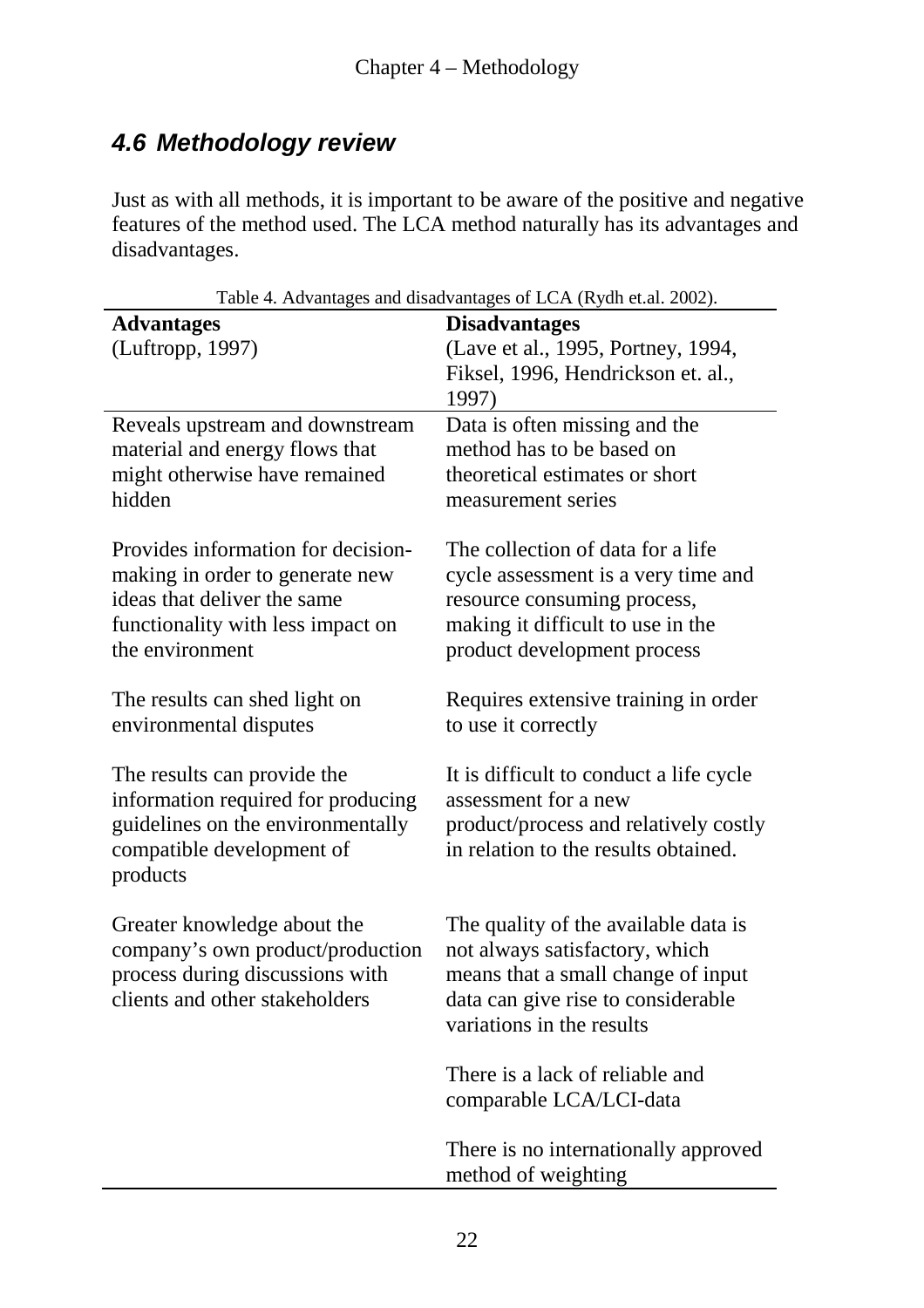Chapter 4 – Methodology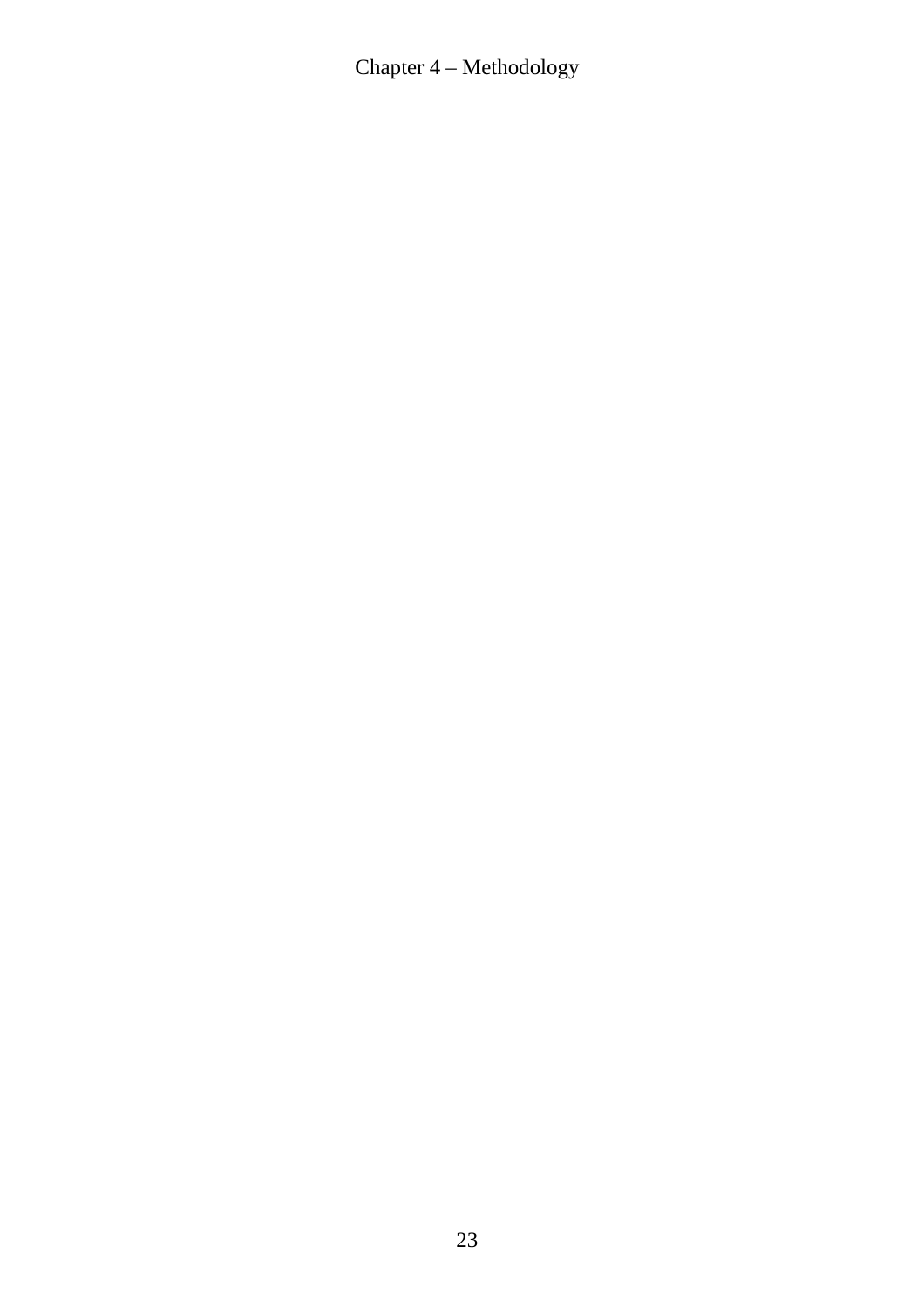### **5 A comparative life cycle assessment of HTC Superfloor™ and Peran SL**

As a comparative life cycle assessment is to be conducted, all common areas in the life cycle are excluded. However, the results will then be evaluated in relation to the environmental impact of the concrete floor. A worse case scenario will be used in the event of uncertain parameters.

### **5.1 Objectives and scope**

The objective of the life cycle assessment is to show how great a difference there is in the impact on the environment between the floors and which stage of the life cycle has the greatest impact. The LCA has been commissioned by HTC Sweden AB with potential application of the results in the marketing of HTC Superfloor™.

### **5.1.1 Functional unit**

Unit areas are a suitable functional unit for floors and surface coatings. The functional unit for this study was therefore identified as one  $m<sup>2</sup>$  of floor. A time unit was also used and, after discussions with HTC, it was decided a floor could reasonably be expected to have a 20-year service life.

The functional unit used in the study is therefore: 1  $m<sup>2</sup>$  of floor over a 20-year period.

### **5.1.2 System boundaries**

The production of concrete will not be included in the comparative analysis of each floor separately, but will be included in the comparison with the concrete floor as a whole. This also includes the waste management of the floor as there are currently no differences between the floors with respect to recycling. The term "floor as a whole" refers here to the production of concrete, surface coating and waste management.

Since it is necessary to remove the surface paste or previous coating from both of the floors, this will not be included in the analysis of each floor separately either, but will be included in the comparison with the floor as a whole.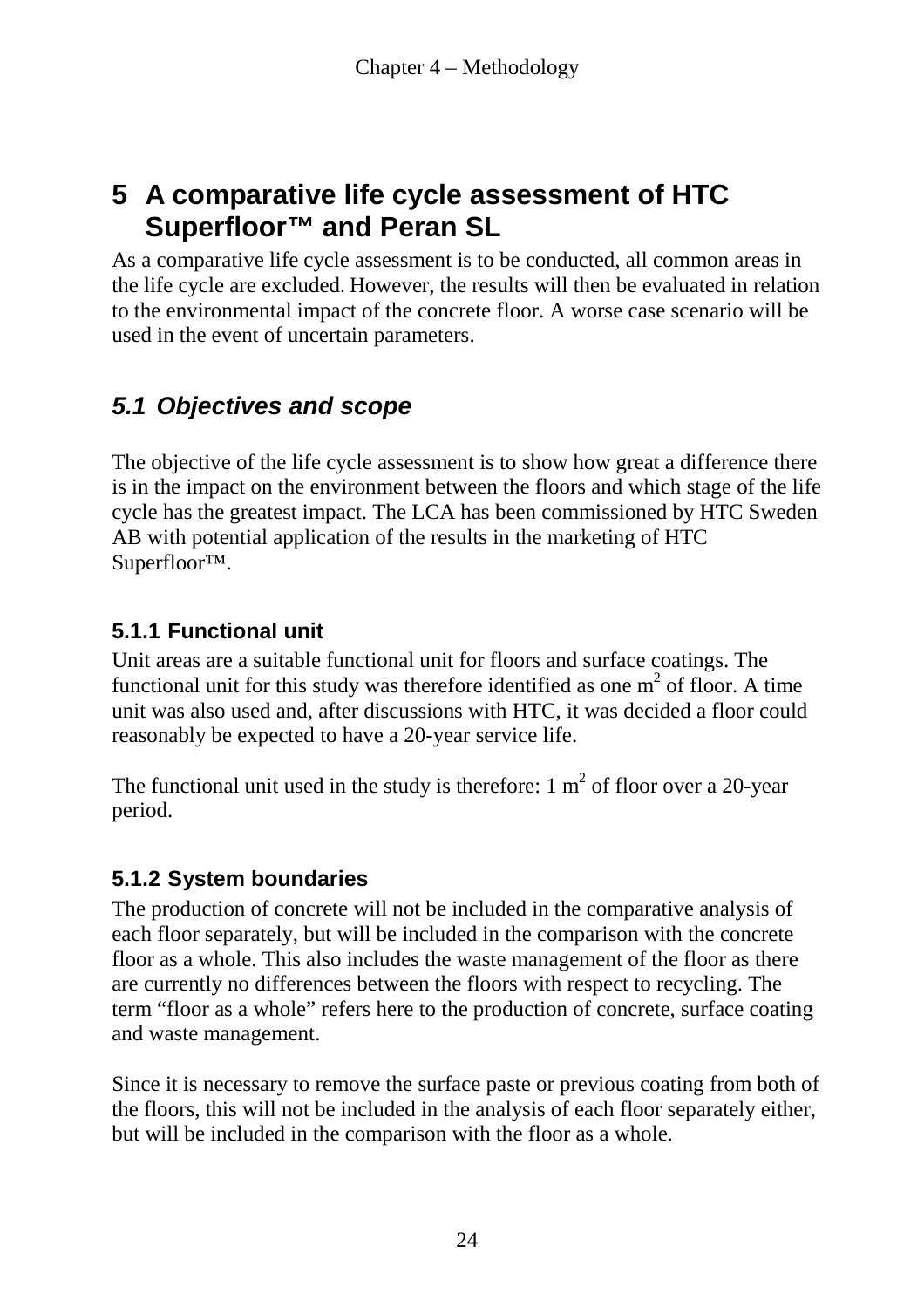The amount of energy used in grinding the floor and manufacturing grinding tools will be calculated for HTC Superfloor™. The environmental impact from the manufacture of grinding machines will not be taken into account. It has been determined that each machine grinds so many square meters of floor that they will have no major impact on the environment per functional unit.

The assessment includes emissions from the production of epoxy components.

Scrubbing machines are used to clean both the floors. The frequency of cleaning depends mainly on the activities carried out in the building. The assessment will therefore not include production, maintenance and energy consumption for machinery. Both the floors can be cleaned using detergents that are not considered as harmful to the environment. Cleaning is therefore not included in the assessment.

Maintenance such as regrinding operations and floor replacement will be included in the assessment.

It is assumed that the floor is in Sweden and that Swedish electricity is used during grinding operations. The comparative assessment does not include the transportation of materials and grinding machines as there is no significant difference between the two floors in this respect.

It is assumed that the premises in which the floor is used is suitable for both the floors. As these are industrial floors, they are exposed to heavy traffic (mainly forklift trucks) but the emission of chemicals from operations in the premises is low. This is due to HTC Superfloor's limited resistance to chemicals.

As mentioned above, three environmental aspects will be studied: potential global warming, acidification and eutrophication. These have been chosen because data about the contribution of both these floors to these environmental problems was available.

Toxicity would also have been an interesting aspect to study because of the toxicity of epoxy before it cures. However, there is no relevant data available that would allow a comparison to be made and toxicity is therefore not included in this study.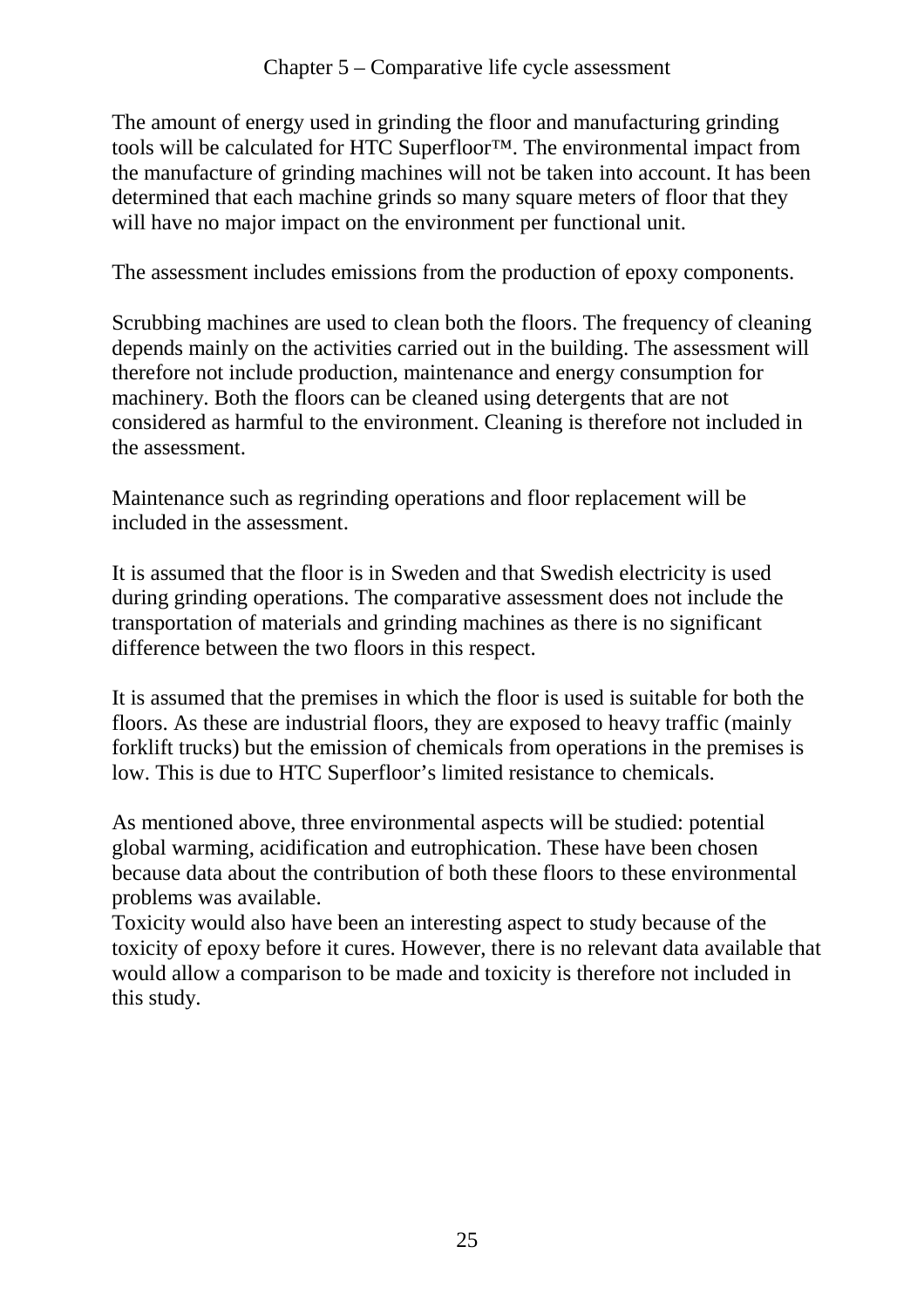### **5.2 Inventory – HTC Superfloor™**

First, a process tree is created for the floor (illustration 7).



Illustration 7: Process tree for HTC Superfloor™. This also shows areas that will be included in the comparison with the floor as a whole, but they are shaded grey.

### **5.2.1 Manufacture**

An HTC 800 grinding machine is used. This has a power output of 11 kW, 380 V. It grinds the  $10m^2$  of finished HTC Superfloor<sup>TM</sup> in 1 hour. This includes all steps and the same grinding machine is used (Thysell, 2005)

An HTC 55D dust extractor is used with the grinding machine. This removes practically all the dust created when grinding and has a power output of 5.5 kW. (Thysell, 2005)

Electrical energy for grinding is thus 5.94 MJ per  $m^2$  floor.

About 2 kg of dust is produced per square metre when grinding. The dust is collected in plastic bags and sent for landfill disposal.

#### **5.2.1.1 Metal-bonded tools**

Metal-bonded tools are used in the first three grinding steps. They comprise a metal plate made of 14-gram steel alloy (Thysell, 2005).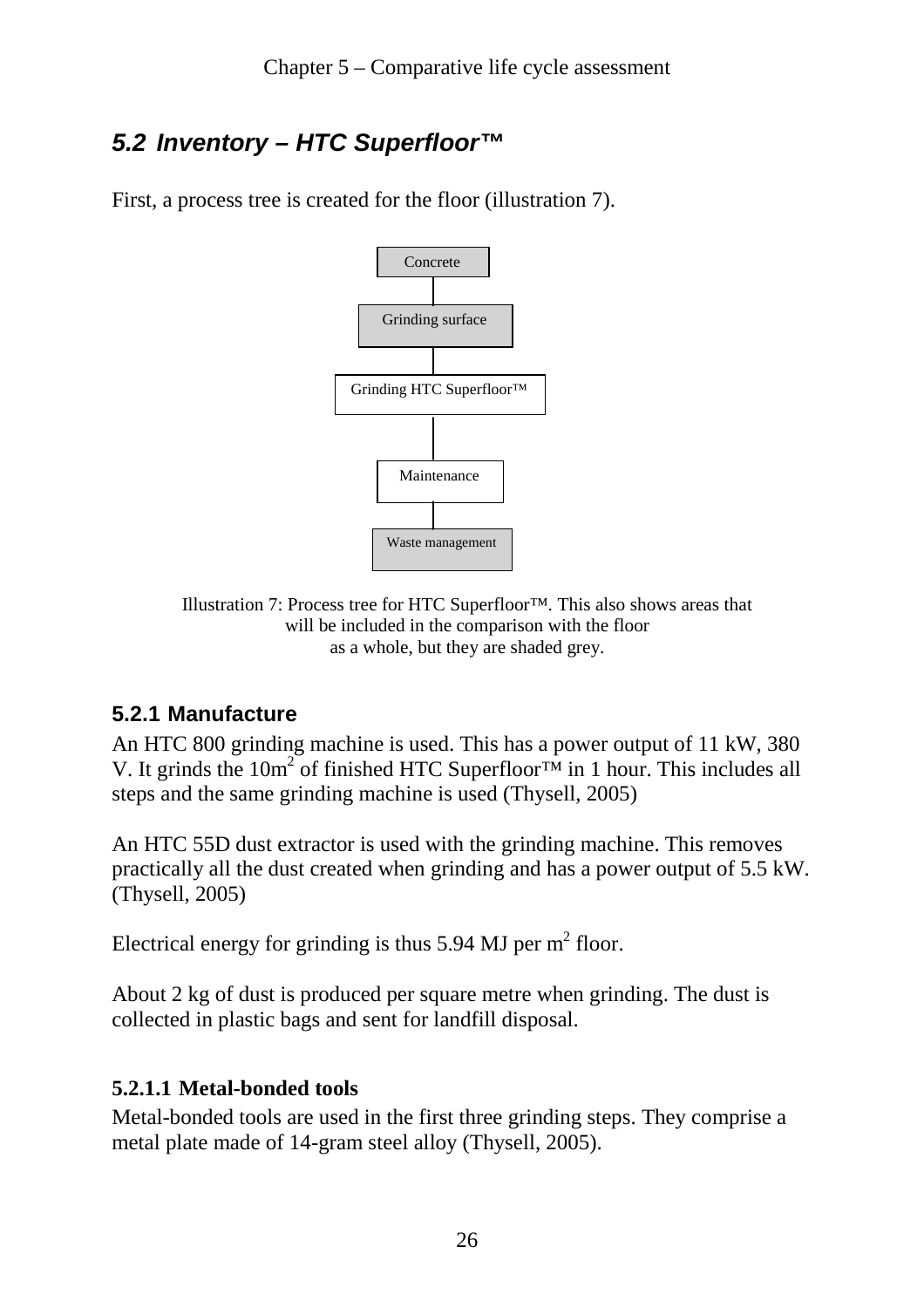| Amount of steel alloy per tool:                                 | 14 g                   |
|-----------------------------------------------------------------|------------------------|
| Energy consumption for steel production:                        | <u>approx. 30 kJ/g</u> |
| Energy consumption per tool:                                    | 420 kJ                 |
| (Reference: Gotland University College, 2005)                   |                        |
| A robot solders the two metal grinding segments onto the plate. |                        |
| Power output of robot:                                          | 8 kW                   |
| Soldering time per tool:<br>30 seconds                          |                        |
| Energy consumption per tool:                                    | 240 kJ                 |
| (Lindén, 2005)                                                  |                        |
| The metal-bonded tool is then air blasted.                      |                        |
| Power output of the compressed air compressor:                  | $7.5$ kW               |
| <u>Time</u> per tool                                            | 30 seconds             |
| Energy consumption per tool:                                    | 225 kJ                 |
| (Lindén, 2005)                                                  |                        |
| Nine tools are used per step                                    |                        |
| Total energy consumption per tool:<br>885 kJ                    |                        |
| Total no. of tools:                                             | 27                     |
| No. sq. metres before the tools need changing:                  | 2000                   |
| Energy consumption per $m^2$ :                                  | 11.9 kJ                |
| (Thysell, 2005)                                                 |                        |

#### Chapter 5 – Comparative life cycle assessment

#### **5.2.1.2 Plastic-bonded tools**

Plastic-bonded tools are used in the final four grinding steps and are made of polyamide (Nilsson, 2005).

| Amount of polyamide per tool:                | 14g                |
|----------------------------------------------|--------------------|
| Energy consumption for polyamide production: | $95 \text{ kJ/g}$  |
| Energy consumption per tool:                 | $1330 \mathrm{kJ}$ |
| (Gotland University College, 2005)           |                    |

The grinding segment on the tool is made of a composite material with a matrix of phenol plastic (Nilsson, 2005).

| Amount of phenol plastic per tool:                | 14 g                      |
|---------------------------------------------------|---------------------------|
| Energy consumption for phenol plastic production: | approx. $95 \text{ kJ/g}$ |
| Energy consumption per tool:                      | $1330 \mathrm{kJ}$        |

It is assumed here that the energy consumption for the production of phenol plastic is about the same as for the production of polyamide.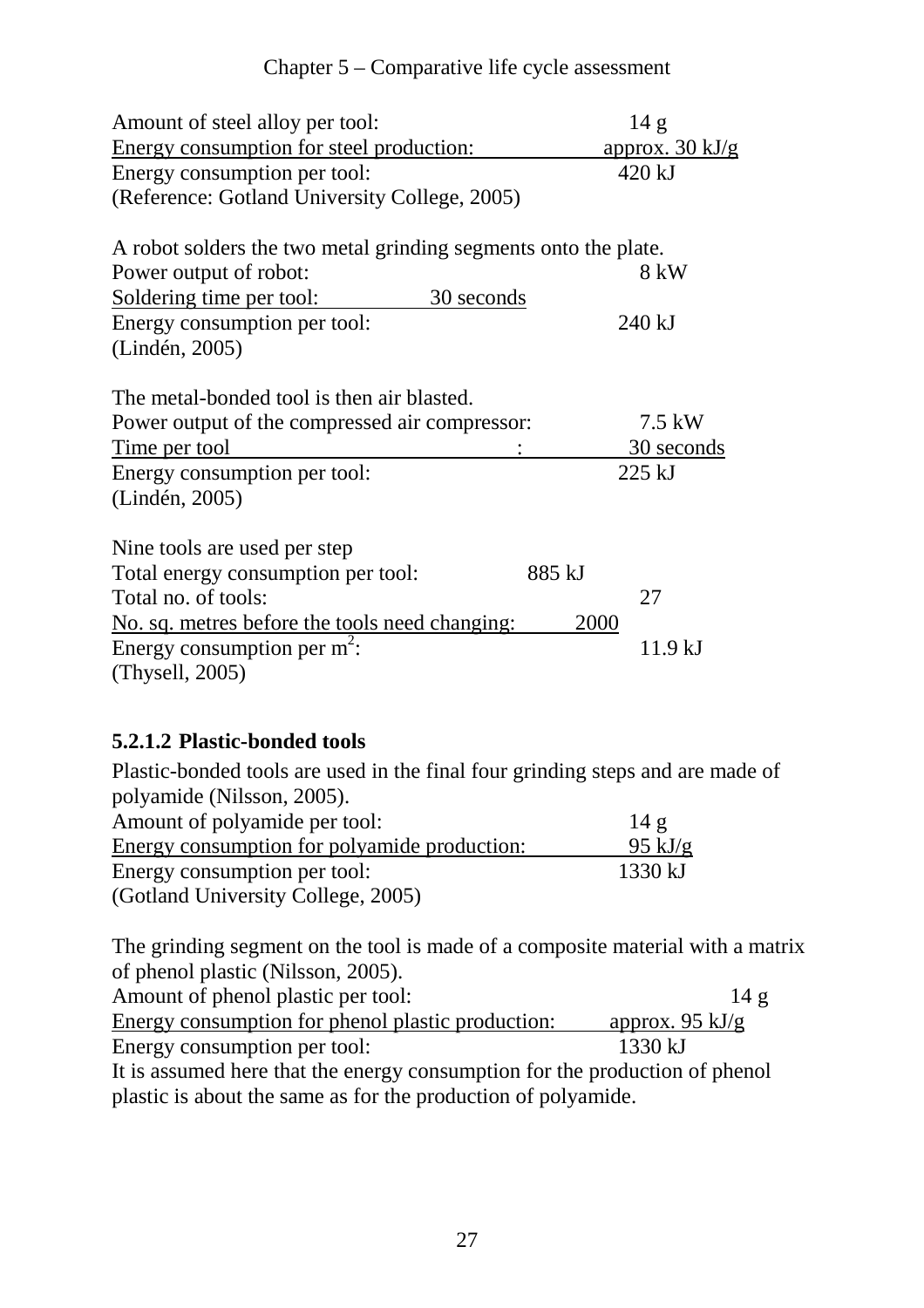The grinding segment is made in a machine with a total power output of 5.5 kW and which manufactures grinding segments at a rate of 1000 tools per hour. The energy consumption is thus 19.8 kJ per tool.

The tools are dried in a drying cabinet at a temperature of 80 degrees for four hours.

| Power output, drying cabinet: | 2 kW  |
|-------------------------------|-------|
| Time in drying cabinet:       | 4 hrs |
| No. tools at a time:          | 1512  |
| Energy consumption per tool:  | 19 kJ |

| Nine tools are used per step                   |         |                  |
|------------------------------------------------|---------|------------------|
| Total energy consumption per tool:             | 1370 kJ |                  |
| Total no. of tools:                            |         | 36               |
| No. sq. metres before the tools need changing: | 500     |                  |
| Energy consumption per $m^2$ :                 |         | $194 \text{ kJ}$ |
| (Thysell, 2005)                                |         |                  |

Other materials:

The particles in the composite are 1 gram of synthetic diamonds and 4 grams of silicon carbide. The amount of emissions per  $m<sup>2</sup>$  for these substances will be so minimal that it will not affect the results of the assessment.

#### **5.2.1.3 Total**

| Energy for grinding:             |                  | 5940 kJ |
|----------------------------------|------------------|---------|
| Energy for metal-bonded tools:   | 11.9 kJ          |         |
| Energy for plastic-bonded tools: | $194 \text{ kJ}$ |         |
| Energy consumption per $m^2$ :   | 6150 kJ          |         |

#### **5.2.1.4 Health risks associated with grinding**

Fine stone dust is produced when grinding concrete floors and exposure to respirable silica dust increases the risk of contracting the lung disease known as silicosis. Tests have shown, however, that the correct usage of HTC dust extractors eliminates all problems with silica dust when grinding HTC Superfloor™. The values are within the specified range for silica dust emissions (Norén, 2005).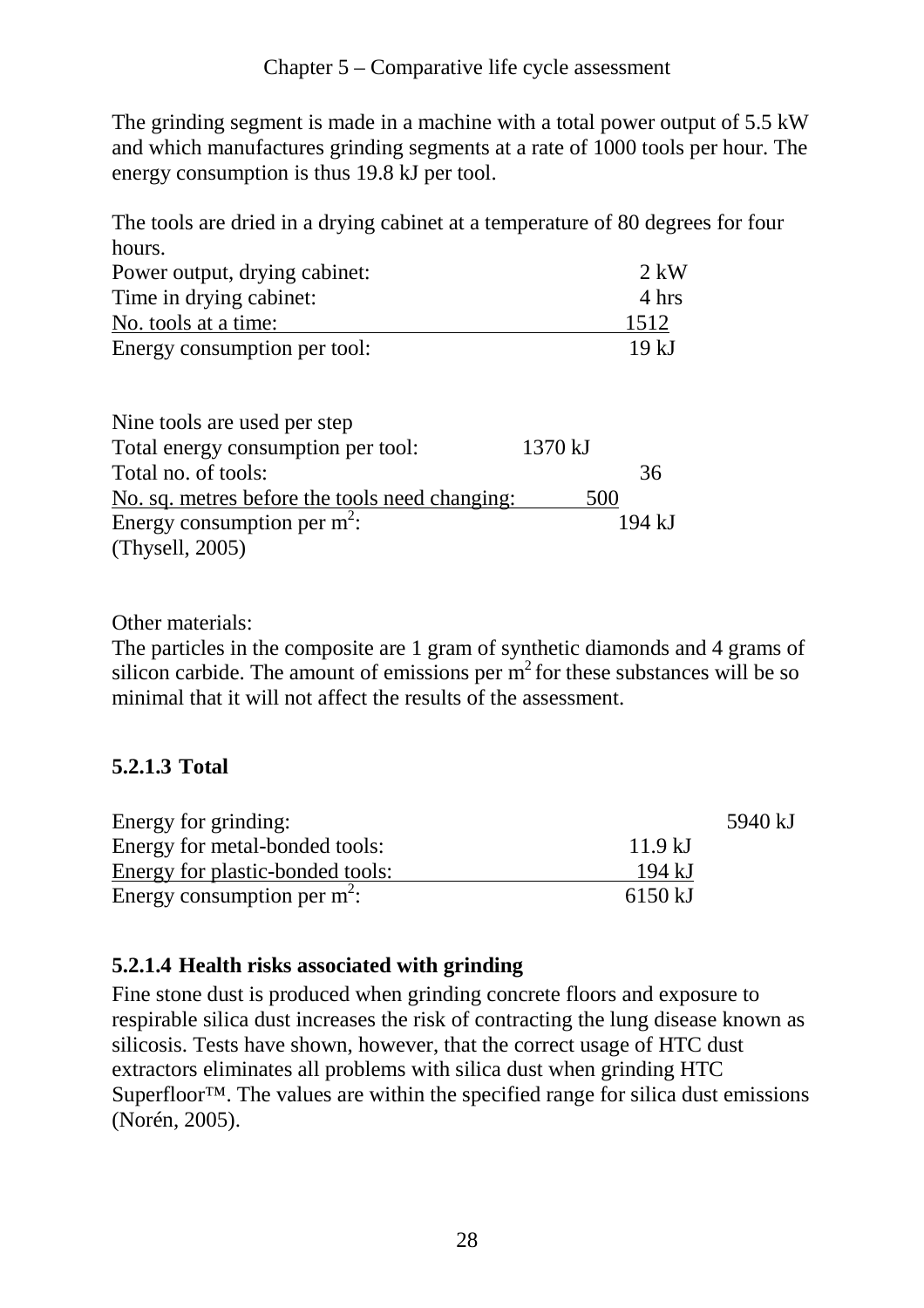### **5.2.2 Maintenance**

The last 5 grinding steps are repeated if the floor in high forklift truck traffic areas needs regrinding. The process is carried out faster than the initial grinding process (25-30  $\text{m}^2/\text{hr}$ ) and is only performed on worn areas. At BT in Mjölby, worn areas represent about 5% of the total floor surface. This is done about every 5 or 6 years (Johansson, 2006).

| Number of $m^2$ ground per hour:                     | 25                 |           |
|------------------------------------------------------|--------------------|-----------|
| Power output for grinding machine and dust extractor |                    | $16.5$ kW |
| Number of regrinds per functional unit (20 yrs):     |                    |           |
| % of total area that is reground                     | 5%                 |           |
| Energy consumption per functional unit:              | $0.356 \text{ kJ}$ |           |

### **5.2.3 Total energy consumption, HTC Superfloor™**

A total of 6.50 MJ electrical energy is used for grinding and regrinding. The energy comes from electricity. In Sweden, 49% of the electricity is produced by hydroelectric facilities, 45% by nuclear power facilities and 6% by the combustion of fossil fuels. This electrical energy gives the following inflows and emissions per MJ and total per functional unit (FU):

| Inflow                   | Swedish     | <b>HTC</b>        |
|--------------------------|-------------|-------------------|
|                          | average     | $Superfloor^{TM}$ |
|                          | electricity |                   |
| <b>Natural resources</b> | g/MJ        | $g$ /FU           |
| <b>Biomass</b>           | 2.66        | 17.3              |
| Coal                     |             |                   |
| Crude oil                | 10.4        | 67.6              |
| Natural gas              | 0.23        | 1.50              |
| Uranium                  | 0.0039      | 0.0254            |
| Emissions                | g/MJ        |                   |
| CO <sub>2</sub>          | 13          | 84.5              |
| CO <sub></sub>           | 0.0036      | 0.0234            |
| NO <sub>x</sub>          | 0.021       | 0.137             |
| SO <sub>2</sub>          | 0.014       | 0.0910            |
| $\rm CH_{4}$             | 0.019       | 0.124             |

Table 5: Swedish average electricity, HTC Superfloor™, (Rydh et.al. 2002)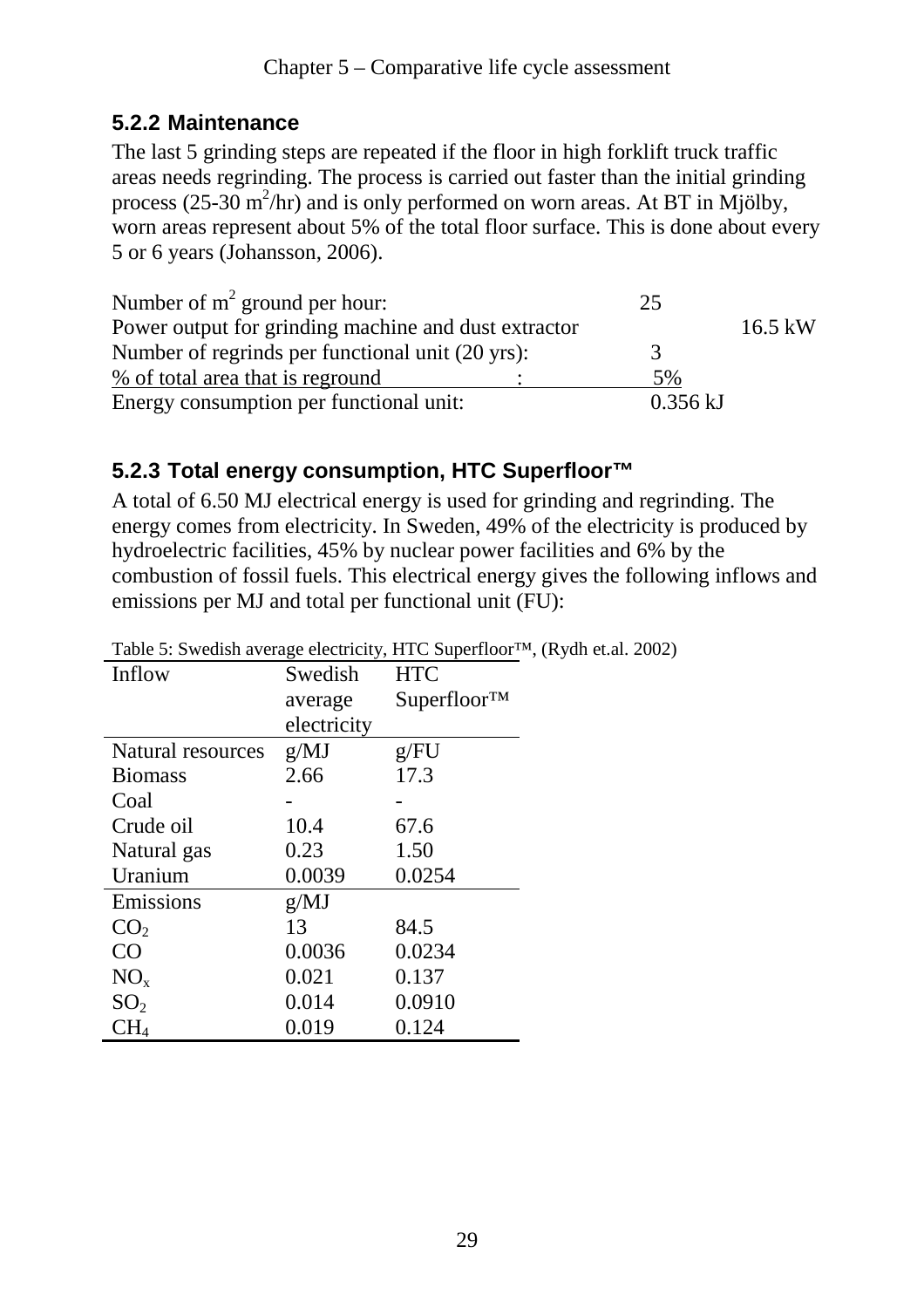## **5.3 Inventory - Peran SL**

A process tree for Peran SL is presented below (illustration 8).





### **5.3.1 Manufacture**

The energy used for raw material production of epoxy resin and hardeners is approximately 32 MJ/kg. A total of 0.3 kg Peran LVS is used per  $m^2$  and a total of 5.4 kg Peran SL per  $m^2$  (Product Data Sheet, Peran SL, Appendix 10). The total weight per square metre of floor surface is thus 5.7 kg and the energy used for raw material production is  $185 \text{ MJ/m}^2$  (Environmental Product Declaration, Peran SL). Emissions from the production of Peran LVS and Peran SL are reported in Section 5.3.3. where total use of epoxy components is calculated.

Primers and epoxy compounds are manually applied so energy consumption is zero.

#### **5.3.2 Maintenance**

After about 10 years, the floor is re-ground, removing 0.5 mm of coating with a grinding machine. The grinding machine has a power output of 11 kW and in 1 hour it grinds 100 m² of floor. It therefore uses 0.4 MJ/FU (Overmar, 2006).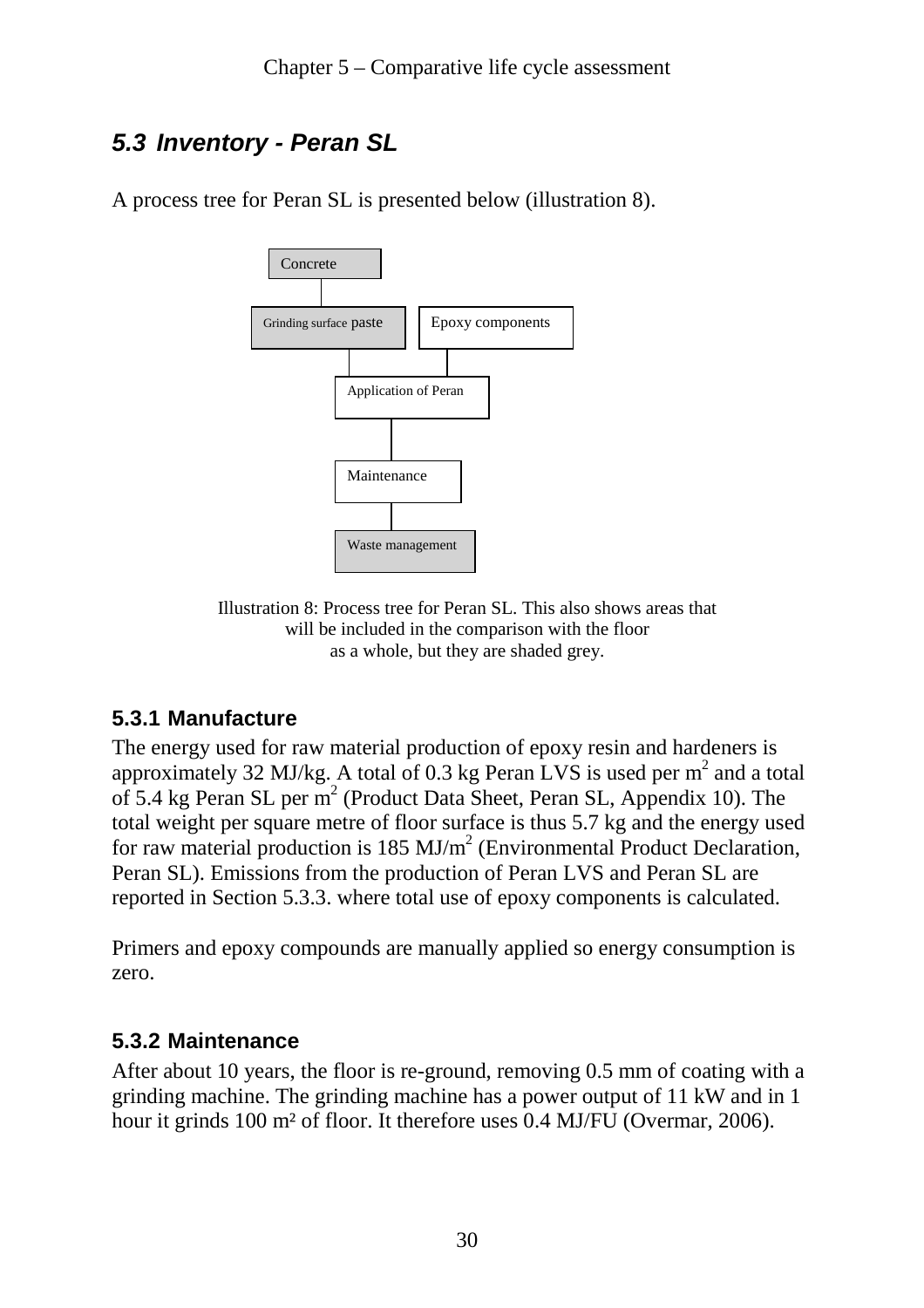| Inflow                   | Swedish     | Peran SL             |
|--------------------------|-------------|----------------------|
|                          | average     |                      |
|                          | electricity |                      |
| <b>Natural resources</b> | g/MJ        | $g$ /FU              |
| <b>Biomass</b>           | 2.66        | 1.06                 |
| Coal                     |             |                      |
| Crude oil                | 10.4        | 4.16                 |
| Natural gas              | 0.23        | 0.092                |
| Uranium                  | 0.0039      | 0.404                |
| Emissions                | g/MJ        |                      |
| CO <sub>2</sub>          | 13          | 5,2                  |
| CO <sub></sub>           | 0.0036      | $1.44 \cdot 10^{-4}$ |
| $NO_{x}$                 | 0.021       | 0.0084               |
| SO <sub>2</sub>          | 0.014       | 0.0056               |
|                          | 0.019       | 0.0076               |

|         | Table 6: Swedish average electricity, Peran SL, (Rydh et.al. 2002) |  |
|---------|--------------------------------------------------------------------|--|
| Inflavi | Swadish Daron SI                                                   |  |

About 1 mm of new epoxy is applied, which is the equivalent of 1.8 kg of epoxy compound (Overmar, 2006)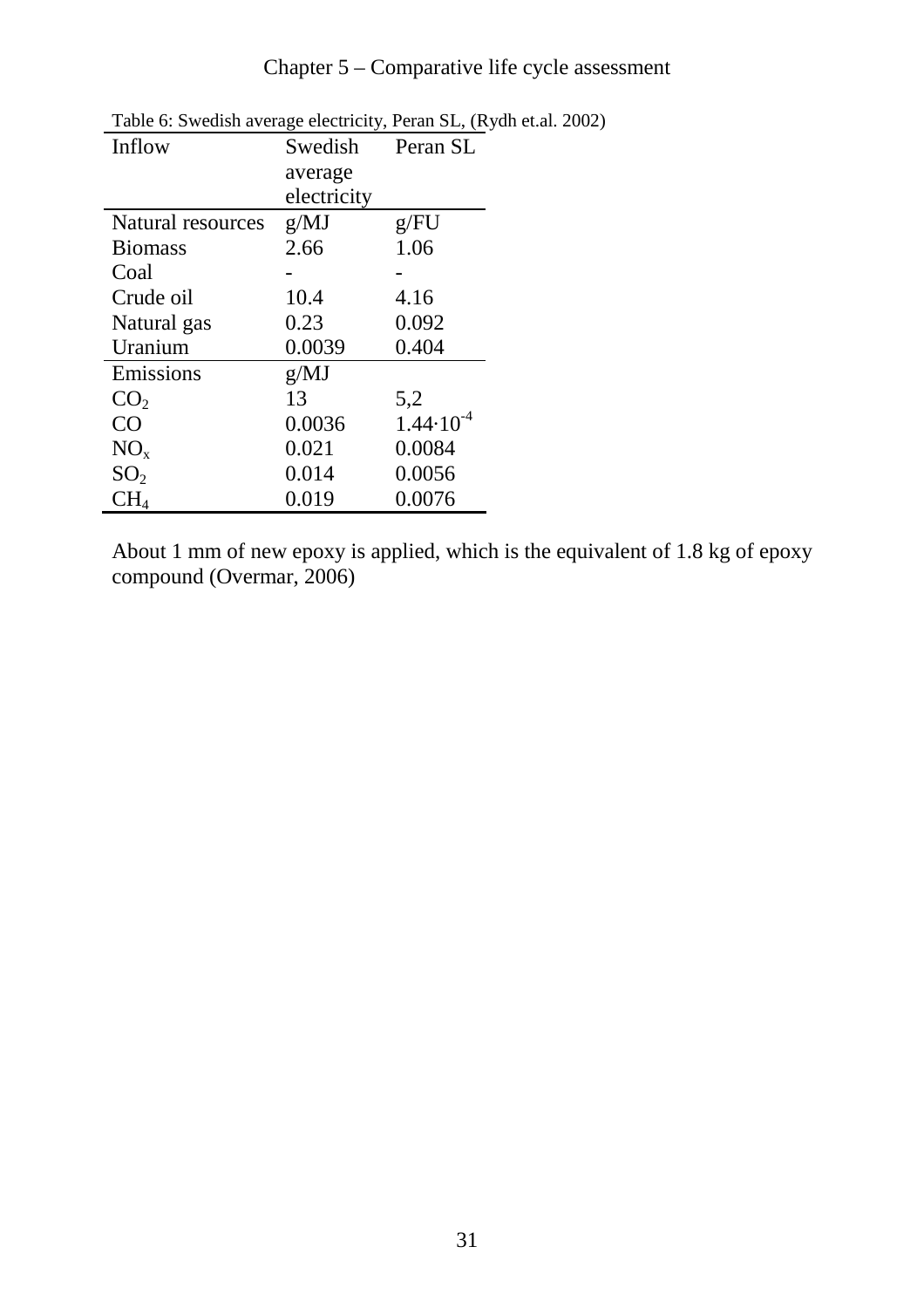### **5.3.3 Total**

 $5.7 + 1.8 = 7.5$  kg is the total amount of coating used per functional unit (FU).

| Emissions to the   | g/kg epoxy   | g/FU  |
|--------------------|--------------|-------|
| atmosphere         | compound     |       |
| CO <sub>2</sub>    | 1900         | 14300 |
| Organic pollutants | 12           | 90.0  |
| NO <sub>x</sub>    | 11           | 82.5  |
| $SO_{X}$           | 6            | 45    |
| Particles          | 5            | 37.5  |
| Emissions to water | $g/kg$ epoxy | g/FU  |
|                    | compound     |       |
| <b>COD</b>         | 17           | 128   |
| Suspended          | 27           | 203   |
| particulates       |              |       |
| BOD <sub>7</sub>   | 11           | 82.5  |
| Organic pollutants | 2            | 15.0  |
| Salts              | 450          | 3380  |
| Landfill disposal  | g/kg epoxy   | g/FU  |
|                    | compound     |       |
| Minerals           | 96           | 720   |
| Slag and ash       | 11           | 82.5  |
| Other solid waste  | 31           | 233   |

Table 7: Emissions from the production of epoxy compound and quartz for Peran SL, plus conversion to emissions per functional unit (Environmental Product Declaration, Peran SL)

Since nothing else has been specified, it has been assumed that the emission of organic pollutants corresponds to methane. A comparison with the environmental declaration of another epoxy floor (Eradur Massiv) has also been conducted and methane emissions seem to correspond to the emissions of organic pollutants (Environmental Product Declaration), Eradur Massiv, Appendix 14).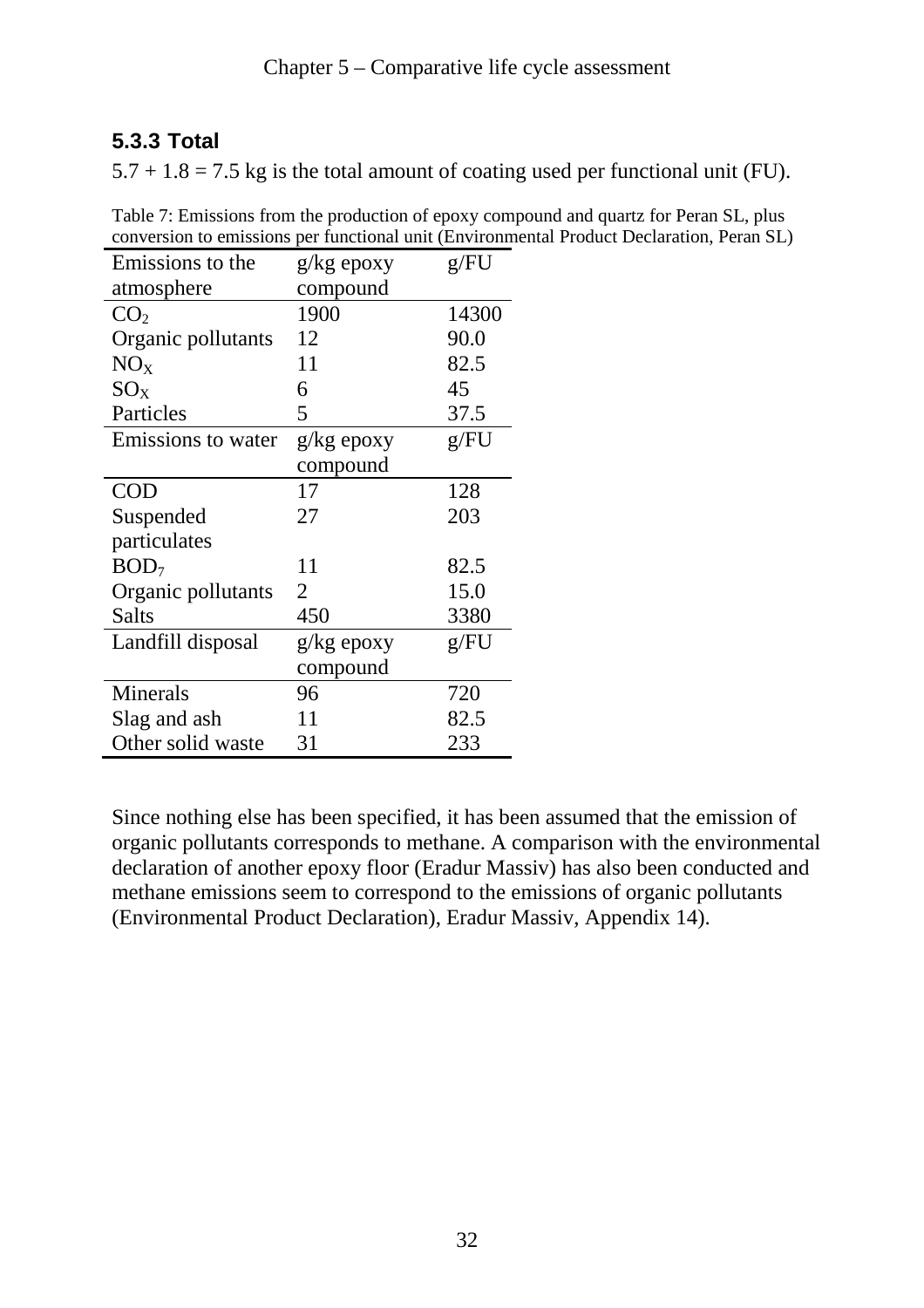### **5.4 Environmental impact assessment**

#### **5.4.1 Environmental impact categories**

The environmental impact categories that have been studied are global warming, acidification and eutrophication. Each emission is classified according to its environmental impact.

#### **5.4.2 Classification**

| Table 8: Emission classification (Rydh et.al. 2002, Baumann & Tillman 2004) |         |   |                              |  |
|-----------------------------------------------------------------------------|---------|---|------------------------------|--|
| Substance Global                                                            |         |   | Acidification Eutrophication |  |
|                                                                             | warming |   |                              |  |
| CO <sub>2</sub>                                                             | X       |   |                              |  |
| CO                                                                          | X       |   |                              |  |
| NO <sub>x</sub>                                                             | X       | X | X                            |  |
| SO <sub>2</sub>                                                             |         | X |                              |  |
| CH <sub>4</sub>                                                             | X       |   |                              |  |
| <b>COD</b>                                                                  |         |   | X                            |  |
| Particles                                                                   |         |   |                              |  |

#### **5.4.3 Categorisation**

According to the objective of the study, three environmental impact categories are to be investigated: global warming potential (GWP), acidification potential (AP) and eutrophication potential (EP). Once classification has been completed, the different characterisation factors will be derived. The equivalence factors of the various substances are listed in Appendix 17.

### **5.4.4 HTC Superfloor™**

Potential greenhouse effect is converted to carbon dioxide equivalents per functional unit.

84.5 [g CO<sub>2</sub>/FU] · 1 [CO<sub>2</sub> eq/CO<sub>2</sub>] = 84.5 [g CO<sub>2</sub> eq/FU]  $0.0234$  [g CO/FU] $\cdot$  3 [CO<sub>2</sub> eq/CO] = 0.0702 [g CO<sub>2</sub> eq/FU] 0.137 [g NO<sub>x</sub>/FU] · 7 [CO<sub>2</sub> eq/NO<sub>x</sub>] = 0.959 [g CO<sub>2</sub> eq/FU]  $0.124$  [g CH<sub>4</sub>/FU] · 21 [CO<sub>2</sub> eq/CH<sub>4</sub>]= 2.60 [g CO<sub>2</sub> eq/FU]

Total GWP-100:  $88.2$  [g CO<sub>2</sub> eq/FU]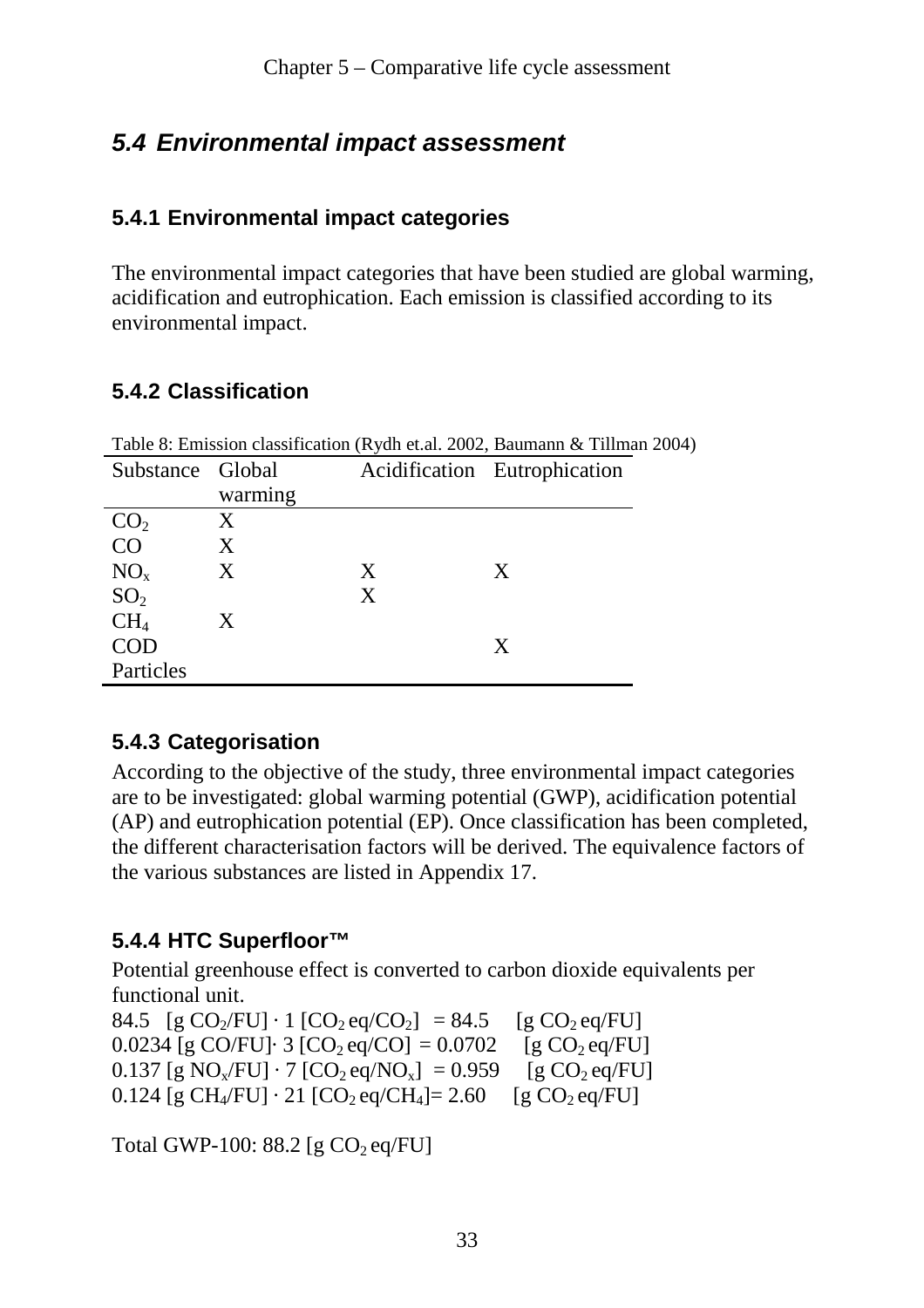Chapter 5 – Comparative life cycle assessment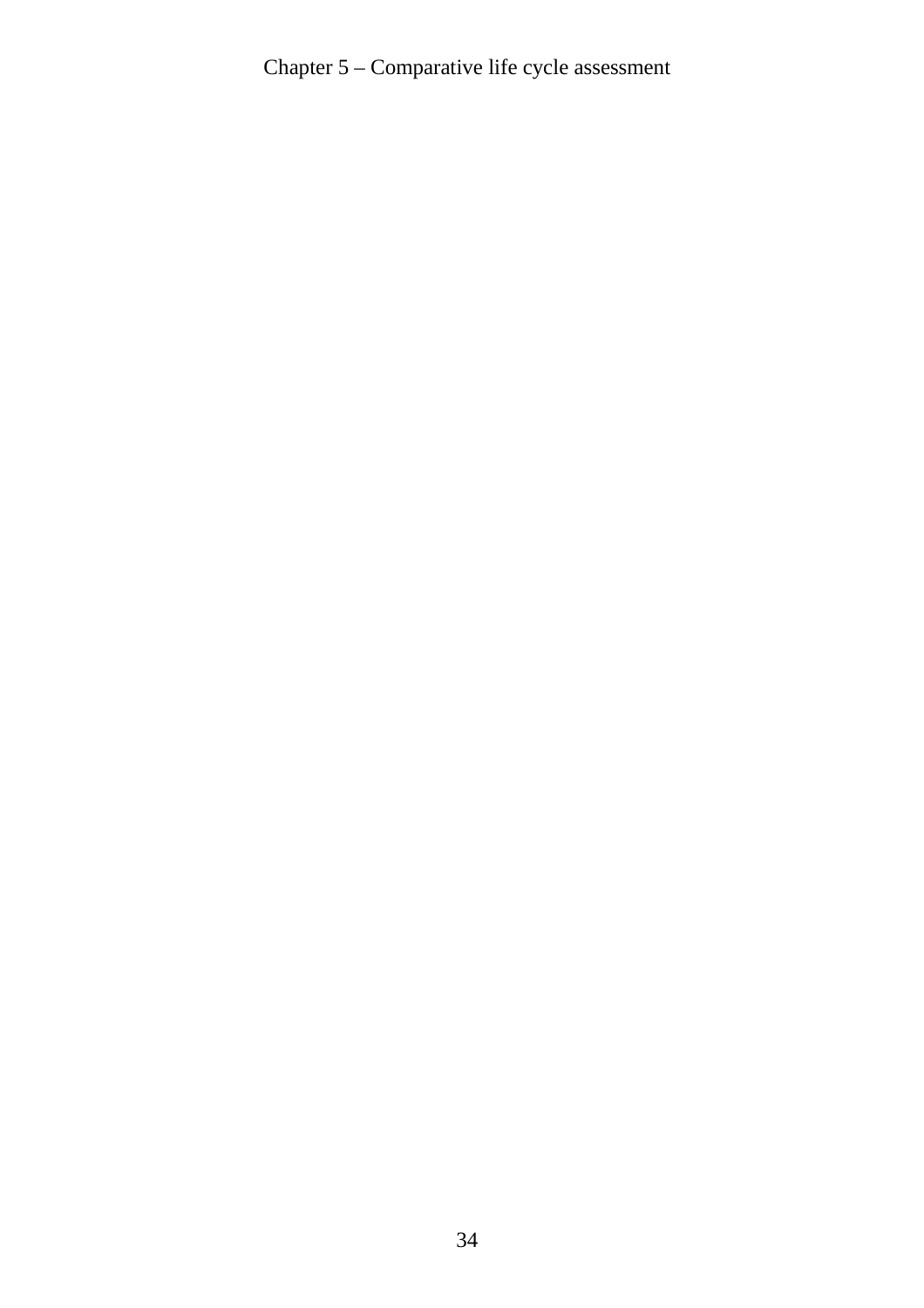Potential acidification converted to sulphur dioxide equivalents.  $0.0910$  [g SO<sub>2</sub>/FU] · 1 [SO<sub>2</sub> eq/SO<sub>2</sub>] = 0.0910 [g SO<sub>2</sub> eq/FU]  $0.137$  [g NO<sub>x</sub>/FU]  $\cdot$  0.696 [SO<sub>2</sub> eq/NO<sub>x</sub>] = 0.0954 [g SO<sub>2</sub> eq/FU]

Total AP:  $0.186$  [g SO<sub>2</sub> eq/FU]

Potential eutrophication is converted to sulphate equivalents. 0.137 [g NO<sub>x</sub>/FU]  $\cdot$  0.13 [PO<sub>4</sub><sup>3-</sup>eq/NO<sub>x</sub>] = 0.0178 [g PO<sub>4</sub><sup>3-</sup>eq/FU]

Total EP:  $0.0178$  [g  $PO<sub>4</sub><sup>3</sup>$  eq/FU]

### **5.5 Peran SL**

Global warming potential, GWP-100: 14300 [g CO<sub>2</sub>/FU]  $\cdot$  1 [CO<sub>2</sub> eq/CO<sub>2</sub>] = 14,300 [g CO<sub>2</sub> eq/FU]  $82.5$  [g NO<sub>x</sub>/FU] · 7 [CO<sub>2</sub> eq/NO<sub>x</sub>] = 578 [g CO<sub>2</sub> eq/FU] 90.0 [g CH<sub>4</sub>/FU] · 21 [CO<sub>2</sub> eq/CH<sub>4</sub>] = 1890 [g CO<sub>2</sub> eq/FU]

Total GWP-100: 16,700  $[g CO<sub>2</sub> eq/FU]$ 

Acidification, AP: 45.0  $\left[ \frac{9}{2} \text{SO}_x/\text{FU} \right] \cdot 1 \left[ \text{SO}_2 \text{eq}/\text{SO}_x \right] = 45.0 \left[ \frac{9}{2} \text{CO}_2 \text{eq}/\text{FU} \right]$  $82.5$  [g NO<sub>x</sub>/FU]  $\cdot$  0.696 [SO<sub>2</sub> eq/NO<sub>x</sub>] = 57.4 [g SO<sub>2</sub> eq/FU]

Total AP:  $102$  [g SO<sub>2</sub> eq/FU]

Eutrophication, EP: 82.5 [g NO<sub>x</sub>/FU]  $\cdot$  0.13 [PO<sub>4</sub><sup>3-</sup>eq/NO<sub>x</sub>] = 10.7 [g PO<sub>4</sub><sup>3-</sup>eq/FU] 128 [g COD/FU]  $\cdot$  0.022 [PO<sub>4</sub><sup>3-</sup>eq/COD] = 2.82 [g PO<sub>4</sub><sup>3-</sup>eq/FU]

Total EP: 13.5 [g  $PO<sub>4</sub><sup>3</sup>$  eq/FU]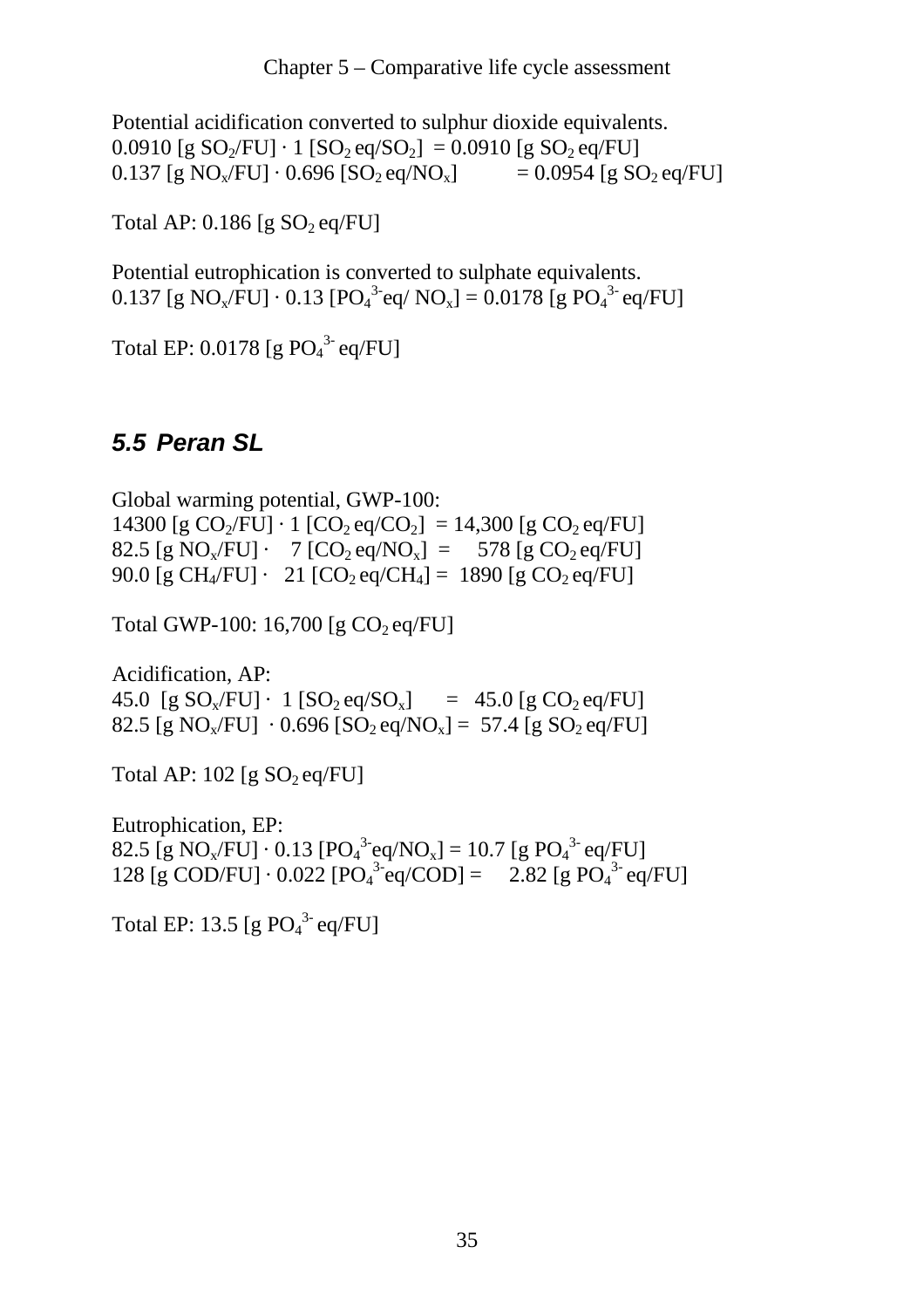Chapter 5 – Comparative life cycle assessment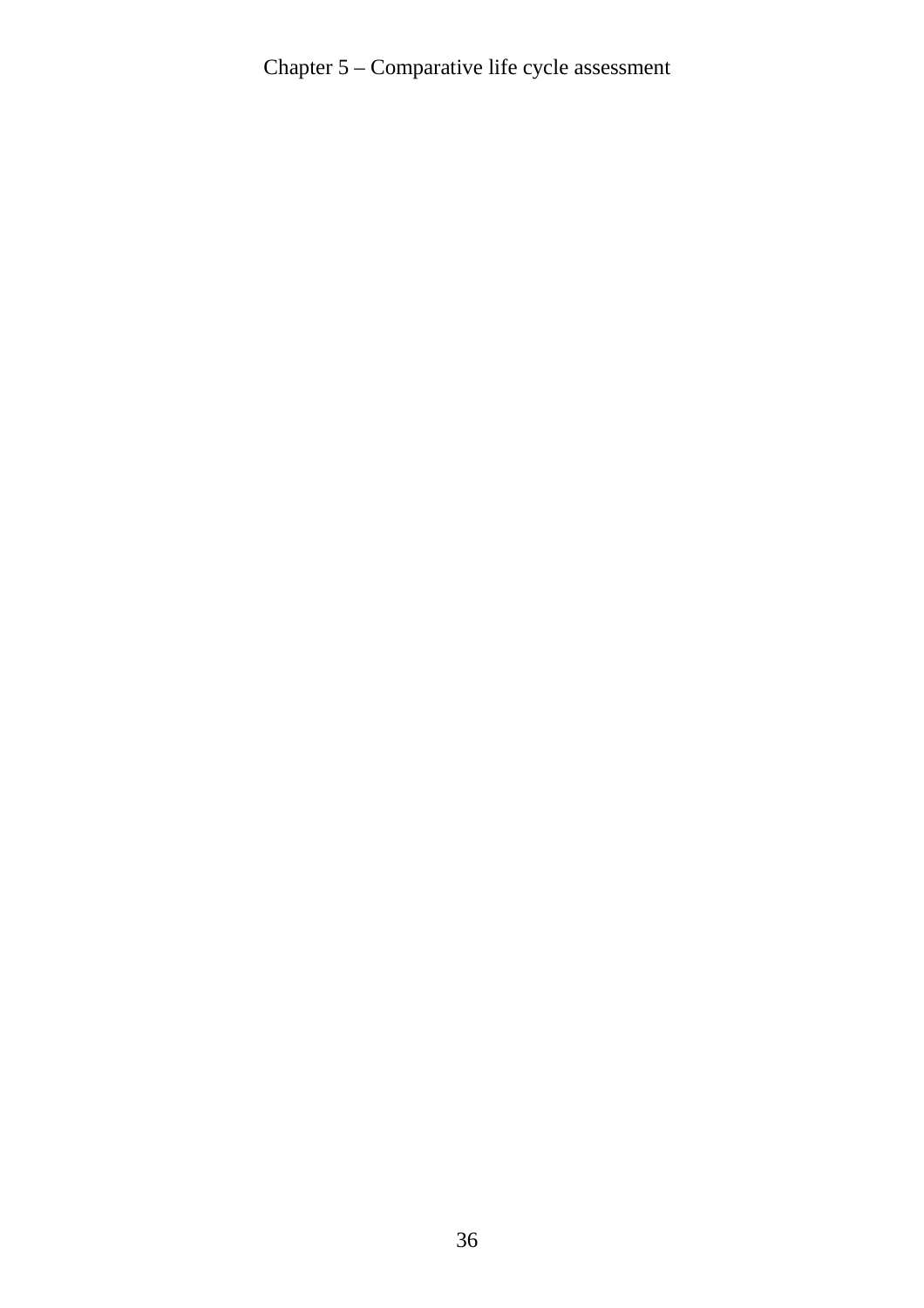## **6 Results**

Table 9 shows the results of the environmental impact assessment.

|                       | Peran     | <b>HTC</b> | Factor                 |
|-----------------------|-----------|------------|------------------------|
|                       | <b>SL</b> |            | Superfloor (Peran/HTC) |
|                       |           | TM         | Superfloor)            |
| $GWP$ (g $CO2$ eq/FU) | 16700     | 88.2       | 189                    |
| $AP$ (g $SO_2$ eq/FU) | 102       | 0.186      | 548                    |
| $EP(g PO43-eq/FU)$    | 13.5      | 0.0178     | 758                    |

Table 9: Comparison of GWP, AP and EP for HTC Superfloor™ and Peran SL

The coating is just one part of a floor. Table 10 shows the results if the environmental impact of the surface coating method is evaluated in relation to the total environmental impact of a 15-cm thick concrete floor, including surface coating. The calculations for the concrete floor are based on emissions from concrete that are presented in Appendix 1. Since the removal of surface paste or previous coatings was eliminated from the assessment of HTC Superfloor™ and Peran SL, the environmental impact of this is transferred to the concrete floor. An HTC 800 has been used in the calculations for grinding and it is assumed that the machine grinds  $20 \text{ m}^2$  per hour.

Table 10: Comparison of GWP, AP and EP between the concrete floor as a whole and the surface coating method

|                                          | The<br>concrete<br>floor,<br>excluding<br>surface<br>coating | <b>HTC</b><br>Superfloor <sup>TM</sup> as<br>% of the floor as<br>a whole | Peran SL as %<br>of the floor as a<br>whole |
|------------------------------------------|--------------------------------------------------------------|---------------------------------------------------------------------------|---------------------------------------------|
| $GWP$ (g $CO2$                           | 42000                                                        | 0.210                                                                     | 28.4                                        |
| $eq$ <i>FU</i> $)$ :                     |                                                              |                                                                           |                                             |
| $AP$ (g SO2 eq/FU)                       | 95.2                                                         | 0.195                                                                     | 51.7                                        |
| EP(g PO <sub>4</sub> <sup>3</sup> eq/FU) | 14.1                                                         | 0.126                                                                     | 48.9                                        |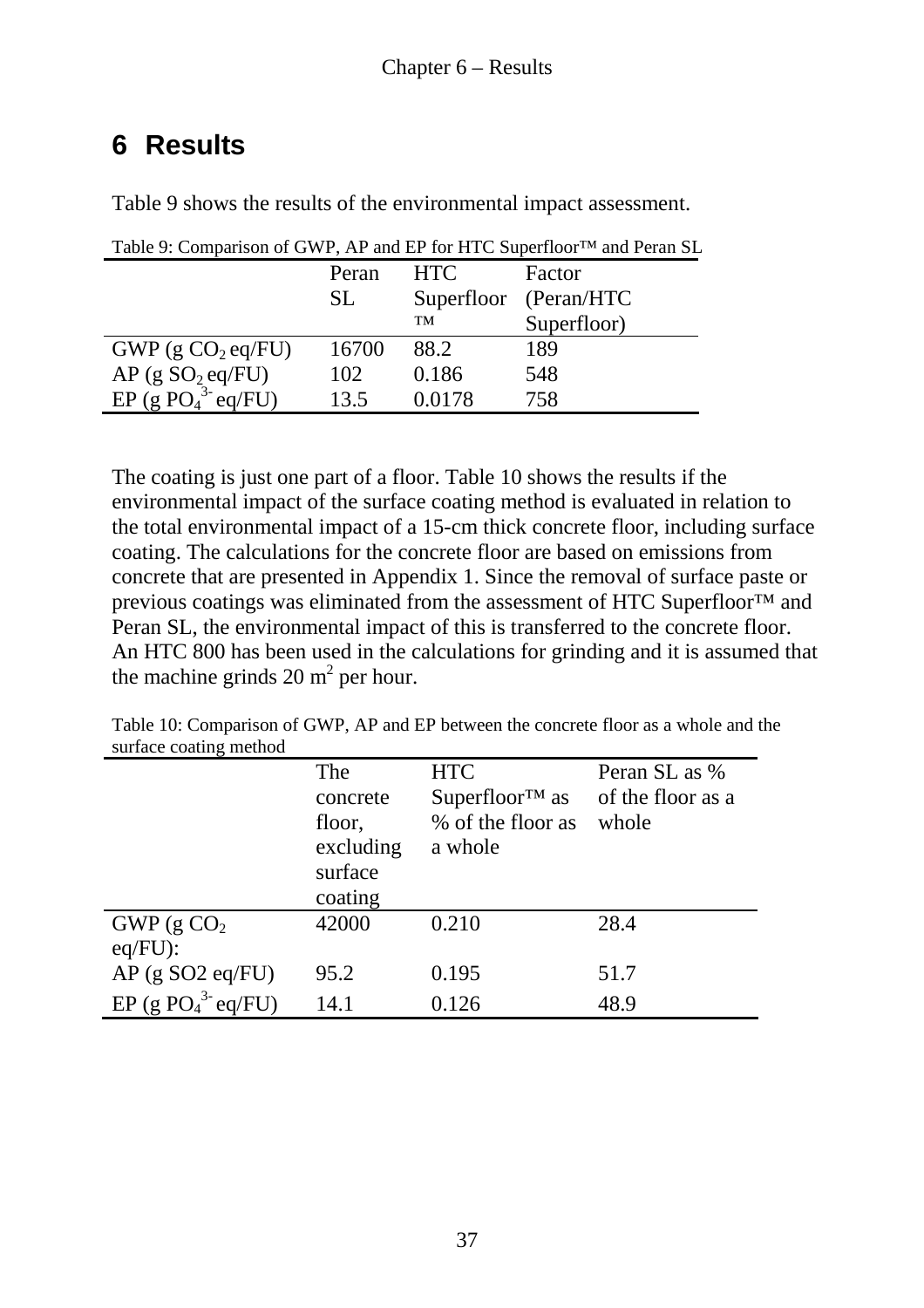### **6.1 Uncertainty analysis**

#### **6.1.1.1 HTC Superfloor™**

It is obvious that the production of the floor has the greatest environmental impact for HTC Superfloor™. The analysis studies how the results of the environmental impact assessment are affected by different uncertainties in the inventory data.

The following manipulations were performed:

GWP: Results from the environmental impact assessment

GWP1: Results when the grinding machine grinds  $8 \text{ m}^2$  per hour instead of 10. GWP2s: Results when the number of  $m^2$  for the metal tool is halved from 2000 to 1000

GWP3: Results when the number of  $m^2$  for the plastic tool is halved from 500 to 250

GWP4: Results when the number of  $m^2$  of regrinding is doubled from 5% to 10% GWP5: Results when 4 regrindings are performed instead of 3 in a 20-year period



Illustration 9: Uncertainty analysis of the results for HTC Superfloor™

This clearly shows that it is the number of square metres for the grinding process that has the greatest impact. This is not so strange as this is the greatest contributor to energy consumption. The difference between the results is about 23%. If the results from GWP1 are compared with the results from Peran SL, the quotient is 155 instead of 189. In other words, there is still a notable difference.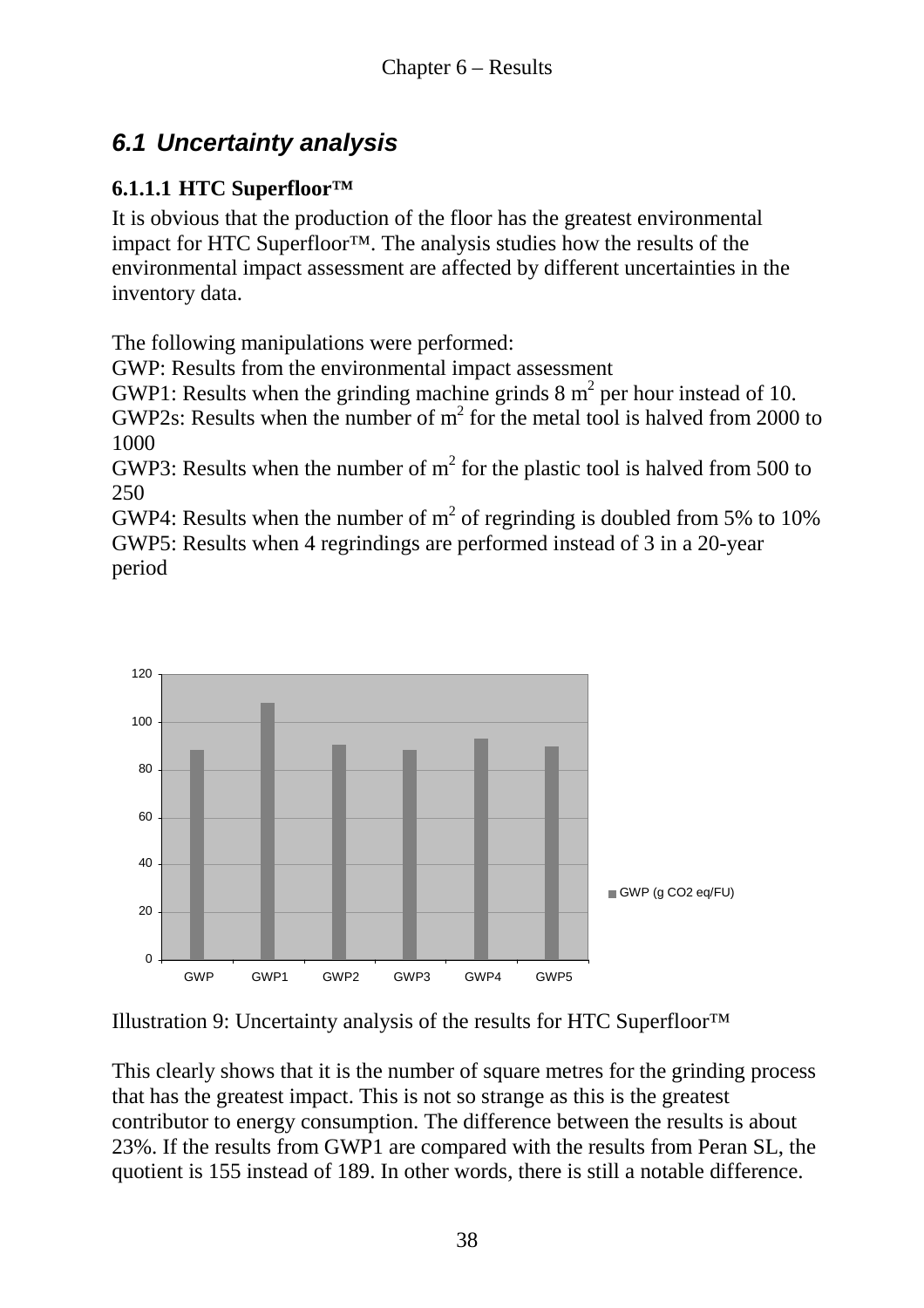Calculated on GWP1, the HTC Superfloor<sup>TM</sup> coating method is now  $0.26\%$ instead of 0.21%. The surface coating method is still a tiny fraction of the floor as a whole.

#### **6.1.1.2 Peran SL**

It is possible to change the number of floor regrinding operations in the calculations of the environmental impact of Peran SL. 1.8 kg of new epoxy compound is applied each time. This shows the figures for when the floor is reground two or three times instead of once.

GWP: Reground once GWP1: Reground twice





Illustration 10: Uncertainty analysis of the results for Peran SL

The GWP here increases by about 25% every time the floor is reground. If the normal values for HTC Superfloor<sup>™</sup> and GWP2 are compared, the quotient is 235 instead of 189. After two regrindings, the epoxy coating becomes 33% of the floor as a whole, compared with 28% after one regrinding. This is a 5% difference. This is significant difference considering how large the environmental impact from the whole floor is.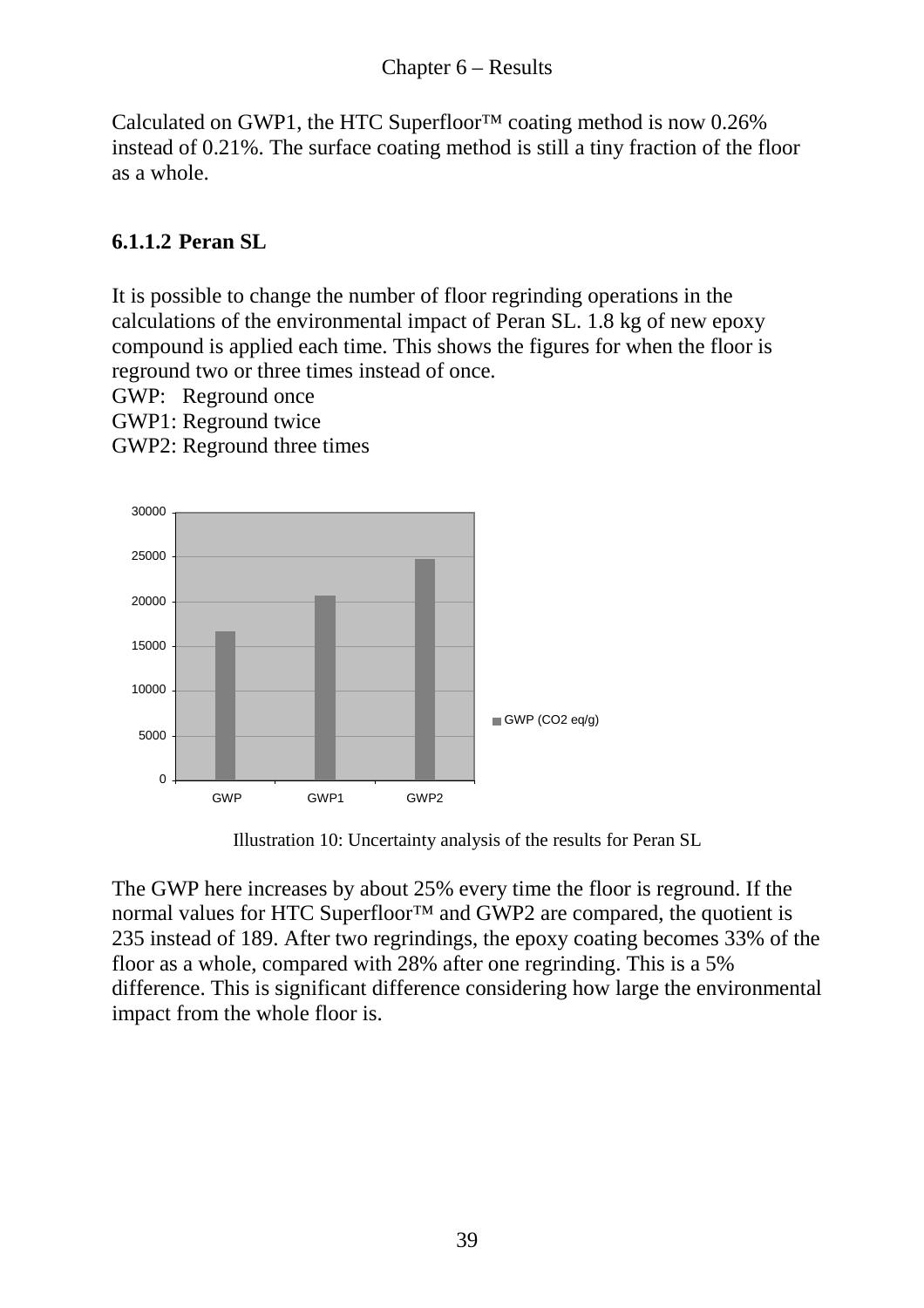### **6.2 Sensitivity analysis**

The calculations were performed using values for Swedish average electricity, which produces relatively low emissions of carbon dioxide. To change the geographical boundaries, calculations are performed using European average electricity values to see what effect this has. The results for HTC Superfloor™ show a large difference, while the difference for the epoxy floor is not so large. This is because the consumption of electricity during the grinding operation represents a small fraction of the epoxy floor production process. Emissions for European average electricity are shown in Appendix 18.

| Table 12: Results of environmental impact assessment when using European electricity. |        |                   |                    |  |
|---------------------------------------------------------------------------------------|--------|-------------------|--------------------|--|
|                                                                                       | Peran  | <b>HTC</b>        | Factor (Peran/HTC) |  |
|                                                                                       | SL     | $Superfloor^{TM}$ | $Superfloor^{TM}$  |  |
| $GWP$ (g $CO2$ eq/FU)                                                                 | 16 700 | 929               | 18.0               |  |
| $AP$ (g $SO_2$ eq/FU)                                                                 | 102    | 8.52              | 12.0               |  |
| $EP$ (g $PO43$ eq/FU)                                                                 | 13.5   | 0.317             | 42 G               |  |

Thus the results after calculations are:

The difference between the floors is not at all as great as when using Swedish average electricity. The global warming factor has decreased from 190 to 18 and eutrophication potential from 800 to 43. The acidification factor has decreased to 12. The bedrock in many parts of Europe is rich in limestone, which means acidification is not as great a problem there as in Sweden.

40